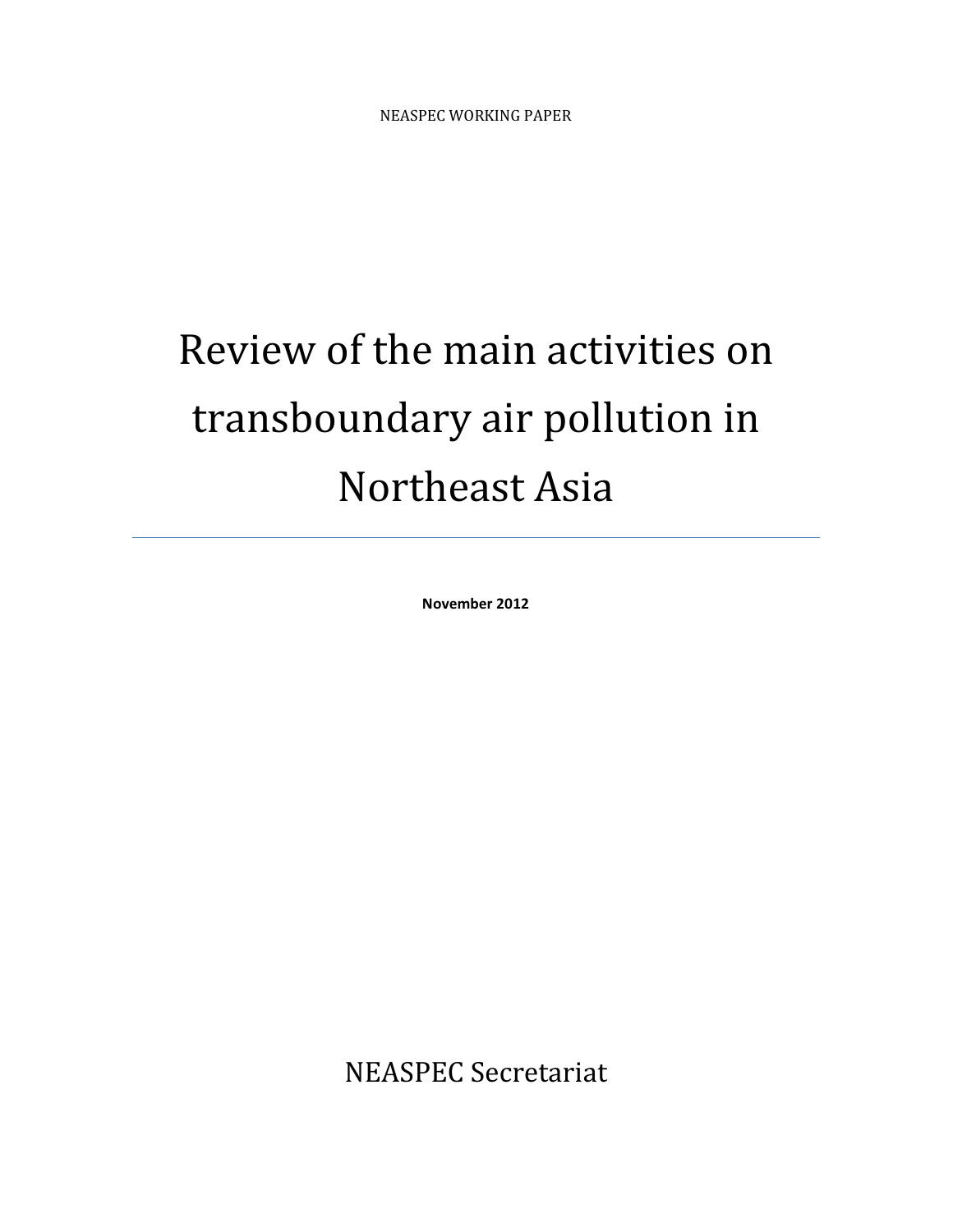#### Table of Contents

| $\mathbf{1}$   |     |                                                                                             |  |
|----------------|-----|---------------------------------------------------------------------------------------------|--|
|                | 1.1 |                                                                                             |  |
|                | 1.2 | Joint Research Project on Long-range Transboundary Air Pollutants in North-East Asia (LTP)8 |  |
|                | 1.3 |                                                                                             |  |
|                | 1.4 |                                                                                             |  |
|                | 1.5 |                                                                                             |  |
|                | 1.6 |                                                                                             |  |
|                | 1.7 |                                                                                             |  |
|                |     |                                                                                             |  |
| $\overline{2}$ |     |                                                                                             |  |
|                | 2.1 |                                                                                             |  |
|                | 2.2 |                                                                                             |  |
|                | 2.3 |                                                                                             |  |
|                | 2.4 |                                                                                             |  |
| 3              |     | Identified Gaps and Recommendations for Subregional Cooperation in North-East Asia 41       |  |
|                | 3.1 |                                                                                             |  |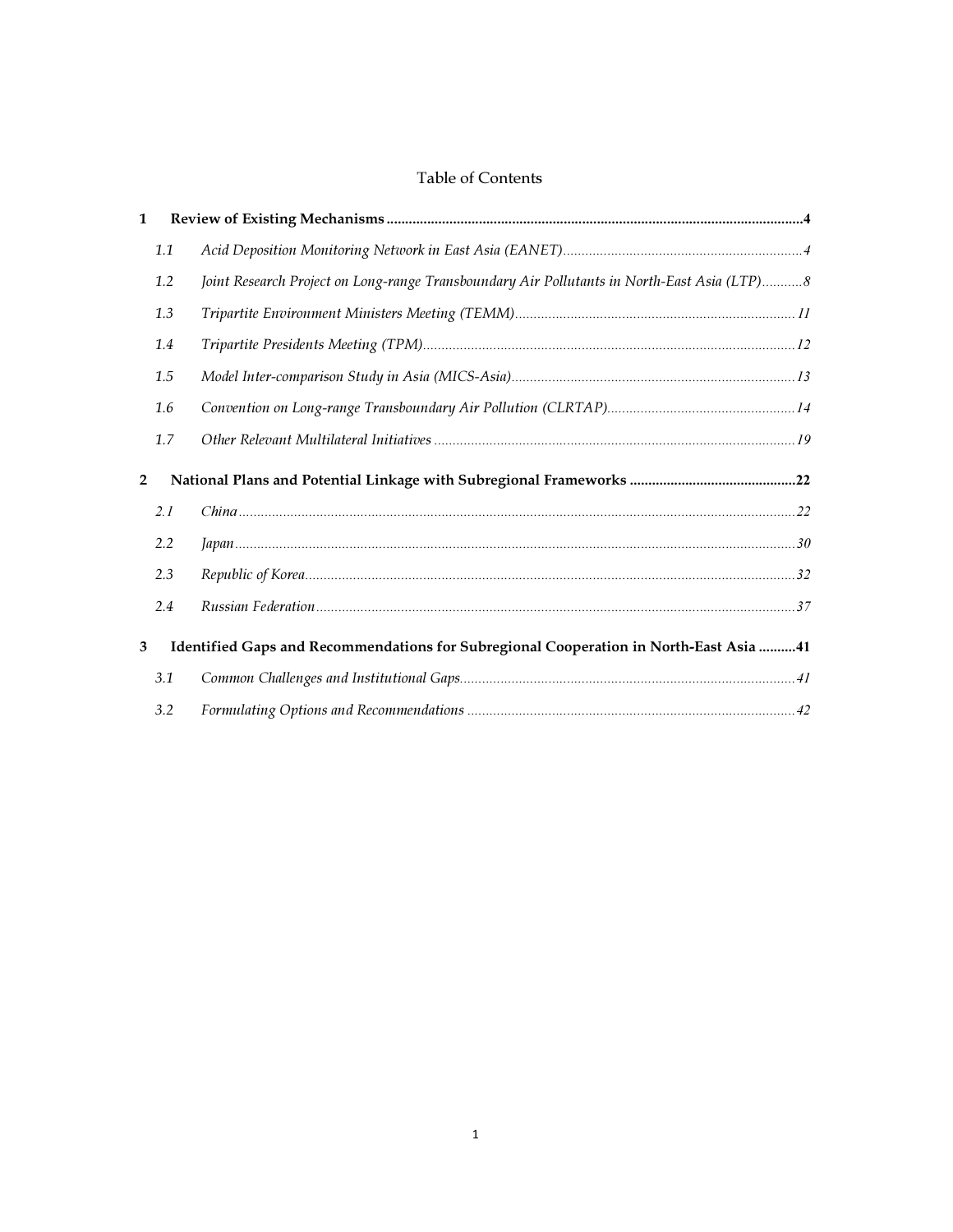# List of Tables

| [Table 1] Reporting requirements for estimating and reporting emission data, CLRTAP  18  |  |
|------------------------------------------------------------------------------------------|--|
|                                                                                          |  |
|                                                                                          |  |
| [Table 4] Histogram of acid rain occurrence and pH for Chinese cities in 2010  26        |  |
|                                                                                          |  |
| [Table 6] Summary of seasonal variation of PM10 concentration in ROK during 2005-2008 33 |  |
|                                                                                          |  |
| [Table 8] East Asia Program on Long-range Transboudary Air Pollutants (EAPLTP)  44       |  |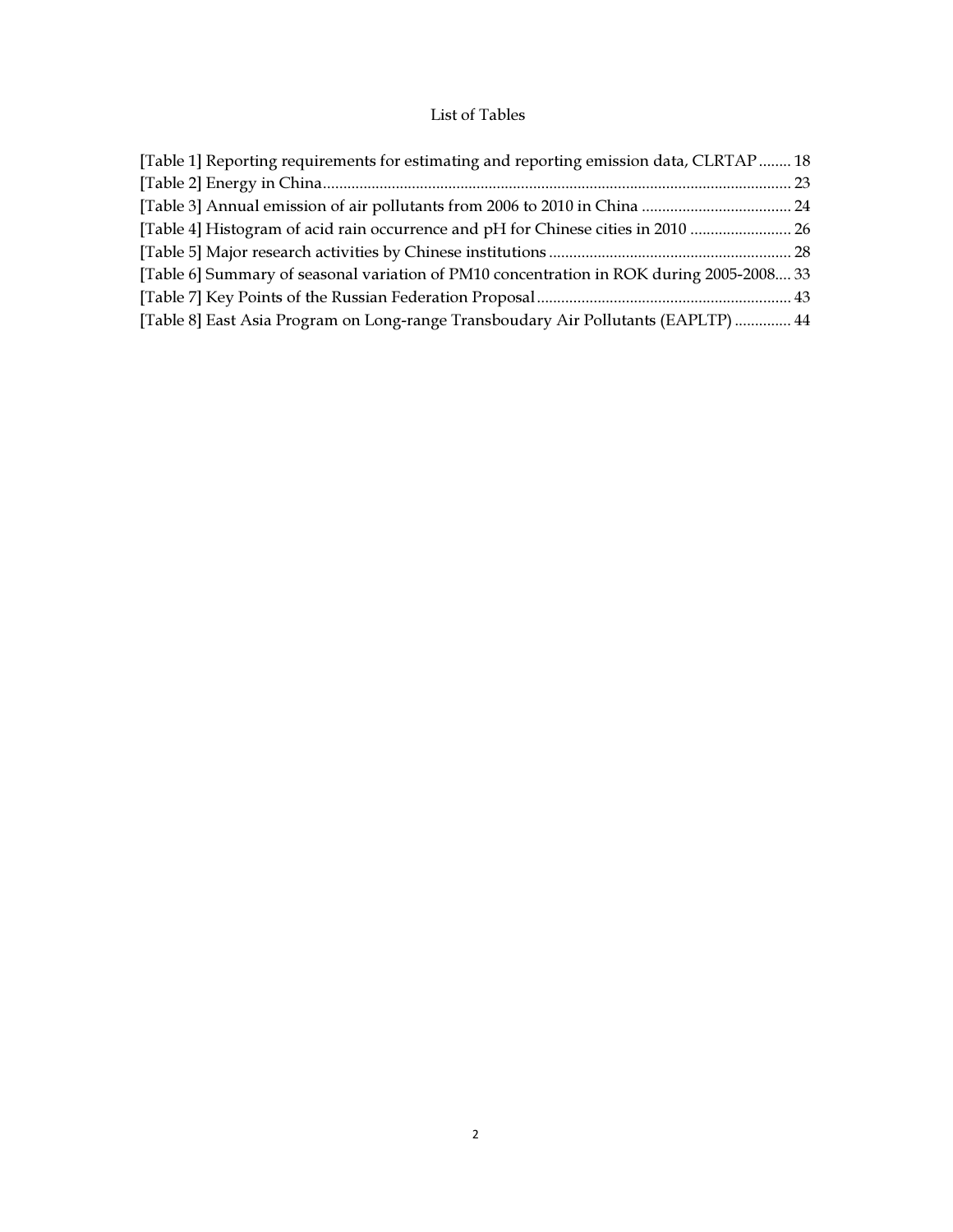# List of Figures

| [Figure 4] Intergovernmental bodies, expert groups and scientific centers for CLRTAP 16   |  |
|-------------------------------------------------------------------------------------------|--|
| [Figure 5] EMEP measurement network of main components in 2009 for CLRTAP  17             |  |
| [Figure 6] Framework of the Project of Atmospheric Brown Clouds (ABC)  20                 |  |
|                                                                                           |  |
|                                                                                           |  |
|                                                                                           |  |
|                                                                                           |  |
|                                                                                           |  |
|                                                                                           |  |
| [Figure 13] Ambient concentration and target level for NO <sub>2</sub> and PM10 in ROK 34 |  |
|                                                                                           |  |
| [Figure 15] Federal system of ecological monitoring in the Russian Federation  38         |  |
|                                                                                           |  |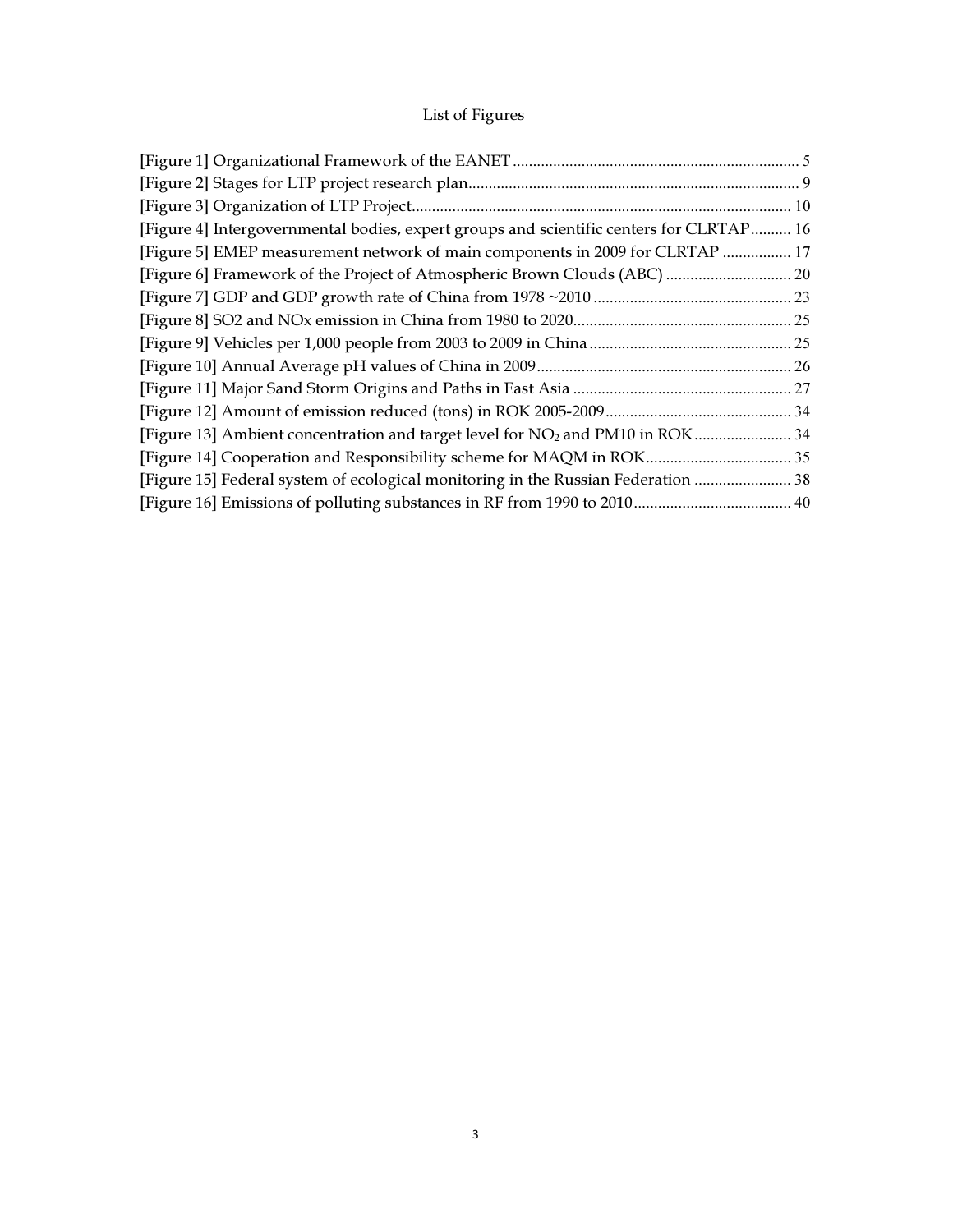# 1 Review of Existing Mechanisms

Substantial scientific and technical capacities in various aspects of transboundary air pollution monitoring and assessment exist in countries of North-East Asian subregion. Facing the dire challenges posed by transboundary air pollution arising from climatic conditions as well as industrial and economic activities, the North-East Asian subregion countries began to actively seek internationally collaborative measures starting in the 1990s. In this Review, seven major mechanisms are introduced.

# 1.1 Acid Deposition Monitoring Network in East Asia (EANET)

## 1.1.1 Background

The necessity for establishing a regional monitoring network with standardized monitoring methods and analytical techniques regarding the state of acid deposition in the region was recognized via the Acid Deposition Monitoring Network in East Asia (EANET). Between 1993 and 1997, Japan coordinated four expert meetings to discuss the effects on ecosystems and future steps toward regional cooperation in this issue. The First Session of the Intergovernmental Meeting (IG1) of the EANET was held in March 1998 in Japan to discuss the fundamental characteristics of the proposed network such as objectives, activities, and schedule for establishment, institutional and financial matters. It developed the Tentative Design of the EANET and decided to start the preparatory phase activities of EANET on an interim basis from April 1998. The preparatory phase was from 1998 to 2000 and in this phase preparatory activities were carried out including establishment of monitoring stations and collection of data. The EANET then finally came into existence in 2001 in accordance with the Joint Announcement (JA) on the Implementation of EANET and Tentative Design (TD) of EANET as the regular phase activities of the EANET.

As of November 2012, the Secretariat role is assumed by the United Nations Environmental Programme Regional Resource Centre for Asia and the Pacific (RRC.AP) at Asian Institute of Technology (AIT) – A UNEP Collaborating Centre in Thailand, with the Network Center located in Japan under the name Asia Center for Air Pollution Research (ACAP, formerly ADORC – Acid Deposition and Oxidant Research Center). There are 13 participating countries (Cambodia, China, Indonesia, Japan, Lao PDR, Malaysia, Mongolia, Myanmar, Philippines, Republic of Korea, the Russian Federation, Thailand and Vietnam), brought together under the organizational framework shown in [Figure 1].

The objectives of EANET are to create a common understanding of the state of acid deposition problems in East Asia; to provide useful inputs for decision-making at local, national and regional levels aimed at preventing or reducing adverse impacts on the environment caused by acid deposition; and to contribute to cooperation on the issues related to acid deposition among the participating countries.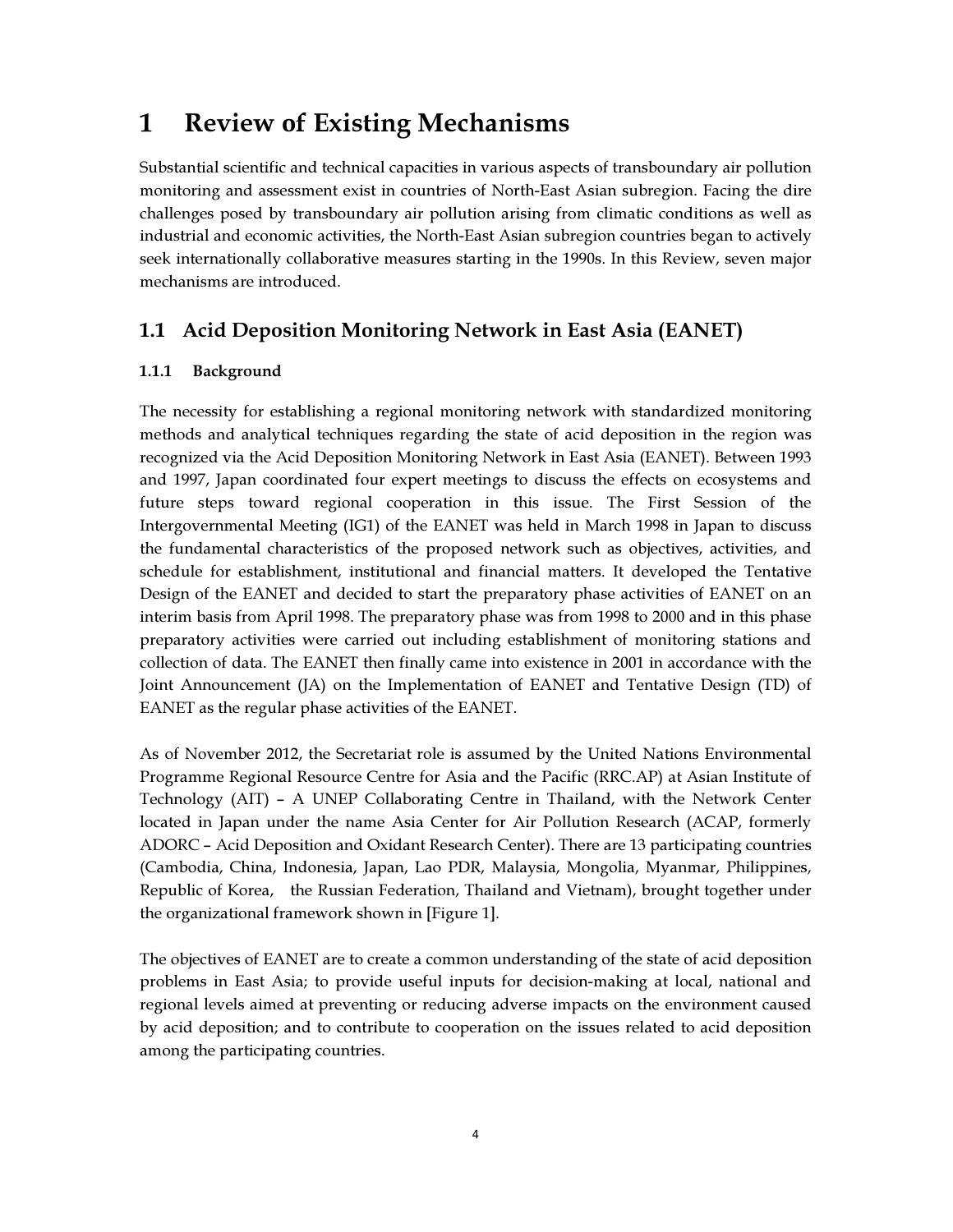



#### 1.1.2 Achievements

In 2012, in the 13 participating countries of the EATNET, there are 54 deposition monitoring sites (23 urban, 14 rural, and 17 remote sites) in East Asian region. Taking account of harmonization of monitoring methods, and obtaining accurate and precise monitoring data, Guidelines, Technical Manuals, and the Quality Assurance and Quality Control (QA/QC) Programs of the EANET related to acid deposition monitoring have been developed, and Inter-laboratory Comparison Projects have been annually implemented. Furthermore, in order to strengthen technical capacity, various capacity building activities have been implemented such as individual training courses along with technical missions for the participating countries. In order to accumulate scientific findings and share the information among the participating countries, the EANET Science Bulletin (Vol. 1 and Vol. 2) were also published in 2008 and 2011 respectively. Based on the accumulated EANET data from 2000 to 2009 and other scientific findings, the First and the Second Periodic Reports on the State of Acid Deposition in East Asia (PRSAD1/2) were published in 2007 and 2012 respectively. Joint Projects on Public Awareness have been also implemented, and e-Learning programs have been developed to be accessible from the EANET website. In reaching out to policy makers, the Report for Policy Makers on Acid Deposition Monitoring Network in East Asia have been produced in 2005 and 2009. The list of Sessions of the EANET that have/had taken place is as follows: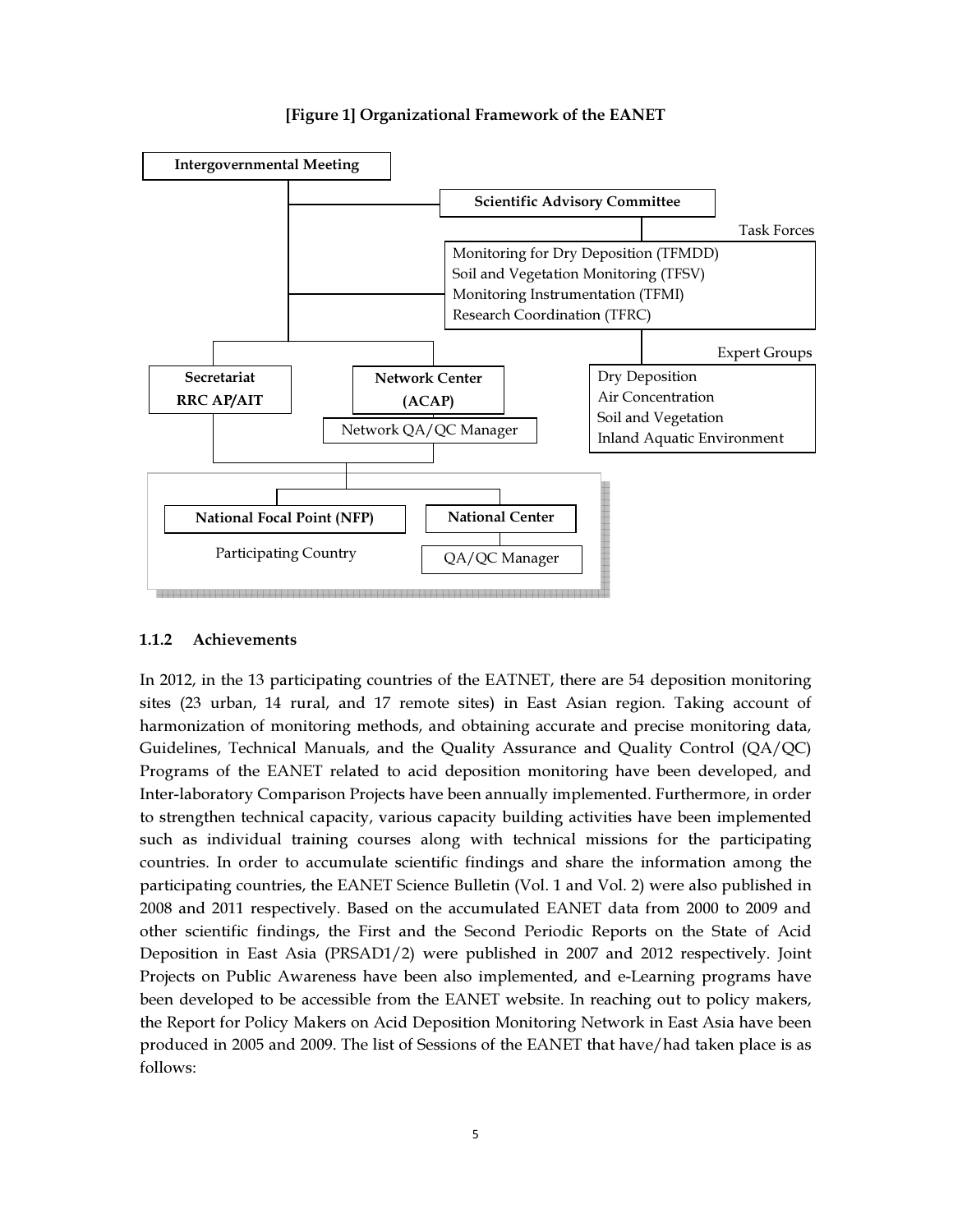- Sessions of the Intergovernmental Meeting (IG)
- Sessions of the Working Groups on Future Development of the EANET (WGFD)
- Sessions of the Scientific Advisory Committee (SAC)
- Senior Technical Managers' Meetings (STM)
- Meetings of the Task Forces and Expert Groups (TFs/EGs)

For development of the Periodic Report on the State of Acid Deposition in East Asia (PRSAD):

- Scientific Workshops on Evaluation of the State of Acid Deposition in East Asia
- Regional Scientific Workshops on Acid Deposition in East Asia
- Drafting Committee for the PRSAD

For Public Awareness:

• Workshops on Public Awareness for Acid Deposition Problems

For Further Financial arrangement (in 2002-2003):

• Sessions of the Working Group on Further Financial Arrangement

During the Preparatory-phase (in 1998-2000):

- Working Group Meetings
- Interim Scientific Advisory Group (ISAG) Meetings

#### 1.1.3 Current Scope of Activities and Projects

From the commencement of regular phase activities in 2001, the scope of activities of the EANET was determined in the *Tentative Design of EANET (EANET/IG 2/5/3)*. At the Twelfth Session of the Intergovernmental Meeting (IG12) on the EANET held in November 2010 in Niigata, Japan, the "Instrument for Strengthening the Acid Deposition Monitoring Network in East Asia (EANET)" was adopted and the Instrument has been operational since  $1<sup>st</sup>$  January 2012 in accordance with the *Decision of the IG12 (Decision 1/IG.12)*, which was signed by the representatives of the participating countries. The activities are stipulated from Item 4 to Item 9 of the Instrument. The core activities include monitoring and associated activities such as quality assurance and quality control  $(QA/QC)$  activities and capacity building activities. As was confirmed during the negotiation of the Instrument and as is reflected in the Strategy on EANET Development (2006-2010) and the Medium Term Plan for EANET (2011-2015), the development of emission inventory and the improvement of and calculation with simulation models are included as one of the EANET's research and capacity building activities. For monitoring, the participating countries made efforts to assure the data quality, through the development of Standard Operating Procedures (SOP) and so on. Technical manuals and guidelines have been commonly used by the participating countries. The  $QA/QC$  activities including inter-laboratory comparison projects have been also implemented by the Network Center and the participating countries.

The targeted substances of monitoring activities under the EANET include not only acidifying substances but also related chemical species such as ozone and PM. Currently, Japan,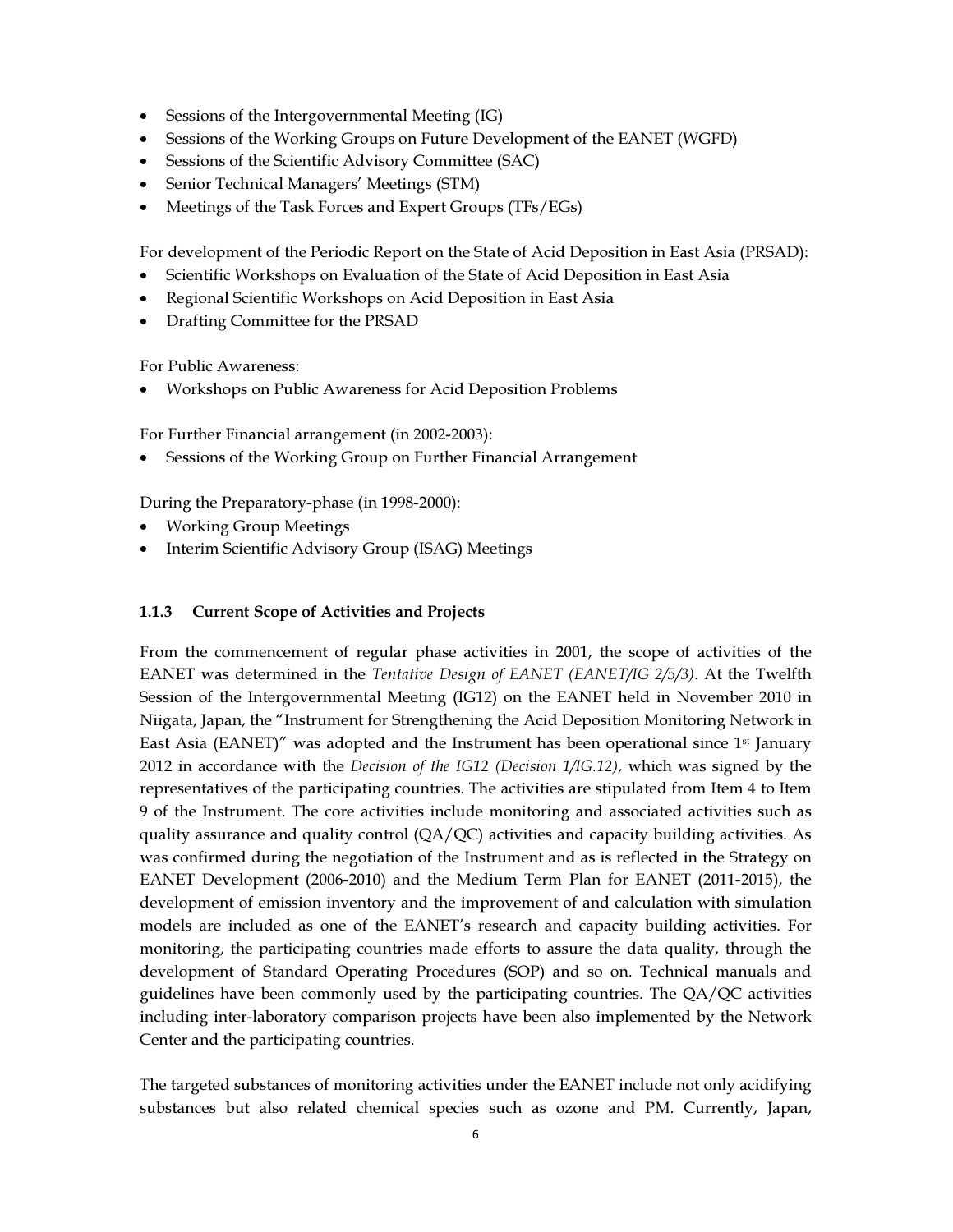Republic of Korea, Russia and Thailand report on ozone and China, Japan, Republic of Korea, and Thailand report on PM, respectively to the Network Center, while monitoring data of other acidifying substances have been reported by all participating countries.

Financial basis of the EANET activities is supported by voluntary contributions of the participating countries. The Instrument, which was adopted after the negotiation for five years, provides stronger basis of such financial contributions through obtaining the signature of high-level officials of each government. At the High Level Segment during the Twelfth Session of the IG12, seven countries among 13 countries signed the Instrument, and additional five countries made the signature after the session as of November 2012. Although one country (Indonesia) has not signed the Instrument yet, the Instrument has been operational since 1<sup>st</sup> January 2012 in accordance with the Decision by the IG12 (Decision  $1/IG.12$ ).

#### 1.1.4 Future Plan

#### *Medium Term Plan (MTP) for the EANET (2011-2015)*

At the IG12 in 2010, the EANET participating countries adopted the "Medium Term Plan (MTP) for the EANET (2011-2015)", which describes the strategic direction and objectives of the EANET, activities and their expected outputs, the time table and estimated costs for its implementation. In this plan, 22 activities to achieve the objectives are presented with their set targets, expected outputs and implementation periods. The activities consist of core activities which are indispensable for promoting the network activities and additional activities for strengthening the network by providing technical assistance to the participating countries and by promoting further research activities. Together with the core activities of the EANET, the following activities are scheduled to be implemented during the period until 2015:

- Promotion of capacity building for personnel of the participating countries including training courses, capacity building workshops, fellowships, etc.;
- Promotion of technical support to participating countries by provision of advice, technical information and equipment to countries;
- Promotion of research studies particularly on the applicability of various methodologies for measurement of air concentrations in East Asia;
- Promotion of studies on the effects of acid deposition and other priority chemical species on the ecosystem, human health and socio-economics;
- Promotion of studies on models to assess and analyze the trend of national and regional acid deposition and other related air pollutants in East Asia by evaluation of existing models and providing a suitable one, and promotion of atmospheric simulation model through workshops, training courses, etc.;
- Promotion of emission inventories through workshops, training course, pilot studies, preparation of reference materials, etc.;
- Promotion of public awareness on acid deposition and other priority chemical species to various levels of the community including policy makers, scientists, youth, school children and others;
- Promotion of public awareness to multi-layer stakeholders through the joint project for supporting the environmental education activities on acid deposition; and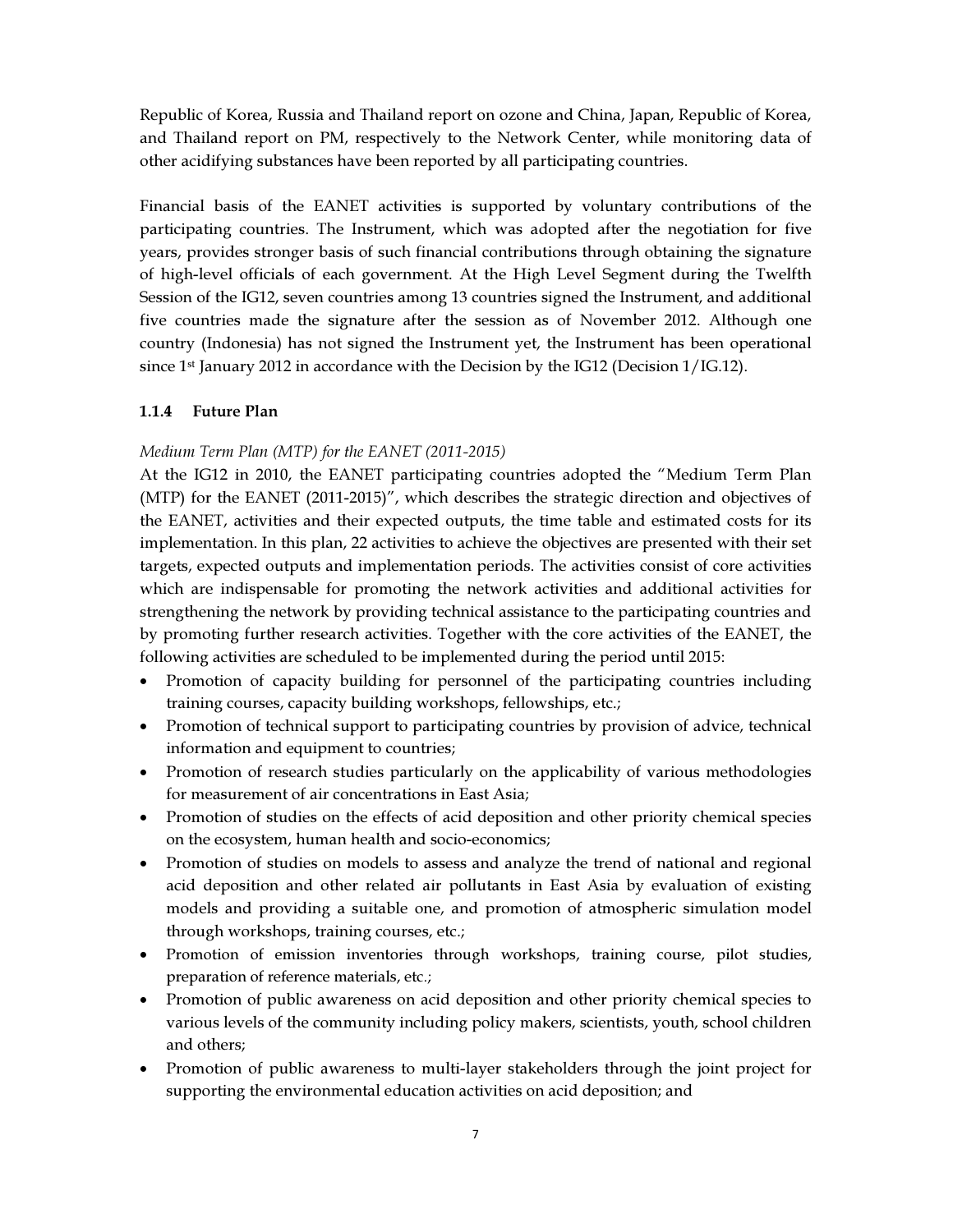• Sharing a common understanding on atmospheric environment issues among the scientific community and policy makers through a network of experts.

#### *Second Periodic Report Recommendations on the State of Acid Deposition in East Asia*

At the Thirteenth Session of the IG in 2011, the Second Periodic Report on the State of Acid Deposition in East Asia (PRSAD2) was endorsed. The report contained the evaluation of monitoring data of the EANET for the period from 2005-2009, with general and technical recommendations for further development of the EANET activities. The participating countries agreed to further discuss these recommendations at the future Sessions of the WGFD and the SAC. The recommendations presented in the PRSAD2 include, *inter alia*:

- Extended assessment of the state of acid deposition, including consideration of other relevant atmospheric pollutants and climate change;
- Improvement of acid deposition monitoring, including consideration of other relevant components such as ozone and particulate matter (PM), with increased transparency;
- Promotion of research activities, including modeling and emission inventories;
- Establishment of an epistemic community and promotion of public awareness to achieve a common understanding on atmospheric pollution;
- Enhancement of the policy relevance of activities relating to the provision of policy advice and information based on sound science and assessment; and
- Enhancement of collaboration with organizations outside the region.

*Review of current status of air pollution in East Asia and Discussion on expansion of scope of EANET*  Review of the present status of air pollution in East Asia, which was decided at the Eleventh Session of the SAC (SAC11) in 2011, will be planned by the Task Force on Research Coordination (TFRC) established under the SAC, from 2012 through 2014. Meanwhile, the actual review will be conducted by an informal Reviewing Committee under the TFRC. The discussion on the membership and detailed schedule is now in progress. At the Sessions of the WGFD in August, the SAC (SAC2012) and the IG in November 2012 (IG2012), the issues on the expansion of the EANET's scope were discussed, together with the consideration on how the above-mentioned review could be used in this context.

# 1.2 Joint Research Project on Long-range Transboundary Air Pollutants in North-East Asia (LTP)

LTP project is a joint research project in the North-East Asia with 17 years of history. LTP project conducted the survey for long-range transboundary air pollutants and became an international cooperative tool for environmental protection over the North-East Asian region aimed at providing scientific information for developing emission reduction scenarios. In 1995, China, Japan and Republic of Korea reached a consensus that joint efforts should be made to improve air quality in North-East Asia, and they have been conducting international joint research since 2000. During the first (2000-2004) and second (2005-2007) stage, research on air pollutants – sulfur in particular – was conducted via monitoring and modeling. The target pollutants were expanded to other acid compounds during the third (2008-2012) stage. The three stages of the research plan are shown in [Figure 2].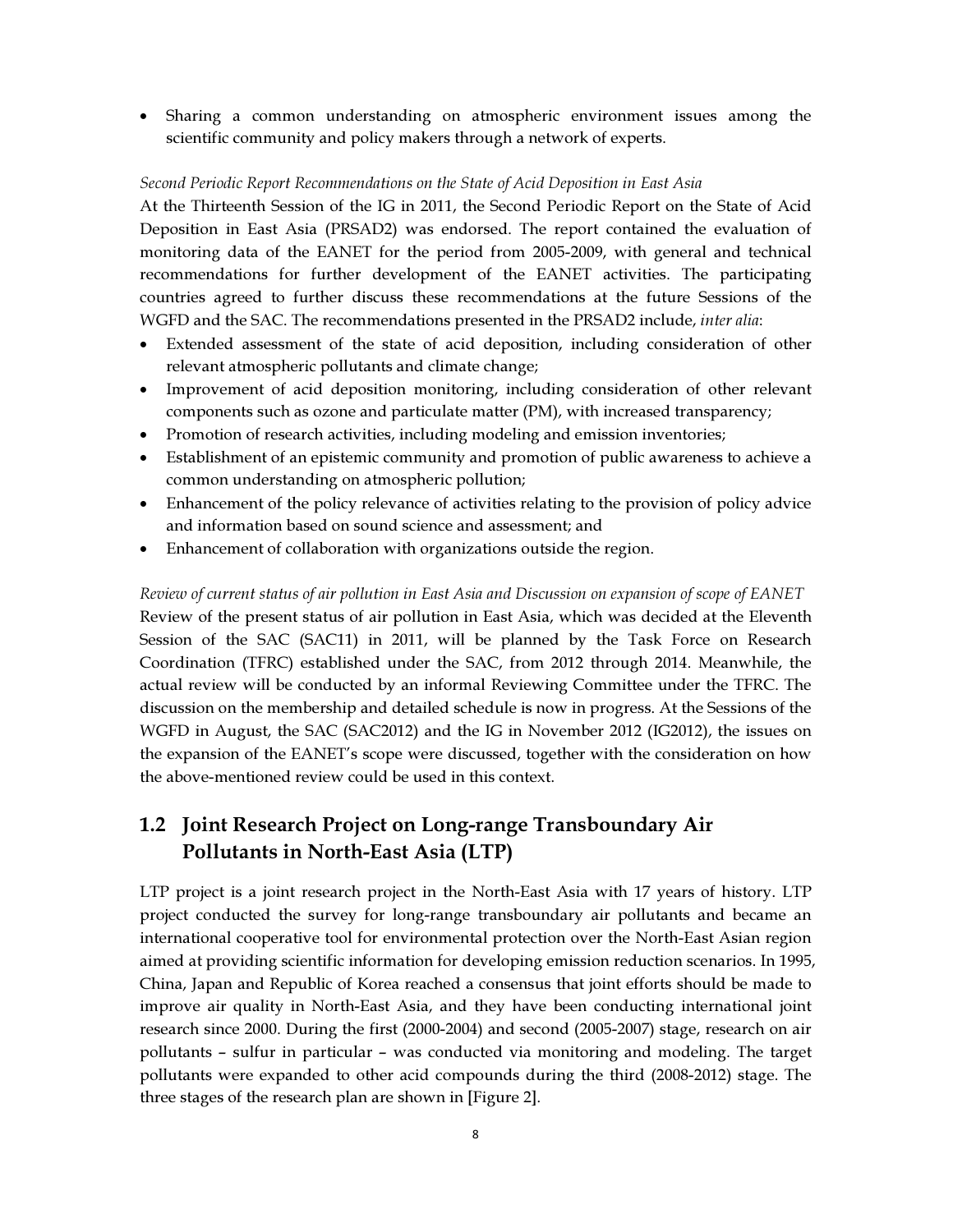#### [Figure 2] Stages for LTP project research plan



#### 1.2.1 Structure of LTP Project

The terms of reference of joint research included the establishment and operation of the working group, sub-working group, and the secretariat. The working group coordinates collaboration on LTP related research and provides scientific support and suggestion for LTP reduction. The sub-working groups have been established with discussion on specific joint research proposals. Finally, the Secretariat prepares and facilitates the meetings of the working group [Figure 3].

The basic principles of the working group are as follows:

- Strengthen cooperation in LTP research among experts including government officers and research institutions from three countries;
- Establish cooperation networks among the environmental research institution and among experts from three countries;
- Promote standardization on method of field operations for air pollution over the North-East Asia;
- Exchange research information of each country; and
- Increase cooperation with other environmental research networks over North-East Asia.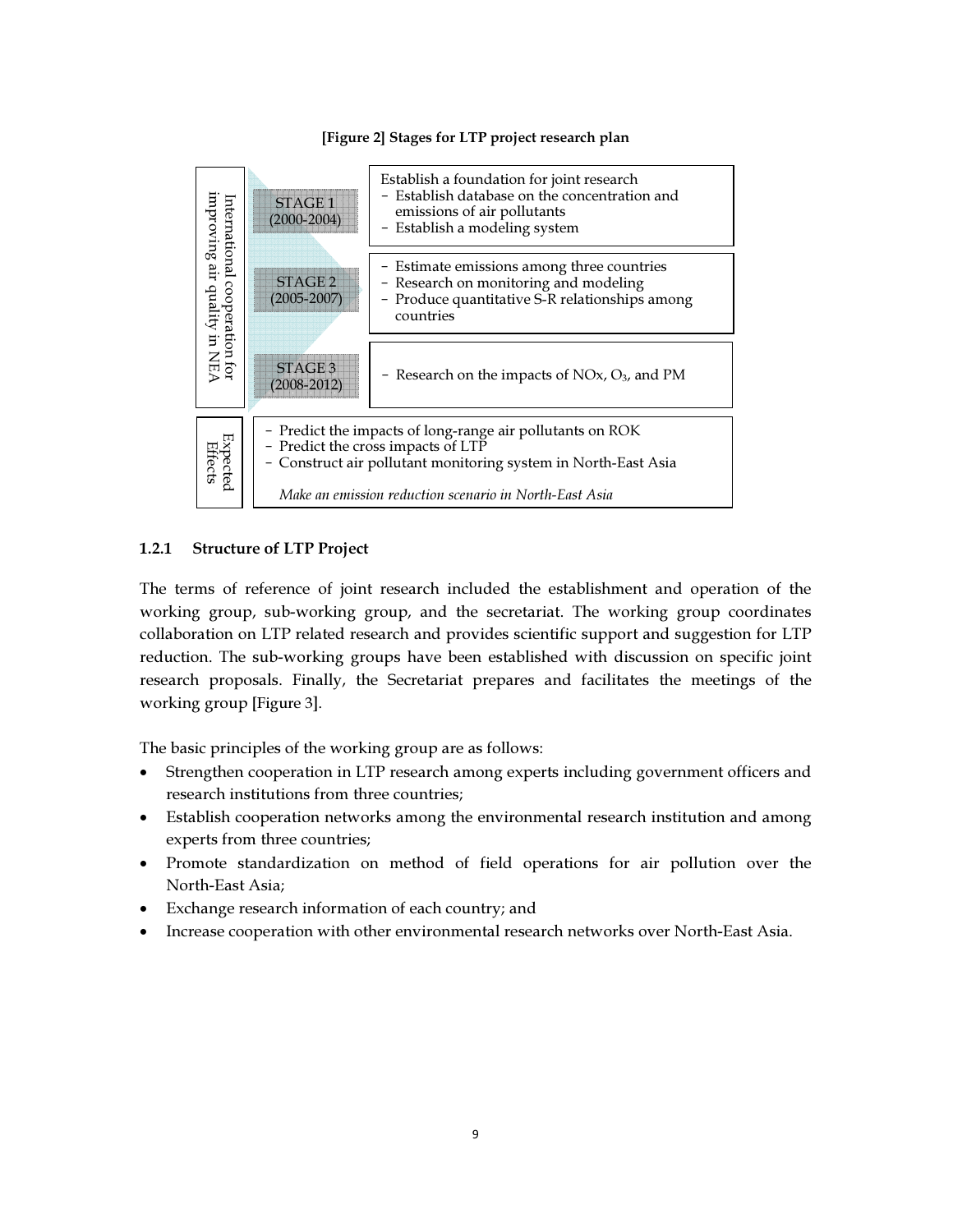

#### 1.2.2 Major Achievements of LTP Project

The Joint Research Proposal, which outlines the scope of activities, is the highest level document of LTP project. The Proposal follows no format of a legally binding instrument and instead deals extensively with research plans. Any pollutant that can be transported on long-range, for example heavy metals and POPs, could be designated as target substance. Such flexibility gives room for expansion in the scope of the project for the future. The initial 6-years research plan was expanded to a 14-year plan, which is divided into 3-stages of basic environmental information exchange, emission evaluation and monitoring, and finally reduction scenario preparation.

Two main methods of research consist of monitoring and modeling. The aim of monitoring is to operate joint monitoring stations in North-East Asia as well as to process and analyze the collected data. The observation data from ground monitoring and aircraft measurement during intensive periods is utilized to estimate the flux. Each participating country has set up two monitoring sites and has produced monitoring data for comparison and analysis as specified in the Terms of Reference for Joint Research on LTP. The monitoring sites of each country include - Dalian and Xiamen in China, Oki and Rishiri in Japan, and Kangwha and Kosan in Republic of Korea. Quality Assurance and Quality Control (QA/QC) programs are undertaken following the guidelines of China National Environmental Monitoring Center, Ministry of Environment of Japan, and Ministry of Environment. QA/QC programs include comparing empirical results with calculated values and instrument calibrations.

The objective in modeling is for conducting an impact assessment of air pollutants in the North-East Asia and is performed by analyzing the emission-scenarios for air quality improvement. The main tool was developed by the three countries via their own numerical model. Simulation works follow the *Work Plan in Modeling Field for the 3*rd *Year or the 3*rd *State*, which was adopted in the 13<sup>th</sup> Expert Meeting in 2010. Source-receptor (S-R) relationships are also analyzed by 5 divided target areas: Northern, Central, and Southern China, Republic of Korea, and Japan. In the modeling endeavors, an important issue is the source-receptor (S-R) relationship calculation. Identifying S-R relationship is an intriguing issue for research and policymakers. In the joint project of LTP, three models created by each of the three countries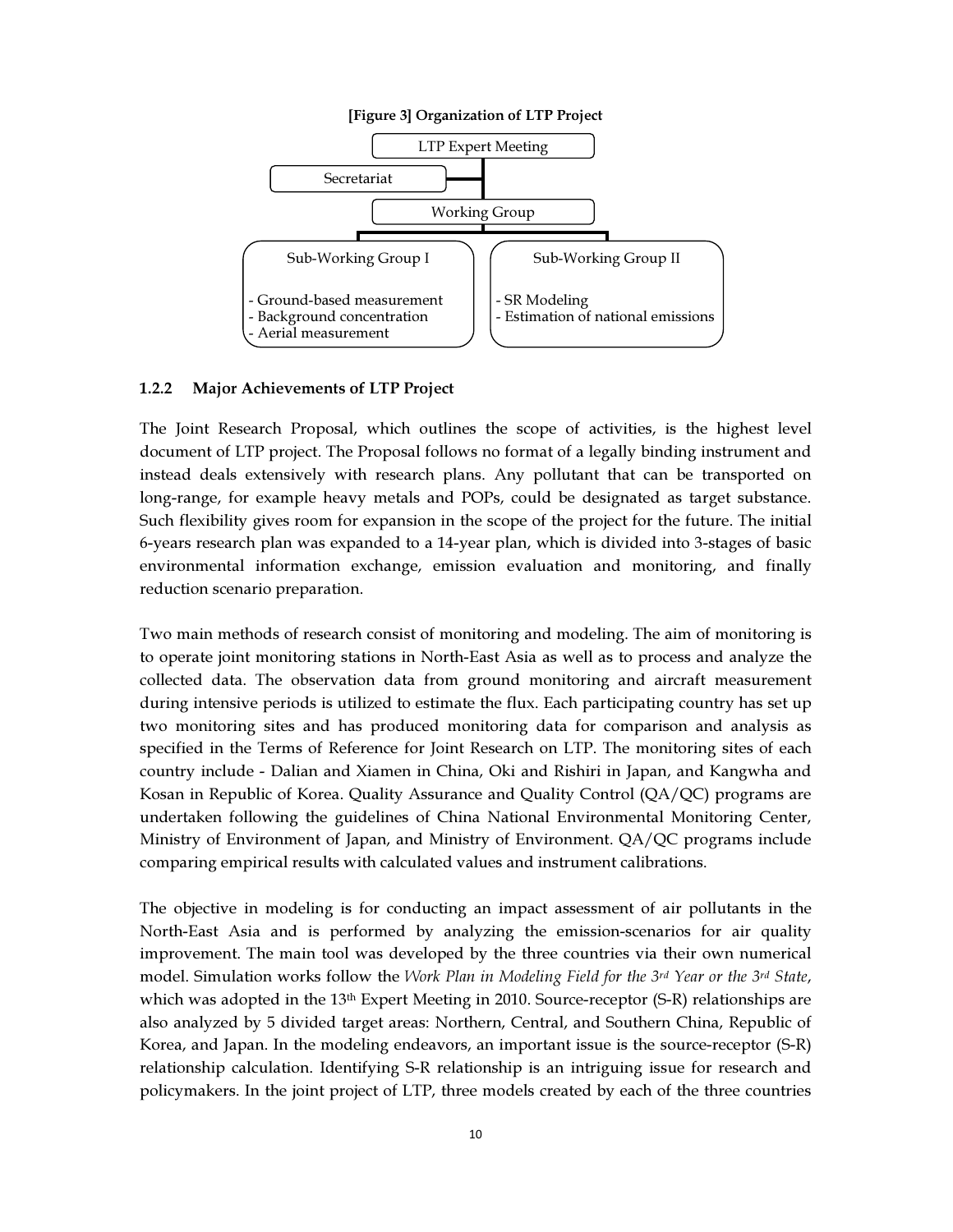are used to calculate S-R relationship for sulfur and nitrogen. S-R results for sulfur are similar among the three models. However, the final result of full year simulation still needs one or two years to become available.

# 1.3 Tripartite Environment Ministers Meeting (TEMM)

#### 1.3.1 Background

TEMM is a tripartite cooperation programme of China, Japan and the Republic of Korea, consisting of a Minister's meeting, three environmental research institutes and a DSS organization. At the first TEMM in 1999, the three ministers exchanged views on the current environmental conditions as well as the concerns of each country and of the subregion. The objective was defined as promoting research cooperation among the three countries to identify and form common understandings on the mechanism of ozone pollution, with the aim to mitigate transboundary photochemical oxidant pollution in North-East Asia. The activity of TEMM has included annual workshop and cooperative research activities.

Since 1999, the three countries held TEMM on a rotational basis with the order of China, Japan and Republic of Korea. A Joint Communiqué is issued after each TEMM summarizing the main consensus among three Ministers. At the Eleventh TEMM, the three ministers shared their views on the progress of tripartite cooperation during the past decade since the First TEMM meeting. They called the three countries to advance green cooperation and promote sustainable economic growth/green growth in North-East Asia. Moreover, the three countries approved 10 areas as new priority cooperation areas in the coming 5 years. At Twelfth TEMM in 2010, *Tripartite Joint Action Plan on Environmental Cooperation* was adopted, which states the goals and joint actions among the three countries in 10 priority areas.

#### 1.3.2 Projects/Activities under TEMM

A number of activities have been launched under TEMM. These include training programs, regular networking conventions, seminars, and workshops that pull together government officials, researchers, and private business experts. One of the first programs launched was the Tripartite Environmental Education Network (TEEN) program, which began in 2000 in order to raise the consciousness of environmental community. TEEN gathers participants including environmental education experts, teachers, and NGO representatives to discuss and exchange views on environmental education initiatives. A Tripartite Roundtable Meeting is held specifically on Environmental Industry, with the aim of discuss and collaborate on the issues of green purchasing, eco-labeling, environmental management, and exchange of environmental industrial technology. Similarly, the Tripartite circular economy/3R/cycle society Seminar is held to share the current status of waste management, while Tripartite Seminar on Green Economy and the Tripartite Policy Dialogue on Chemicals Management are regularly organized. With respect to specific research cooperation efforts, workshop and joint research projects are undertaken for Photochemical Oxidants, Long-Range Transboundary Air Pollutants, E-wastes, and Freshwater Lakes Pollution.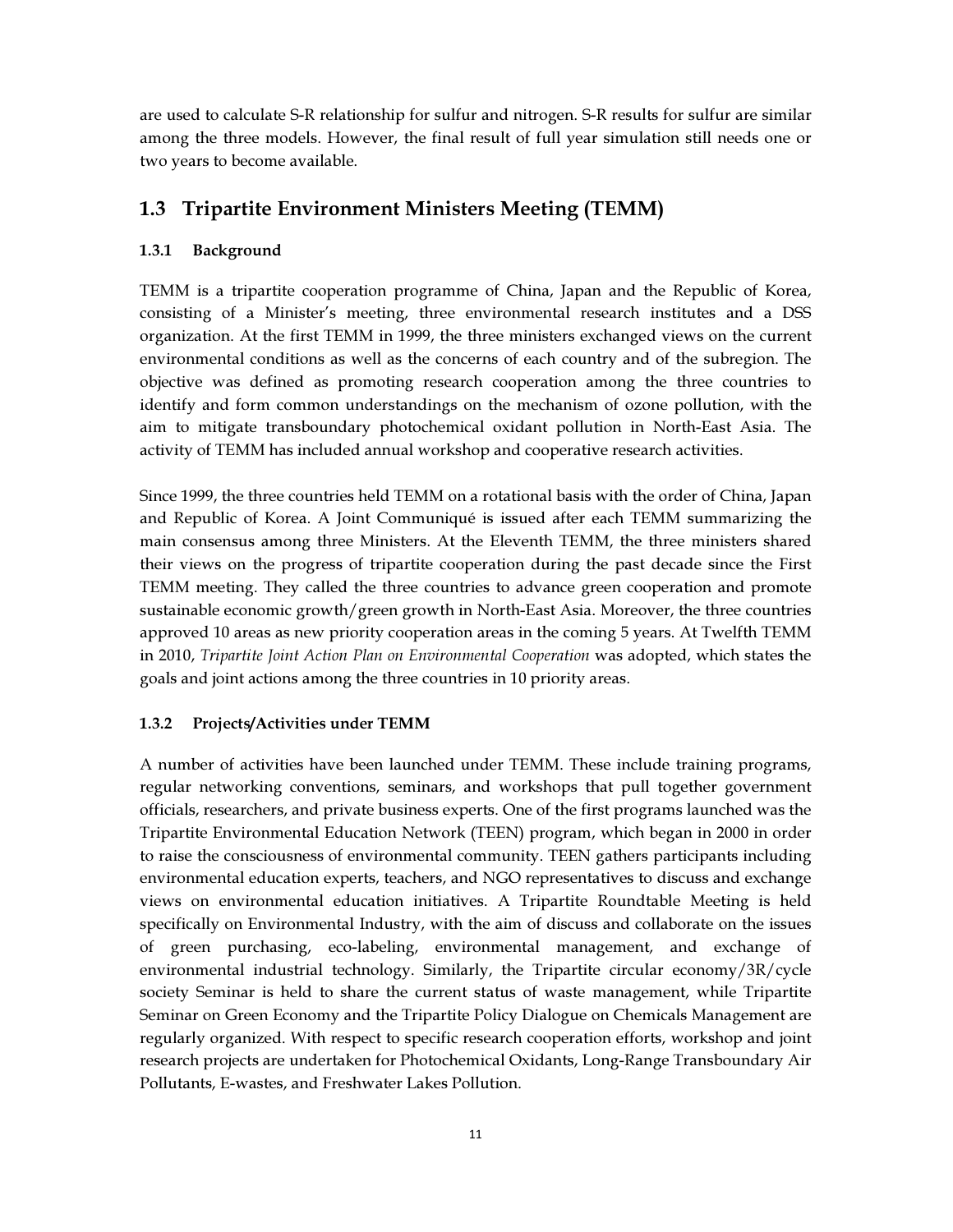#### E-waste workshop

In order to implement the consensus achieved during TEMM and to promote tripartite exchange, communication and cooperation on trans-boundary movement of e-waste and e-waste management, Ministry of Environmental Protection of China organized *China-Japan-Republic of Korea Workshop on Control of E-waste Trans-boundary Movement* and *Tripartite Workshop on E-waste Management* in Beijing on 29-30 June 2007 and 26 November 2008 respectively. During these two workshops, the three countries shared policies and regulations on environmental management of e-waste export and import and experiences on supervision and management of e-waste disposal enterprises, extended producer responsibility of electronics enterprises, and trans-regional movement of e-waste.

#### Freshwater (Lakes) Pollution Prevention Project

The National Institute for Environmental Studies (NIES) of Japan, the Chinese Research Academy of Environmental Sciences (CRAES) and the National Institute of Environmental Research (NIER) of Republic of Korea are playing pivotal roles in this project that aims to promote research and technology development as well as the formulation of programs to research and draft common policies for freshwater pollution prevention. Past specific activities include: a joint study on freshwater (lakes) pollution prevention at Xi Hu (West Lake) and others in Hangzhou, China; a training program on lake management techniques supported by the Japan International Cooperation Agency (JICA), the Korean International Cooperation Agency (KOICA) and others; preparation of official guidelines (in English) of China, Japan, and Republic of Korea for the control measures of eutrophication. In addition, international symposia are held every year.

# 1.4 Tripartite Presidents Meeting (TPM)

#### 1.4.1 Background

The Tripartite Presidents Meeting (TPM) is formed by the Chinese Research Academy of Environmental Sciences (CRAES), Japan's National Institute of Environmental Studies (NIES), and ROK's National Institute for Environmental Research (NIER). In 2004, the First Tripartite Presidents Meeting was held in Beijing; since then, TPM has been held on a rotational basis among the three countries. In order to address the emerging environmental issues in North-East Asia, the Presidents from the three national environmental research institutes share research progress and experiences of their institutes. Environmental management and decision-making based on research outcomes are also important topics discussed. A parallel workshop to the Meeting also provides a forum for the three institutes' scientists to exchange research information on a designated topic.

#### 1.4.2 Activities and Priorities

Under the TPM mechanism, eight cooperative priorities were identified: fresh water, air pollution including vehicle pollution and transboundary air pollution, dust and sandstorm,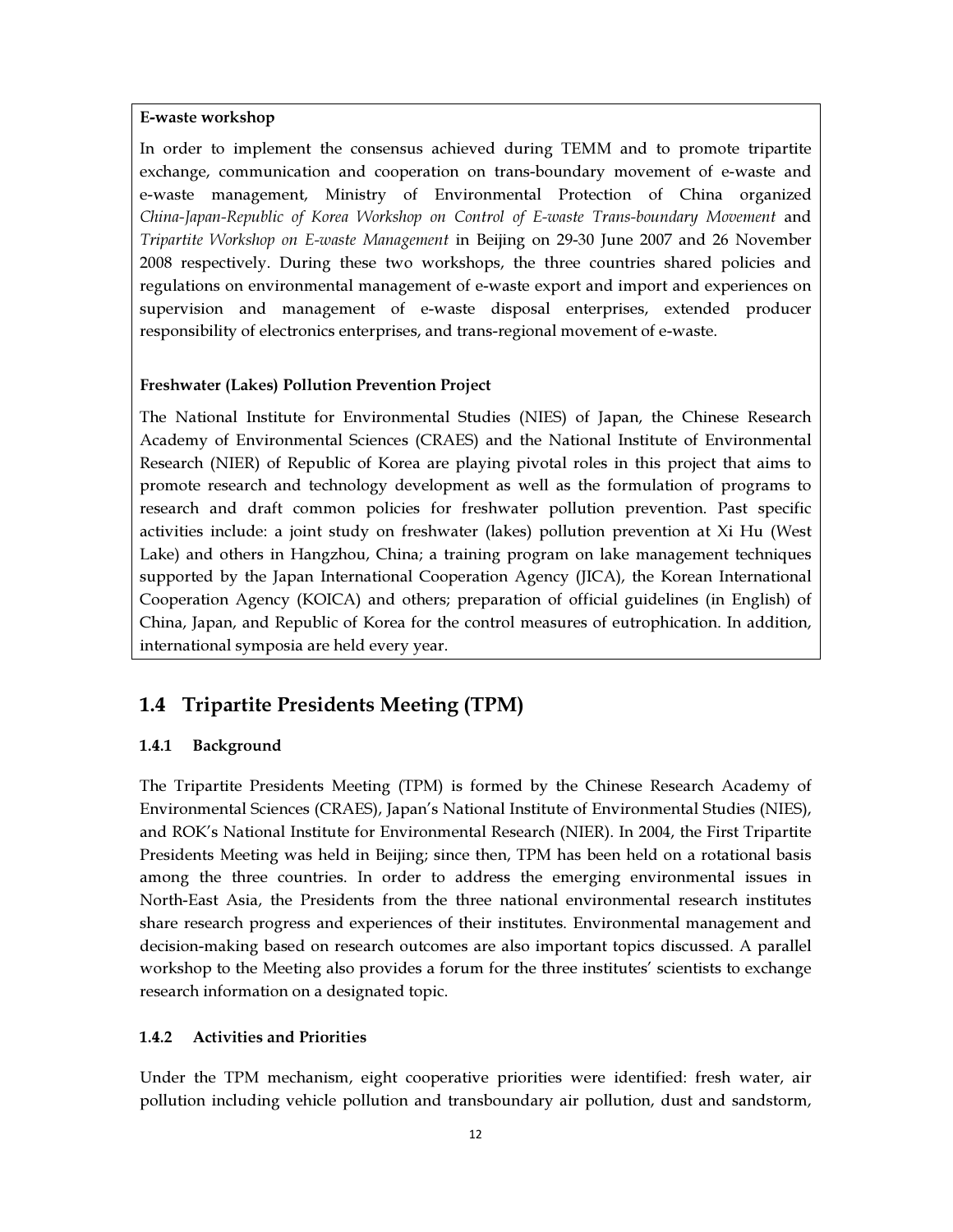hazardous substances pollution, such as EDS and POPs, biodiversity conservation, climate change and solid waste management. Since its first meeting, TPM has been highly recognized by TEMM (see Section 1.3) and has played an important role in the region's environmental management and improvement.

## 1.5 Model Inter-comparison Study in Asia (MICS-Asia)

The broad objective of the MICS-Asia is to have a common understanding of model performance and uncertainties in Asia. Numerical models have recently become common tools for air quality studies. However, there are inevitable uncertainties in the results of numerical models associated with emission inventories, boundary conditions, meteorological data, physical and chemical processes in the model. Furthermore, even though the same community model (such as CMAQ and WRF-Chem) and input data are used, large variability often appears in the simulated results if the settings of parameters and selections of modules are different. In this context, model inter-comparison studies have been very effective to overcome these challenges. This study can yield information to improve the model's reproducibility and thereby help understand the cause of uncertainties. In addition, it will contribute to establishing a community of researchers in modeling and emission inventories, which is essential for the study of air quality in East Asia. With this background and objectives, Model Inter-comparison Study in Asia (MICS-Asia) was started in 1998.

#### 1.5.1 Achievements

MICS-Asia commenced its activities under Phase I in 1998, Phase II in 2001, and Phase III in 2010. During Phase I from 1998 to 2000, MICS-Asia was carried out with focus on long-range transport and deposition of sulfur, coordinated by Central Research Institute of Electric Power Industry (CRIEPI). The Phase II from 2001 to 2009 was financially supported by the Acid Deposition and Oxidant Research Center (ADORC), which is now known as Asia Center for Air Pollution Research (ACAP). The targets were expanded in the Phase II to cover nitrogen compounds, ozone and aerosols as well. The findings in the MICS-Asia Phase II activity were published in the special issues of Atmospheric Environment in May, 2008. In Phase III, the Secretariat brought together the Asia Center for Air Pollution Research (ACAP) in Japan and Institute of Atmospheric Physics (IAP), Chinese Academy of Science, China. The list of participating members included experts on voluntary bases from countries of Asia (Japan, China, Republic of Korea, Thailand, Malaysia, Vietnam, etc.) and Europe, and in addition the US and Canada.

#### 1.5.2 Scope of Current Activities and Future Plans

The current objectives in Phase III are to evaluate the strengths and weaknesses of current multi-scale air quality models; to provide techniques for reducing uncertainty; to develop a reliable anthropogenic emission inventories in Asia; to understand uncertainty of bottom-up emission inventories in Asia; and to provide multi-model estimates of radiative forcing and other inputs. From 2010, the *International Workshop on Atmospheric Modeling Research in East Asia* has been held annually in China to solicit experts on modeling in East Asia. In February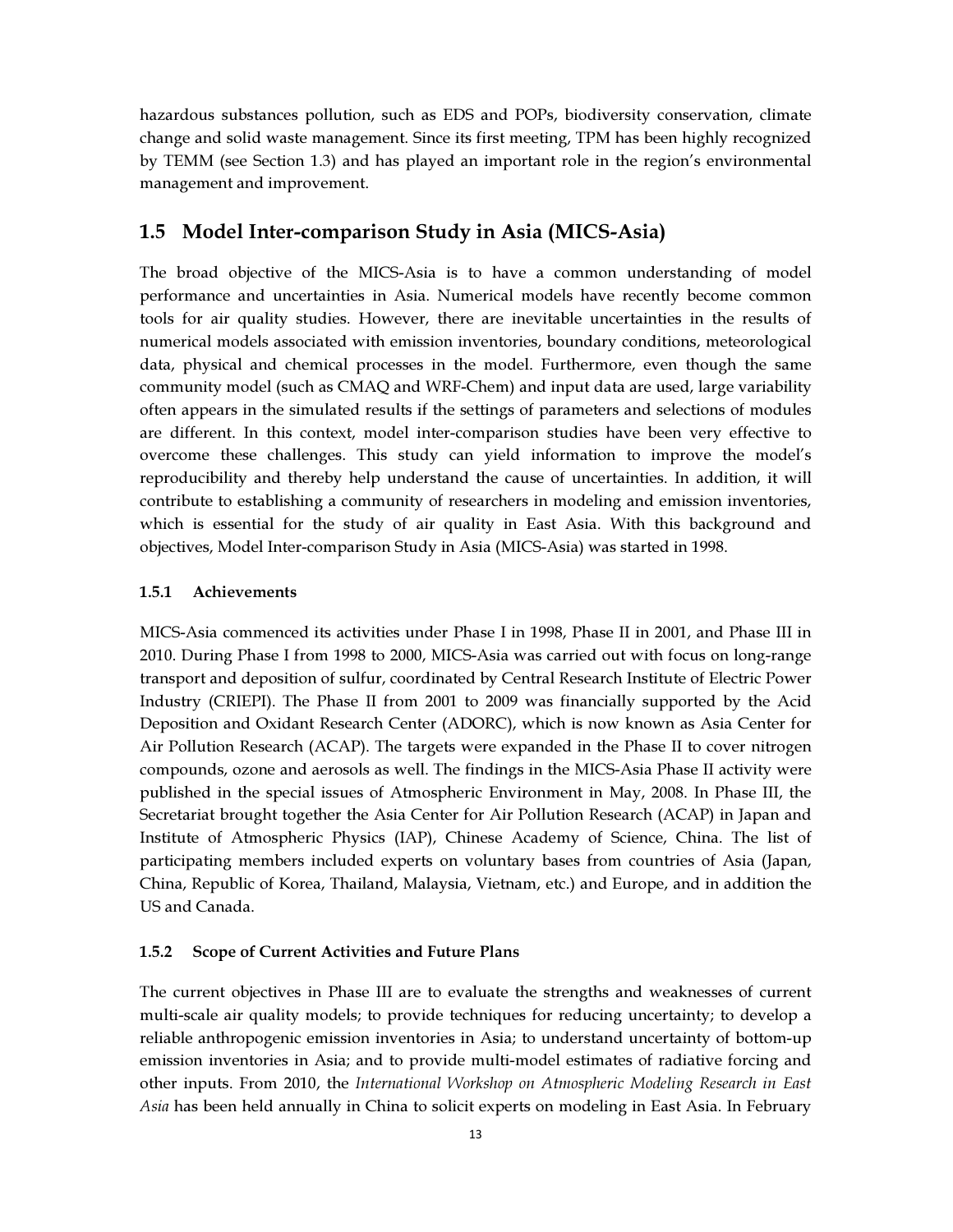2011, the Joint International Center on Air Quality Modeling Studies (JICAM) was launched. JICAM is a non-profit joint organization that aims to serve as an internationally acknowledged atmospheric research and training center with emphasis on air quality modeling studies over Asia. JICAM will implement research activities to integrate EANET observations, field campaign, and remote sensing products with air quality modeling studies including ozone, fine particles, dust, and acid deposition. JICAM also organizes MICS-Asia since September 2011 Third International Workshop on Atmospheric Modeling Research in East Asia. At the Third International Workshop, three themes were discussed:

- Theme 1: Multi-scale model inter-comparison
	- o Assess models to reproduce pollutants;
	- o Isolate the impact from uncertainties of each process;
	- o Investigate the air quality responses to specific emissions perturbations and assessments to future projections; and
	- o Identify the source-receptor relationships and their uncertainties.
- Theme 2: Inter-comparison of emission inventory
	- o Develop anthropogenic and natural emissions datasets for inter-comparison study; and
	- o Provide modeling emission inventories to air quality modelers.
- Theme 3: Interaction between air quality and climate change
	- o Provide multi-model estimates of SLCF (Short-Lived Climate Forcers) estimates and distributions for depositions in base case and scenarios;
	- o Provide multi-model estimates of radiative forcing and regional responses for base case and selected emission scenarios; and
	- o Provide analysis of the sensitivity of estimates to key processes/inputs.

The outcome of MICS-Asia can provide important information for policy analysis that aims at devising long-term strategies for air pollution controls at local, national and regional levels in East Asia. Therefore, it is essential to increase model's reproducibility of observational data by improving input data (i.e. emission inventories and boundary conditions), parameters and modules in the atmospheric chemistry model. For this purpose, monitoring data of EANET will be used for model validation in the inter-comparison study. This is even more important since many government monitoring data are hardly used by the scientific community. Thus, the collaboration with MICS-Asia and EANET is required in order to maintain significance in Phase III. The emission datasets from updated REAS (regional emission inventory in Asia) for model inter-comparison study will be provided by the ACAP. Currently in Phase III, the numbers of participants and presentations have been increasing and the research themes and approaches have been diversifying. The research on chemical transport models has become more active in East Asia.

# 1.6 Convention on Long-range Transboundary Air Pollution (CLRTAP)

The Convention on Long-range Transboundary Air Pollution (CLRTAP) was signed in Europe in 1979. The overall idea of the Convention was creation of new institutional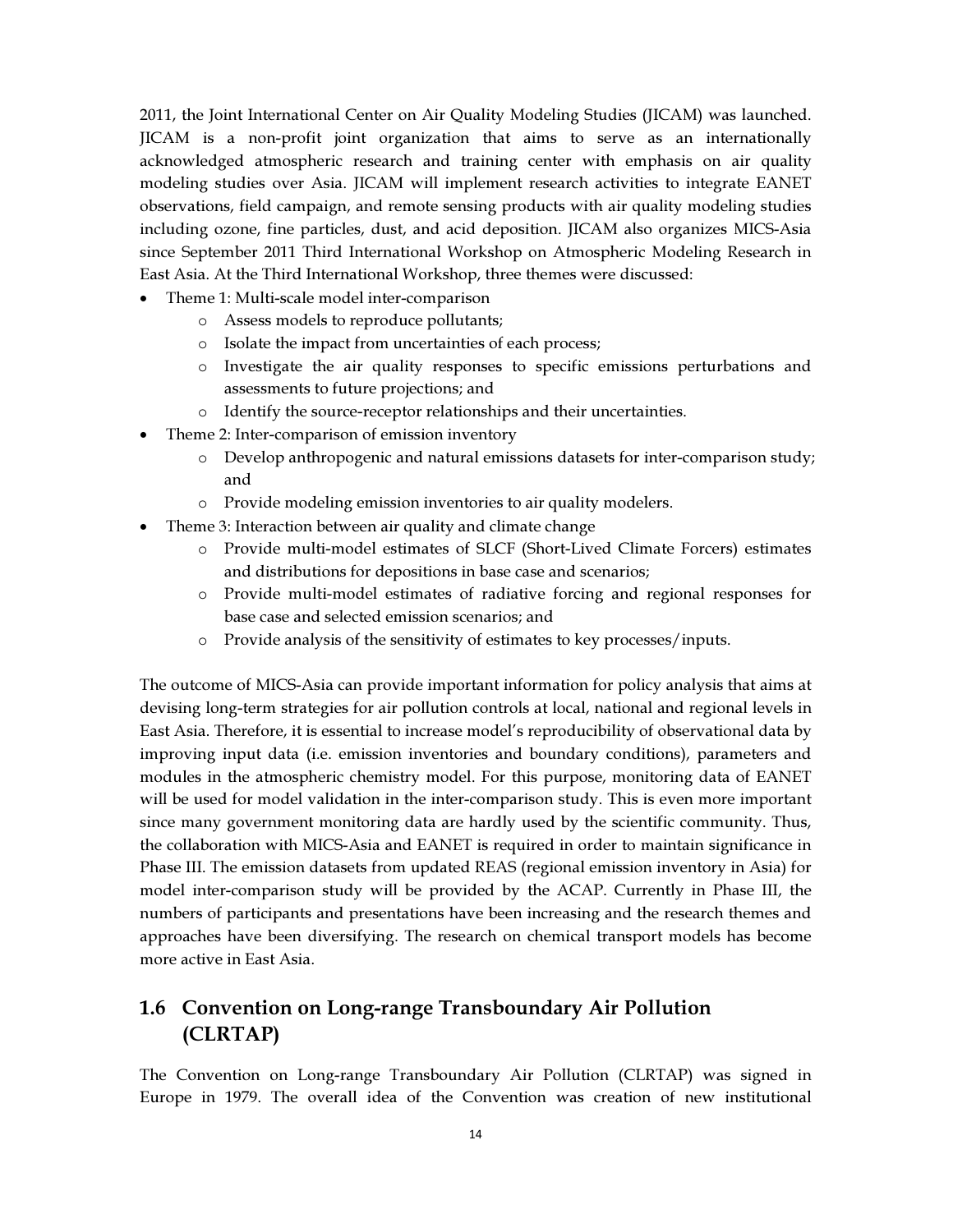framework for integration of science and environmental policy. Since its inception, the Convention has enlarged its scope of action due to territorial growth of the European Union.

#### 1.6.1 Protocols

The intergovernmental binding obligations of countries participants was the only way to achieve emission abatement for reducing transboundary air pollution. Protocols to Convention were chosen as a political instrument of environmental management. Eight protocols have been adopted since the adoption of the Convention.

First, the *1984 Protocol on Long-term Financing of the EMEP* entered into force on 28 January 1988, creating a financing mechanism to support scientific data gathering by EMEP program. Next, *Protocol on the Reduction of Sulfur Emissions or their Transboundary Fluxes* entered into force on 2 September 1987 and was the first substantive protocol obliging Parties to reduce their national emissions for abating long-range transboundary air pollution. Third, *Protocol concerning the Control of Emissions of Nitrogen Oxides or their Transboundary Fluxes*, entering into force on 14 February 1991, required national annual emissions of nitrogen oxides to stay below their 1987 levels. Obligation of developing of critical loads was one of the major points of Nitrogen Protocol that elevated technical status on a higher level and opened up new possibilities for broader reach of Convention activities. *Protocol on Control of Emissions of Volatile Organic Compounds or their Transboundary Fluxes* entered into force on 29 September 1997, specifying options for emission reduction targets of VOCs. *Protocol on Further Reduction of Sulfur Emissions* was adopted in 1994 and entered into force on 5 August 1998; new standards on large stationary combustion sources and fuel standards became mandatory. The seventh protocol was *Protocols on Persistent Organic Pollutants and Heavy Metals,* which was signed by 27 countries in 1998 and entered into force in 2003, regulating production and storage of 13 POPs Lastly, *Protocol to Abate Acidification, Eutrophication and Ground-level Ozone*, also called the Gotherburg Protocol, was signed in 1999, and entered into force in 2005. It considered the emission regulation for  $SOX$ ,  $NOX$ ,  $NH<sub>3</sub>$  (ammonia) and VOCs by setting up cost-optimized emission ceiling for 2010. The Gothenburg Protocol became the reference point of Convention activities while demonstrating successful interaction of science and policy via applying multi-pollutant and multi-effect strategy approach for solution transboundary air pollution problem.

#### 1.6.2 Organizational structure of CLRTAP

The organizational structure of the Convention includes Secretariat, Implementation Committee and Executive Body. Executive Body consisting on Working Group on Effects, EMEP Steering Body and Working Group on Strategies and Review provides informational interaction between various International Cooperative Programmes (ICP), Task Forces, Technical Centres and Expert Groups and directs their activity on implementation and development of Convention [Figure 4].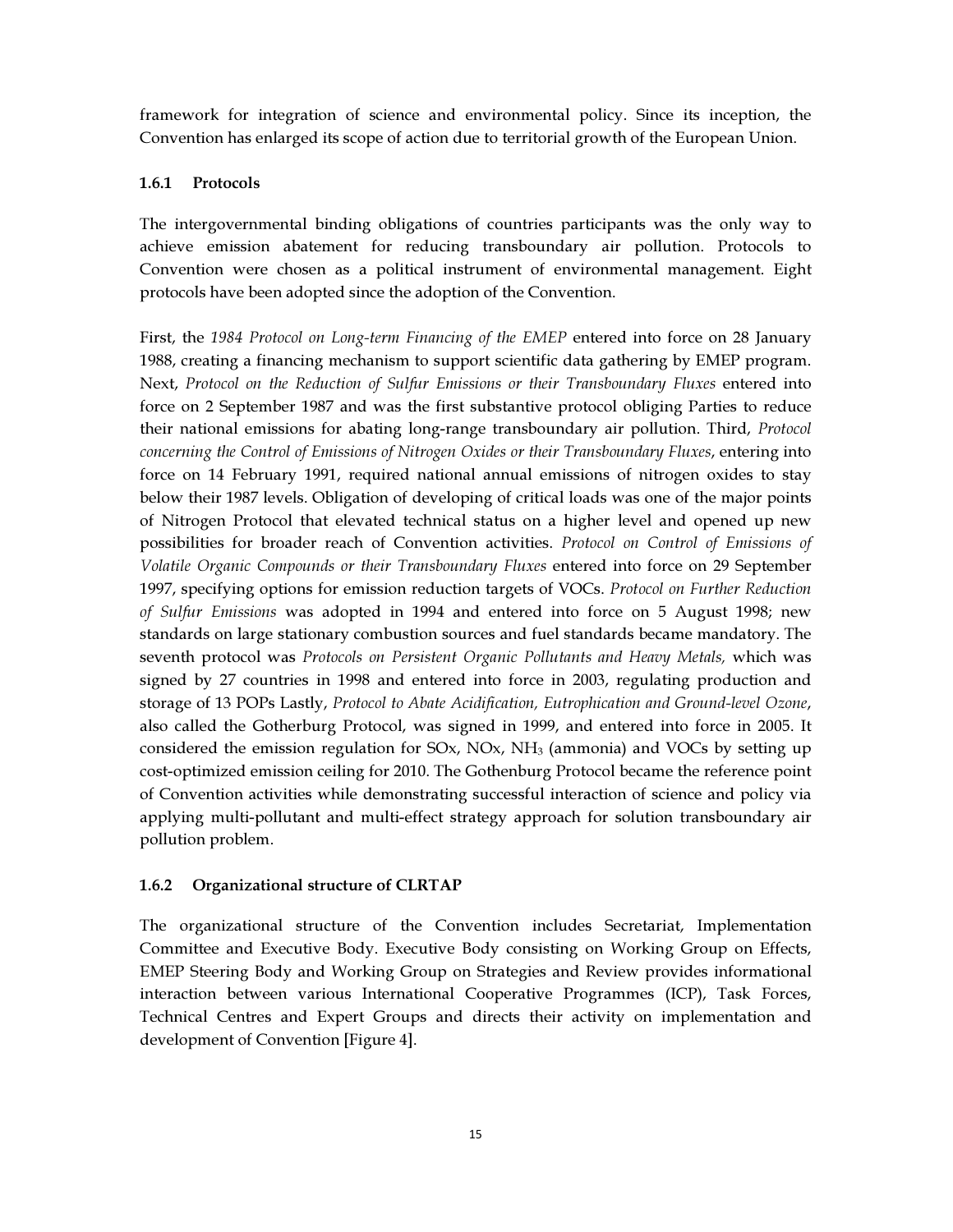

[Figure 4] Intergovernmental bodies, expert groups and scientific centers for CLRTAP

*ICP: International Cooperative Programme; TF: Task Force* 

#### *EMEP Steering Body*

The Cooperative Programme for Monitoring and Evaluation of the Long-range Transmission of Air Pollutants in Europe (EMEP) became an important link for close collaboration of science and policy. Firstly, the EMEP programme was responsible for assessment of transboundary transport of pollutants that cause acidification and eutrophication. But after the launch of EMEP programme under umbrella of LRTAP, the priority fields of the EMEP's activities were enlarged. Currently, the EMEP is the most advanced European programme specializing in 3 aspects of the Convention: collection of emission data, measurements of air and precipitation quality, and modeling of atmospheric transport and deposition of air pollutants. The EMEP work results are reported every other year and are officially made public by the Steering Body of EMEP.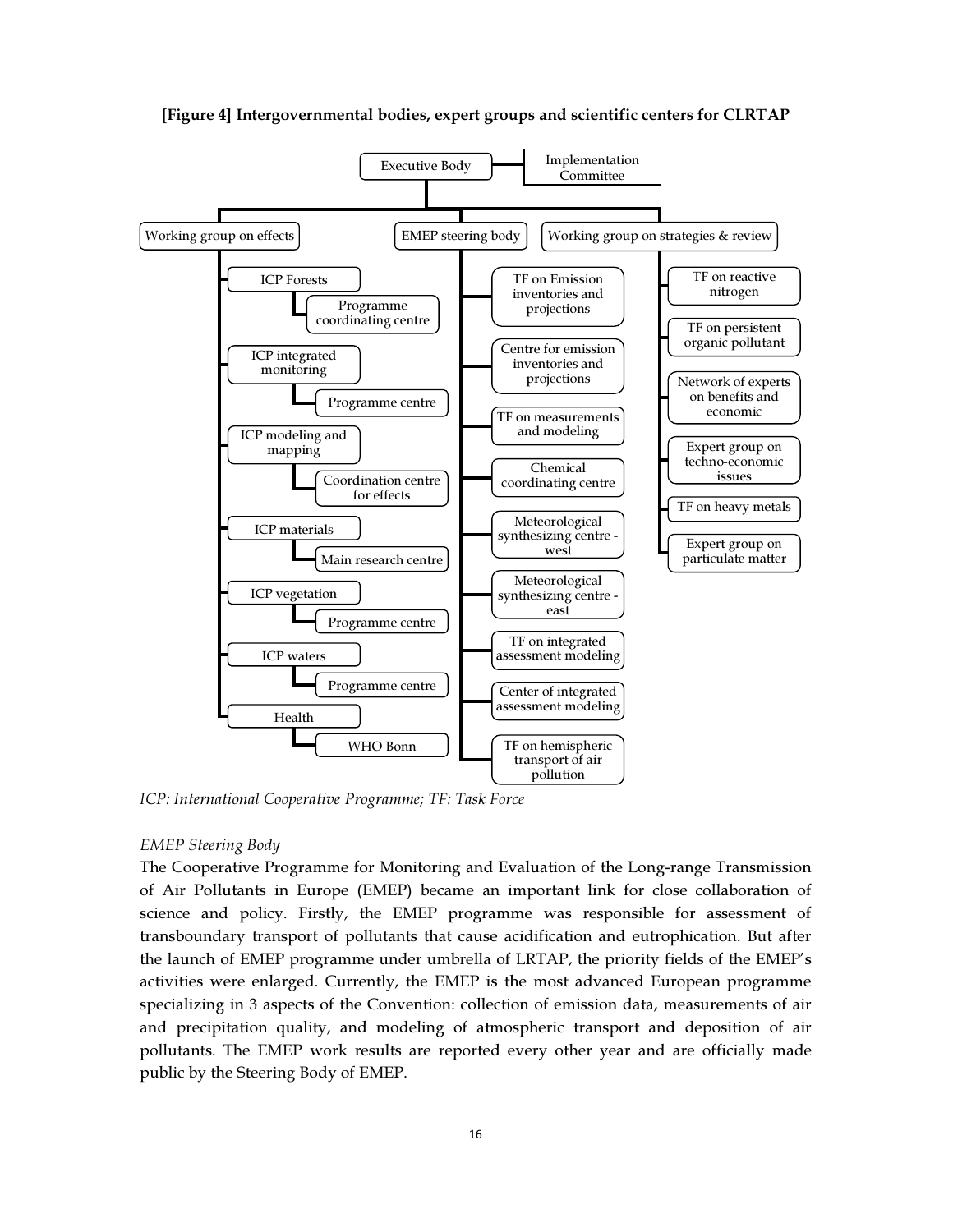Currently EMEP activities are distributed between 5 designated centers and monitoring network includes 314 sites with measurements of main compounds concentration. Data from all stations are used in the interpretation of model deposition calculations. In 2009, there were 140 sites measuring pollutants that cause acidification and eutrophication, 130 sites for ozone, 71 for heavy metals, 24 for POPs, 12 for VOC, 61 for PM10 and 40 for PM2,5. [Figure 5] shows the monitoring EMEP stations being in operation in 2009. The site coverage of EMEP domain is non-uniform, and the stations quantity is unsatisfactory in some parts of Europe. But every year spatial coverage increases, list of parameters to be measured extend, and stations quality improves with application of new technologies.



[Figure 5] EMEP measurement network of main components in 2009 for CLRTAP

*Source: http://www.nilu.no/projects/ccc/network/index.html*

Task Forces and Centres that fall under the EMEP Steering Body include the *Meteorological Synthesizing Centre – West (MSC-W)*, which is responsible for the modeling transport of acidifying and eutrophying air pollution, sulfur, nitrogen photooxidant pollutants and atmospheric particles. The *Meteorological Synthesizing Centre - East (MSC-E)*, based on the Hydrometeorological Service in Moscow, is focused on assessment of the transboundary transport of persistent organic pollutants (POPs) and heavy metals (HMs). The *Center for Integrated Assessment Modeling (CIAM)* was launched under the International Institute for Applied Systems Analysis (IIASA) in 1999. The main achievement of its activity is the development of the Regional Acidification Information and Simulation (RAINS). All abovementioned centres prepare technical background material for relevant Task Forces, such as the Task Force on Measurements and Modeling (TFMM), the Task Force on Emission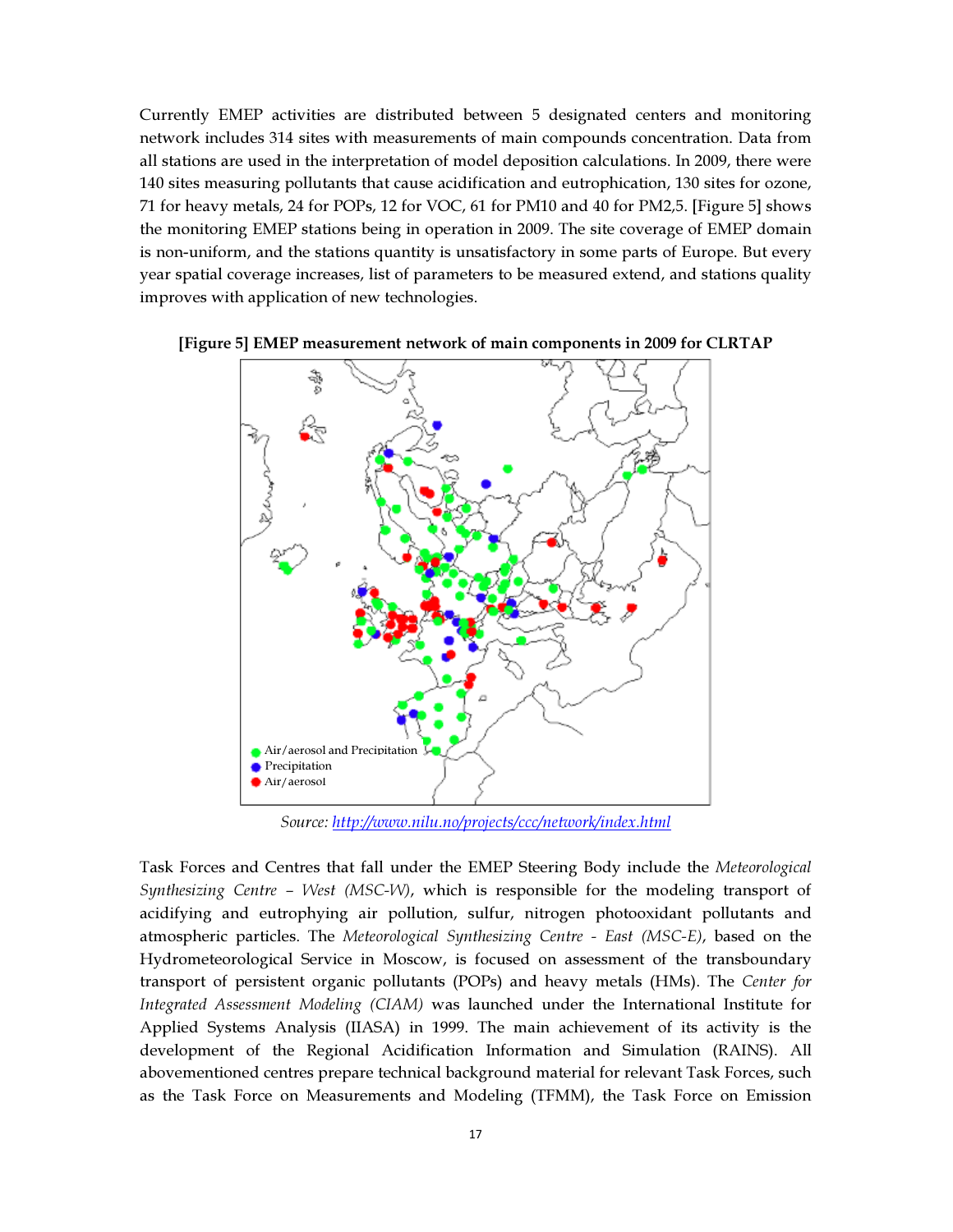Inventories and Projections (TFEIP), the Task Force on Integrated Assessment Modeling (TFIAM) and Task Force on Hemispheric Transport of Air Pollutants (TFHTAP). Task Forces in turn review the results of activities of Centres and support implementation of the Protocols. The *EMEP Centre on Emission Inventories and Projections (CEIP)* started in 2008 is charged with systematic collection, analysis, and projection of air pollution emissions. Parties to the Convention are required to report their annual emission and activity using the form [Table 1].

| Description of contents     | Components                                               | <b>Reporting years</b> |  |  |  |  |  |
|-----------------------------|----------------------------------------------------------|------------------------|--|--|--|--|--|
|                             | YEARLY: MINIMUM (and ADDITIONAL)                         |                        |  |  |  |  |  |
| A. National totals:         |                                                          |                        |  |  |  |  |  |
| 1. Main pollutants          | $SO_{x}$ , NO <sub>x</sub> , NH <sub>3</sub> , NMVOC, CO | 1980–2010              |  |  |  |  |  |
| 2. Particulate matter       | PM <sub>2.5</sub> PM <sub>10</sub> TSP                   | 2000-2010              |  |  |  |  |  |
| 3. Heavy metals             | Pb, Cd, Hg $/$ (As, Cr, Cu, Ni, Se, Zn)                  | 1990-2010              |  |  |  |  |  |
| 4. POPs                     | HCB, HCH, PCBs, PCDD/F, PAHs                             | 1990-2010              |  |  |  |  |  |
| <b>B.</b> Sector emissions: |                                                          |                        |  |  |  |  |  |
| 1. Main pollutants          | $SO_{x}$ , NO <sub>x</sub> , NH <sub>3</sub> , NMVOC, CO | 1980-2010              |  |  |  |  |  |
| 2. Particulate matter       | PM <sub>2.5</sub> PM <sub>10</sub> TSP                   | 2000-2010              |  |  |  |  |  |
| 3. Heavy metals             | Pb, Cd, Hg / $(As, Cr, Cu, Ni, Se, Zn)$                  | 1990-2009              |  |  |  |  |  |
| 4. POPs                     | HCB, HCH, PCBs, PCDD/F, PAHs                             | 1990-2010              |  |  |  |  |  |
| 5. Activity data            |                                                          | 1990-2010              |  |  |  |  |  |

[Table 1] Reporting requirements for estimating and reporting emission data, CLRTAP

#### *Working Group on Effects*

The Working Group on Effects was established under the Convention in 1980 with responsibility for assessment of air pollution. Specific areas of work include providing data about the impact on human health and ecosystems of main pollutants; development of multi-pollutants-multi-effects approaches; and identifying the most endangered areas and informing the Executive Body. The Working Group on Effects includes 6 International Cooperative Programmes (ICPs) supported by relevant programme centres and coordinated by relevant Task Forces.

*ICP on Assessment and Monitoring of Air Pollution Effects on Forests (ICP Forests)* was launched in 1985. The ICP Forests has function of monitoring the effects of air pollution and other environmental factors on forest ecosystems in Europe. Second, the *ICP on Assessment and Monitoring Effects of Air Pollution on Rivers and Lakes (ICP Waters)* was established in 1985, providing the monitoring of acid rain and air pollution effects on surface waters. *ICP on Effects of Air Pollution on Natural Vegetation and Crops (ICP Vegetation)* was established in 1987 and considers environmental problem of ozone impact on crops and (semi-) natural vegetation. *ICP on Modeling and Mapping of Critical Loads and Levels and their Air Pollution Effects, Risks and Trends (ICP Modeling and Mapping)* was created in 1988 and is currently coordinated by Task Force led by Germany and supported by the Coordination Centre for Effects (CCE) at the Netherland. The main objective of the Programme is the development of modeling and mapping methodologies for the assessment of critical loads and exceedance on European scale.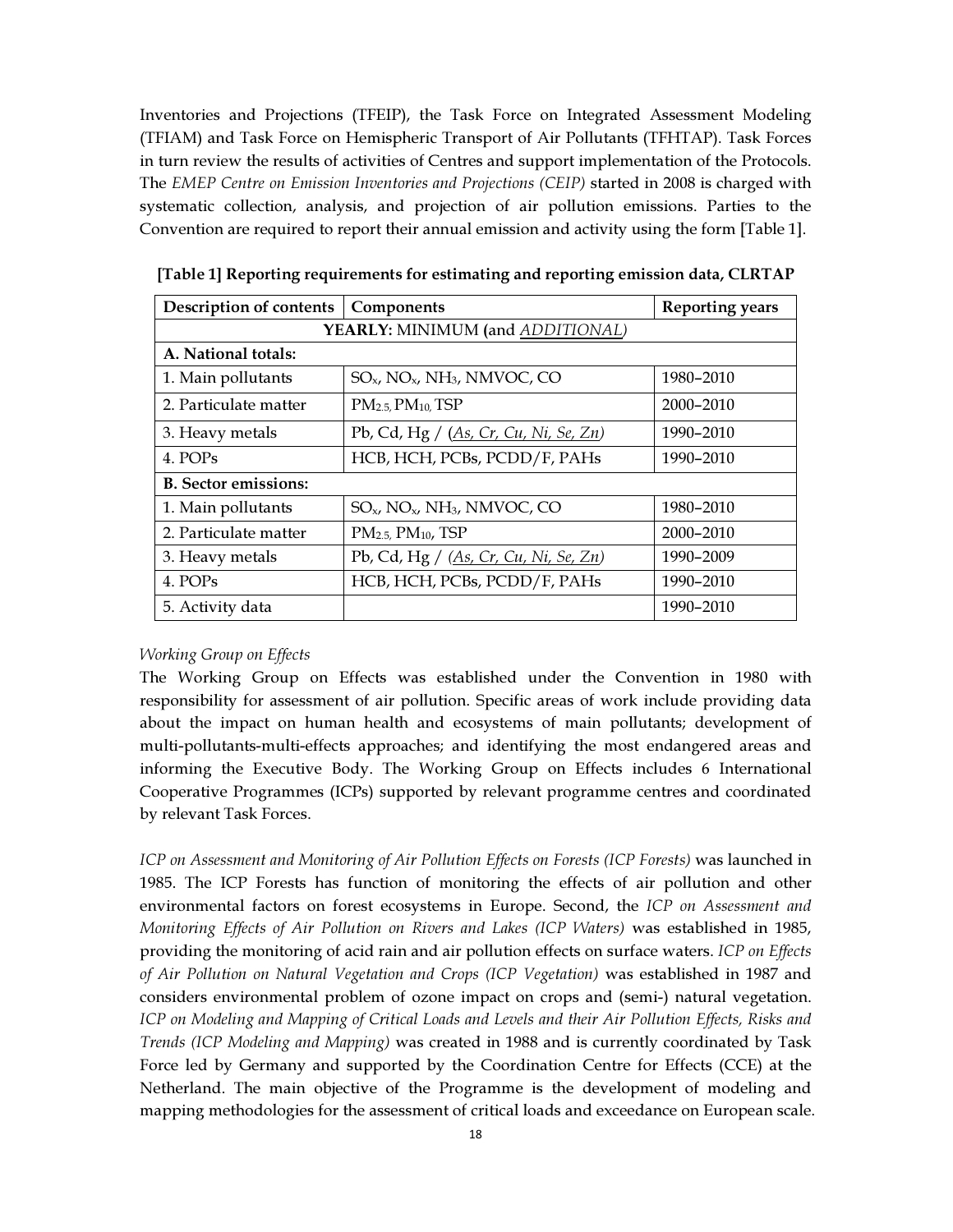*ICP on Effects of Air Pollution on Materials, Including Historic and Cultural Monuments (ICP Materials)* was initiated in 1985. The Programme activities focus on quantitative evaluation of the effect of major pollutants on the atmospheric corrosion of important materials and estimation of long-term corrosion trends. *ICP on Integrated Monitoring of Air Pollution Effects on Ecosystems (ICP Integrated Monitoring)* was created in 1987. The Programme is charged with qualitative measurement of physical, chemical and biological properties of an ecosystem and data collection. The *Joint Task Force on the Health Aspects of Long-range Transboundary Air Pollution (The Task Force on Health)* is led by the World Health Organization European Centre for Environment and Health and was established in 1997. Its aim is to assess the health effects of long-range transboundary air pollution based on estimates of major air pollutants concentrations calculated by EMEP and to provide strategic direction of the Convention in abating health impact.

#### *Working Group on Strategies and Review*

Firstly, *Working Group on Strategies and Review* was established in 1988 as the *Working Group on Abatement Strategies*. Creation of new Convention body was stimulated by increased interest in the critical loads method as an instrument for developing abatement strategies. Development of the Group was supported by close interaction with the *Task Force (TF) on Integrated Assessment Modeling* responsible for implementing model calculations needed for optimized emission reduction strategies research. The Working Group was charged with preparing background for negotiating any Protocols changes. *Network of Experts on Benefits and Economic Issues* research on the economic impact of air pollution, in particular the measurement and economic valuation of health effects and assessment of pollutant caused damage to cultural heritage. Another expert group is the *Expert Group on Techno-economic Issues* that started in 2001. It performs research on costs and benefits of available abatement technologies. The *TF on POPs* and *TF on Heavy Metals* were formed by the Executive Body in 2003 and 2004, respectively. The work is focused on technical support of the reviews and reassessments required by Protocols, including preparation of documents and revision of pollutants considered under Convention. *Expert Group on Particulate Matter* began in 2004 is responsible for investigation of PM control and reduction measures. The *Expert Group on Ammonia Abatement* led by United Kingdom was the result of need to perform Gothenburg Protocol requirements. It was ordered to prepare and promote the Framework Advisory Code of Good Agricultural Practice for Reducing Ammonia Emissions. In 2007 the Executive Body established the *Task Force on Reactive Nitrogen* for developing technical and scientific information as a basis for further emission assessment and implementing reactive nitrogen policies.

# 1.7 Other Relevant Multilateral Initiatives

#### 1.7.1 UNEP Project ABC (Atmospheric Brown Clouds)

The initiatives on ABC commenced in 2002, with United Nations Environmental Programme (UNEP) serving as the Secretariat. The objective was to investigate the causes, behavior and effects of ABC. Regional scale plumes of air pollutants, mainly aerosol (particles) such as black carbon (BC), and precursor gases and ozone radiation, precipitation and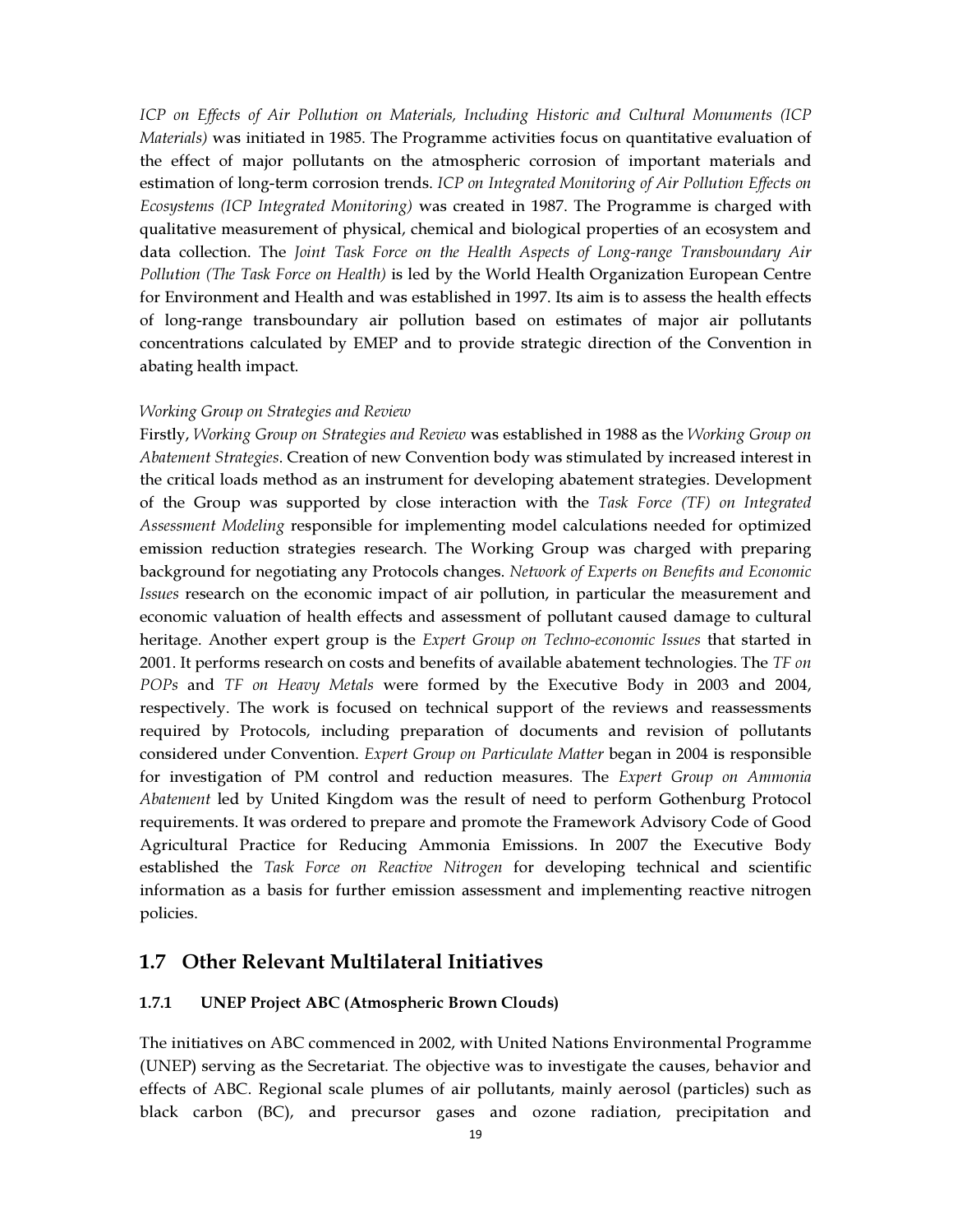meteorological parameters were under investigation. The organizational framework is shown in [Figure 6], with its scientific basis provided by the ABC Science Team.



[Figure 6] Framework of the Project of Atmospheric Brown Clouds (ABC)

#### Scope of current activities and future plan

Atmospheric Brown Clouds, observed as widespread layers of brownish haze, are regional scale plumes of air pollutants, mainly aerosol (particles), such as black carbon (BC), and precursor gases that produce aerosols and ozone. ABC and its interaction with build-up of greenhouse gases significantly affect the regional climate, hydrological cycle, glacial melting, agriculture and human health. The ABC effect is a problem that prevents a complete understanding of climate change and its impacts; thus, the ABC needs to be more fully explored. In order to better understand this emerging environmental issue, United Nations Environmental Programme (UNEP) commissioned the Project ABC in 2002 in collaboration with a team of distinguished scientists. In Phase I, Project ABC focused on Asia due to the likely impacts on the region's population (more than 3 billion) and the presence of several special features that are relevant to ABCs. Major achievements in Phase I include:

- Establishment of climate observatories and capacity building (physical infrastructure and human resources), development of light weight unmanned aircraft aerial vehicles (UAVs) to monitor ABCs, and rainwater sampling to document how soot is removed by rain;
- Formation of impact study groups, initiation of impact studies on climate, water, agriculture & human health, and impact assessment with focus on Asia; and

• Formation of emission inventory group, as well as initiation of mitigation studies.

Phase I findings strengthened the understanding of the mechanism and impacts of ABCs through measurements and modeling. ABC hotspots across the globe were identified and ABC influence on regional climate, weakening of the Asian monsoon, melting of the Himalayan glaciers, food security, and human health were studied. Based on such extensive research studies, the *Atmospheric Brown Clouds – Regional Assessment Report with Focus on Asia* was published by UNEP in 2008. The report analyzes ABCs and regional climate change in Asia, with a focus on human health and food security.

To further develop the scientific research and to build developing countries' capacity for monitoring and understanding, ABC-Asia synthesized the science, capacity, and policy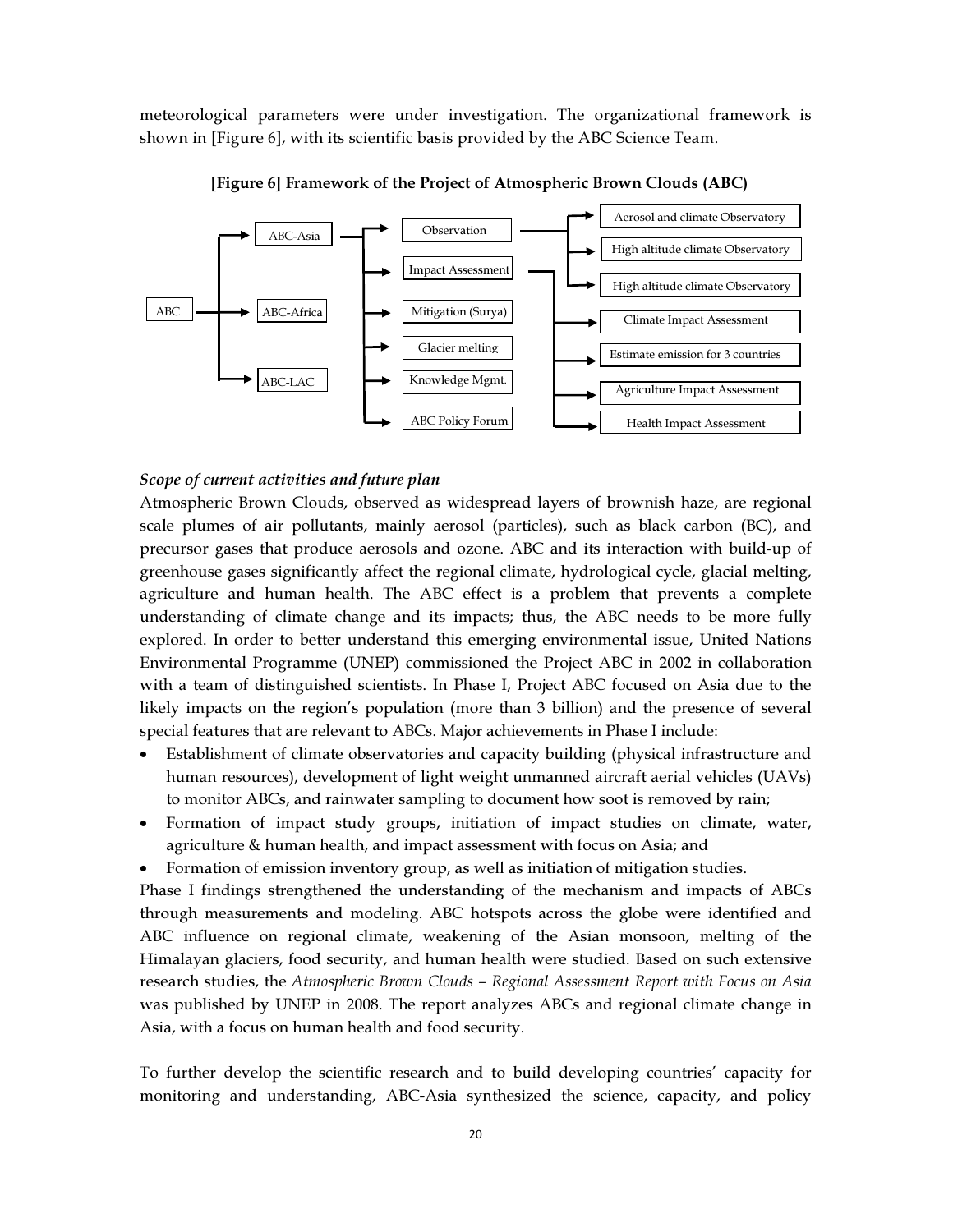aspects of ABC and climate change in Asia. It continued with observation of aerosol, radiation, precipitation and meteorological parameters, while also conducting comprehensive impact assessments on climate, water, agriculture and health. Towards mitigation efforts, emission inventories were compiled, and reduction of GHG emissions, soot, and other air pollutants was carried out by introducing green technologies (baseline studies, indoor and outdoor air monitoring, and assessment of interventions). As part of adaptation plans, studies on the linkage between ABCs and glacial melting were demonstrated through inventory of glaciers/glacial lakes and identification of areas at the highest risk. Endeavors under Knowledge Management consist of archival of data, improvement of knowledge management and awareness-raising efforts. Additionally, ABC-Asia convenes the Regional Policy Forum, where the Regional Resource Center for Asia and the Pacific (RRC.AP) functions as the regional secretariat in Asia.

By 2011 capacity had increased for studying ABC in the region with enhanced understanding of ABC impacts on climate, water resources, agriculture and health. Operation of climate observatories was continued in Maldives, Nepal, Thailand, Kyrgyzstan, and they became coordinated with other observatories under the ABC network. Along with a collection of baseline data and completion of a mitigation pilot project in a rural area of India (Project Surya), other projects in Nepal, India, and Kenya were initiated.

#### 1.7.2 UNEP Joint Forum on Atmospheric Environment in Asia and the Pacific

The Joint Forum was established in March 2009 as Intergovernmental Networks on Regional Air Pollution in Asia and the Pacific Region, with UNEP serving as the Secretariat. Participating organizations included the participating countries of EANET, ASEAN, the Malé Declaration, Central Asian Environment Convention, Pacific Regional Environment Programme (SPREP), South Asia Cooperative Environment Programme (SACEP), Clean Air Initiative Asia (CAI-Asia), Institute for Global Environmental Strategies (IGES), Stockholm Environment Institute (SEI-York), UNEP, and UNEP RRC.AP. In the 2010-2012 Work Plan of the Joint Forum, information-sharing is a priority, which will be promoted by building a clearinghouse for air pollution information based on existing initiatives such as national programmes, EANET, and Malé Declaration, and other networks in the region.

#### *Achievements*

The First Joint Meeting of the Intergovernmental Networks on Regional Air Pollution in Asia and the Pacific Region held in March 2009 requested the secretariat to develop a future plan for the activities of the joint forum. It was decided that careful analysis will be conducted regarding the development of the future plan. The Secretariat was also asked to further incorporate comments from the meeting and consult relevant Intergovernmental Meetings, including EANET and Malé Declaration for analyzing gaps and developing an implementation plan. Subsequently, the layout for future activities was consulted among stakeholders and was adopted at the First Meeting of the Joint Forum on Atmospheric Environment in Asia and the Pacific in March 2010.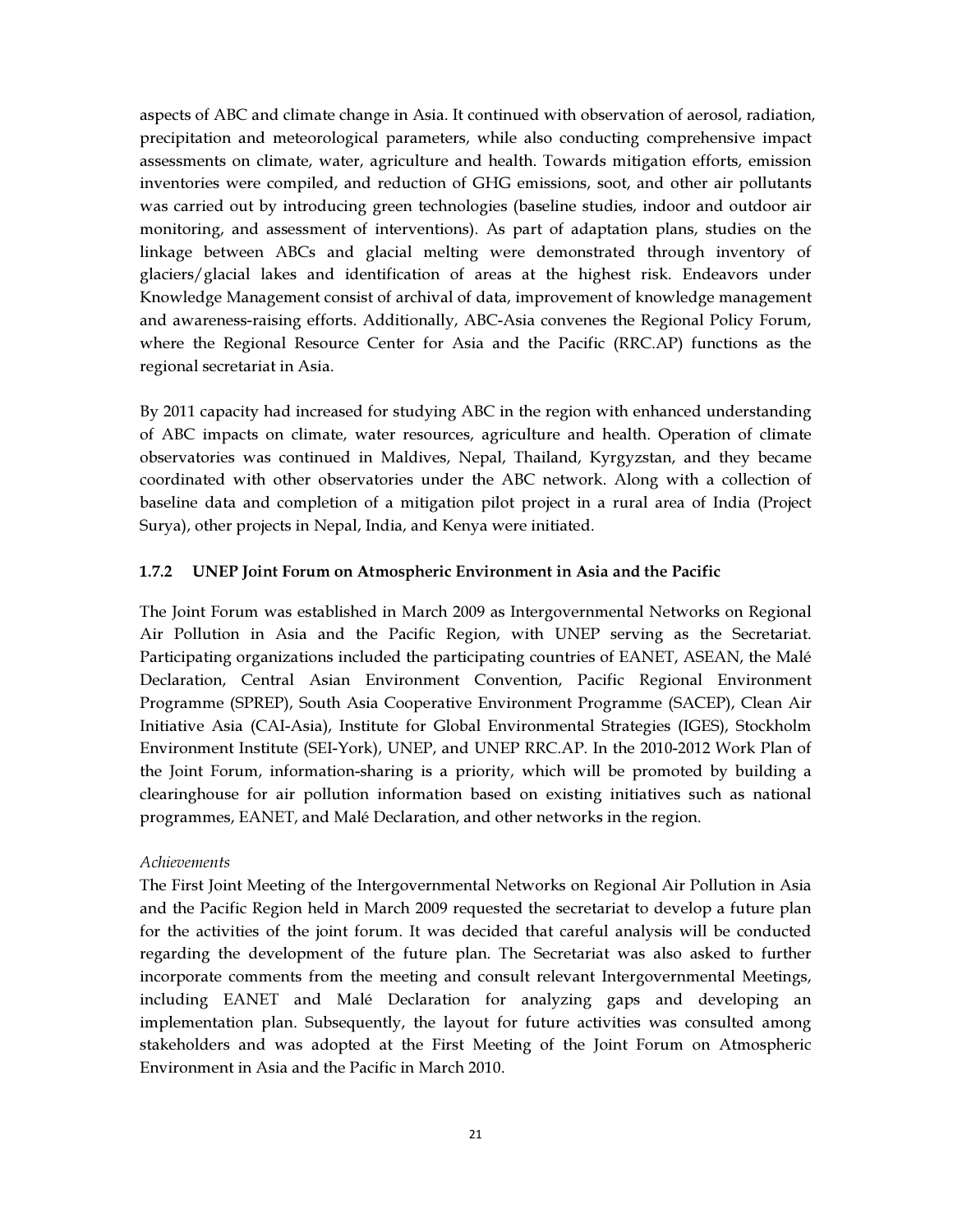# *Scope of current activities and future plan*

The *Joint Plan for Joint Activities on Air Pollution in Asia and the Pacific* adopted in March 2010 lays out the vision, goals, scope and activities of the Joint Forum. The vision of the Joint Forum is to achieve a clean atmospheric environment through collective and coherent actions in Asia and the Pacific region, especially through enhanced cooperation and collaboration among regional and subregional networks. To achieve its vision, the Joint Forum set the following five goals:

- Development and expansion of the knowledge base on the cases, sources, types and impacts of air pollution and their relation to associated issues, including cost-effective solutions for the whole region, and good practices for prevention and control;
- Better understanding of the methodologies and technologies involved in managing atmospheric environment;
- Development of skills through systematic capacity-building and training of individuals and institutions and provision of necessary instrumentation and support;
- Integration of this knowledge base with policy-making and public awareness-raising for social, political, moral and economic development to carry forward relevant plans for mutual benefits; and
- Facilitation of consensus-building that takes into account the situation of subregions.

# 2 National Plans and Potential Linkage with Subregional Frameworks

# 2.1 China

# 2.1.1 Background

China has undergone very rapid economic growth since the economic reforms began in 1978, but traditional development modes have been accompanied by depletion of natural resources and degradation of the environment. In addition, the large population in China is also environmentally destructive, as a large population base leads to over-consumption of natural resources. In the last three decades, annual growth rate of GDP in China was about 10%. GDP in 2005 reached 18,000 billion RMB, equivalent to 2,200 billion USD [Figure 7].

China is now considered to be the engine of world's economic growth. China's economic growth has resulted in an increase in energy consumption. Primary energy use in China was 26,250 TWh and 20 TWh per million persons in 2009. According to IEA, the primary energy use and electricity use grew 40 % and 70 % respectively from 2004 to 2009.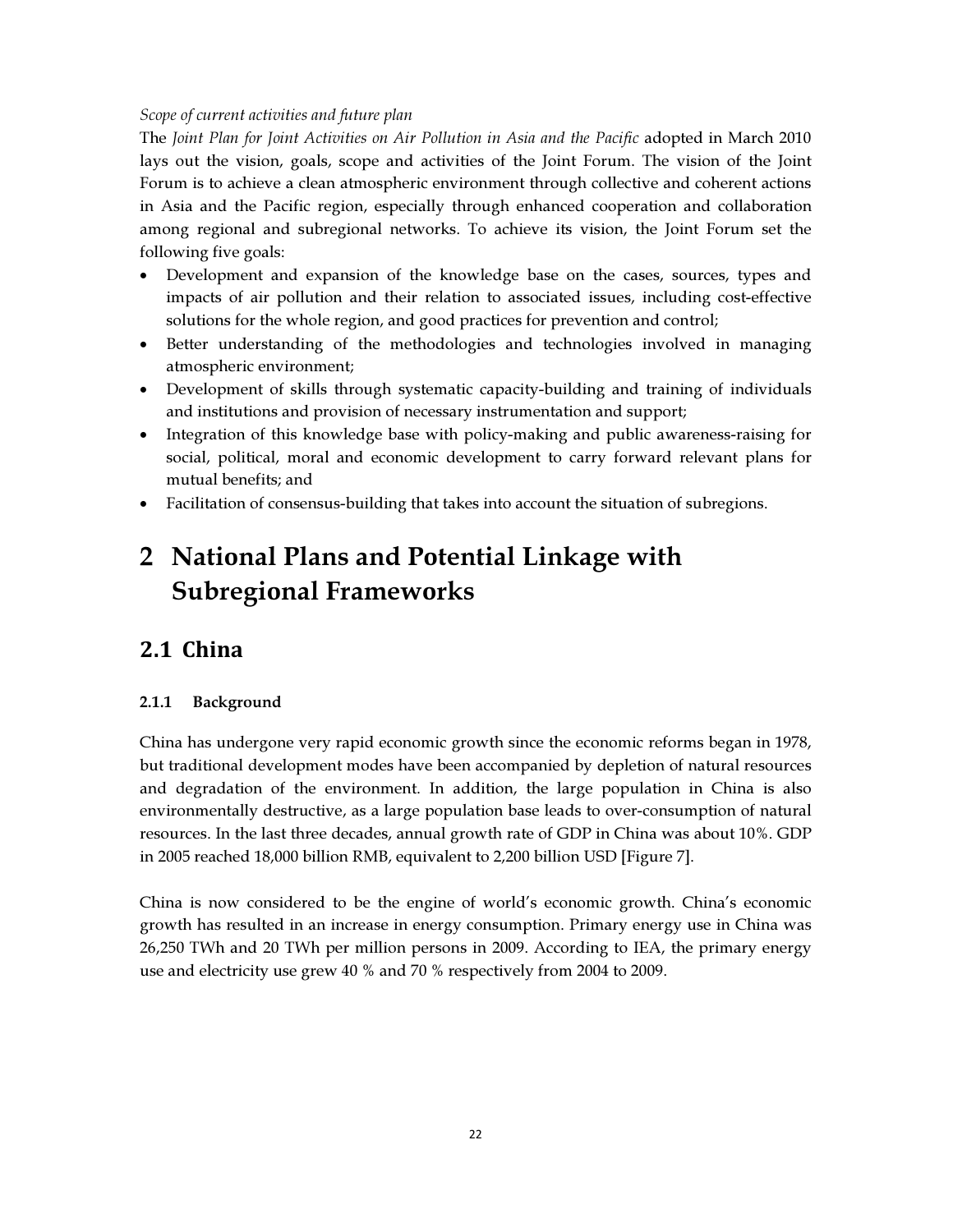

[Figure 7] GDP and GDP growth rate of China from 1978 ~2010

Six industries – electricity generation, steel, non-ferrous metals, construction materials, oil processing and chemicals are account for nearly 70% of energy use. China is the world's top coal producer and ranks third in the amount of coal reserve. In 2009, China's coal supply was 18,449 TWh, which was 47 % of the world coal supply. In 2010 China was the second top hard coal importer (157 Mt). Coal use in the world increased 48% from 2000 to 2009, and the majority of this growth occurred in China and the rest in other parts of Asia. China's oil and natural gas supply was 4,855 TWh and 1,015 TWh in 2009 that was 10 % and 3% of the world's supply. Although China is still a major crude oil producer, it became an oil importer in the 1990s. In 2002, annual crude petroleum production was 1,298,000,000 barrels, and annual crude petroleum consumption was 1,670,000,000 barrels.

|                                                                                        | Population | Primary<br>energy | Production | Import | Electricity | CO <sub>2</sub> emission |
|----------------------------------------------------------------------------------------|------------|-------------------|------------|--------|-------------|--------------------------|
|                                                                                        | [million]  | [TWh]             | [TWh]      | [TWh]  | [TWh]       | [ $Mt$ ]                 |
| 2004                                                                                   | 1,296      | 18,717            | 17,873     | 1,051  | 2,055       | 4,732                    |
| 2007                                                                                   | 1,320      | 22,746            | 21,097     | 1,939  | 3,073       | 6,028                    |
| 2008                                                                                   | 1,326      | 24,614            | 23,182     | 2,148  | 3,252       | 6,508                    |
| 2009                                                                                   | 1,331      | 26,250            | 24,248     | 3,197  | 3,503       | 6,832                    |
| Change<br>2.7%<br>70 %                                                                 |            |                   |            |        |             | 44 %                     |
| 2004-2009                                                                              |            | 40 %              | 36%        | 204 %  |             |                          |
| Mtoe = 11.63 TWh, Prim. energy includes energy losses that are $2/3$ for nuclear power |            |                   |            |        |             |                          |

[Table 2] Energy in China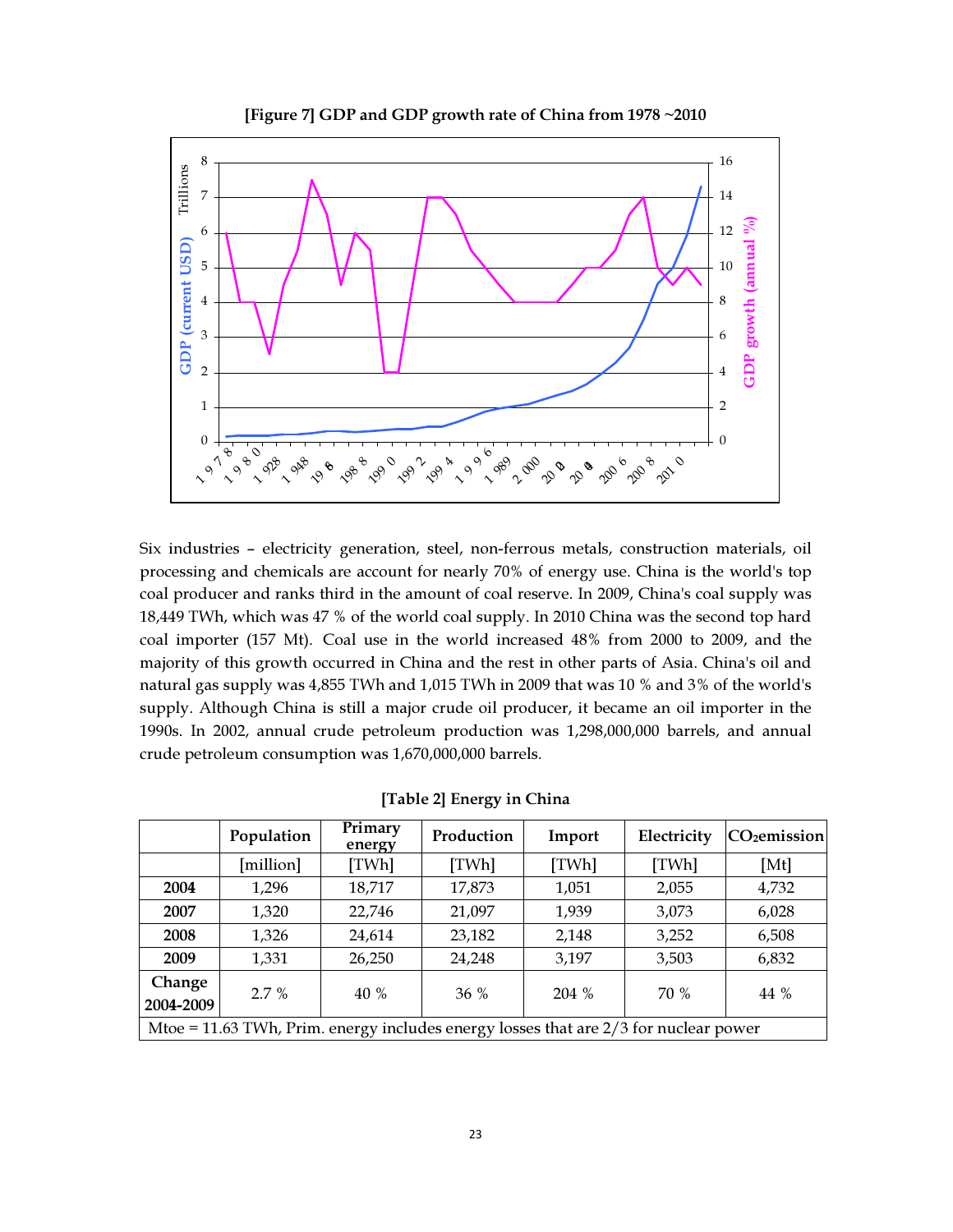#### 2.1.2 Air Pollutant Emission in China

According to a recent World Bank report, an annual number of 300,000 to 400,000 deaths are estimated to be due to respiratory illnesses triggered by air pollution. In China,  $SO_2$ concentration varies seasonally, high in winter and early spring while low in summer and autumn. It is due to the increase of energy consumption for heating in winter and for washout caused by monsoons in summer. Sulfur dioxide declined from 2007, but Nitrogen dioxide has increased. For PM10, its concentration in Northern China has continued to decrease since 2007, but Southern China showed a stagnant PM10 concentration. Usually, PM10 in Northern China is higher than in the Southern China. Rainout is the main mechanism of the seasonal pattern of PM10, making PM10 concentration lower in the wet season than in the dry season. However, the peak of PM10 in the spring is caused by frequent occurrences of dust and sandstorms. Rain in China is likely to be acidic, with the pH ranging in 4.2 to 6.4.

 $SO<sub>2</sub>$ , NO<sub>2</sub> and PM<sub>10</sub> are currently used to appraise air quality accordingly to national standard I, II and III, respectively. According to air quality monitoring from 471 cities in China for year 2010, 3.6% cities satisfied the national air quality standard I, 79.2% in standard II, and 15.5% in standard III. Approximately 1.7% cities could not meet standard III. PM10 is the top pollutant leading to bad air quality in almost all cities in China. Compared to monitoring data in 2009, annual mean concentration of  $NO<sub>2</sub>$  and PM10 increased in year 2010, while  $SO<sub>2</sub>$  decreased. In 2009, the  $SO<sub>2</sub>$  emissions amounted to 22.144 million tons, the soot amounted to 8.472 million tons, and the industrial dust was 5.236 million tons, down by 4.6%, 6.0% and 11.7% respectively. [Table 3] shows the emission of SO<sub>2</sub> and soot estimated by MEP of China. From  $2006$ ,  $SO<sub>2</sub>$  emission shows a decreasing trend due to stringent emission control program.

| Year | SO2 emission(kton) |          |          | Dust emission(kton) |          |          | <b>Fugitive dust</b>              |  |
|------|--------------------|----------|----------|---------------------|----------|----------|-----------------------------------|--|
|      | Total              | Industry | Domestic | Total               | Industry | Domestic | from industrial<br>process (kton) |  |
| 2006 | 25,888             | 22,348   | 3.540    | 10,888              | 8,645    | 2.243    | 8,084                             |  |
| 2007 | 24,681             | 21,400   | 3,281    | 9,866               | 7.711    | 2,155    | 6,987                             |  |
| 2008 | 23,212             | 19,913   | 3,299    | 9,016               | 6.707    | 2,309    | 5.849                             |  |
| 2009 | 22,144             | 18,661   | 3,483    | 8,472               | 6,039    | 2,433    | 5,236                             |  |
| 2010 | 21,851             | 18,644   | 3,207    | 8,291               | 6,032    | 2,259    | 4,487                             |  |

[Table 3] Annual emission of air pollutants from 2006 to 2010 in China

But over the last 30 years (1980-2010),  $SO<sub>2</sub>$  and NOx emission in China has shown a general increase [Figure 8].  $SO_2$  emission grew from 10,000 to 30,000 kiloton per year in the past 30 years, while NOx emission grew from 4,000 to 11,000 kiloton per year.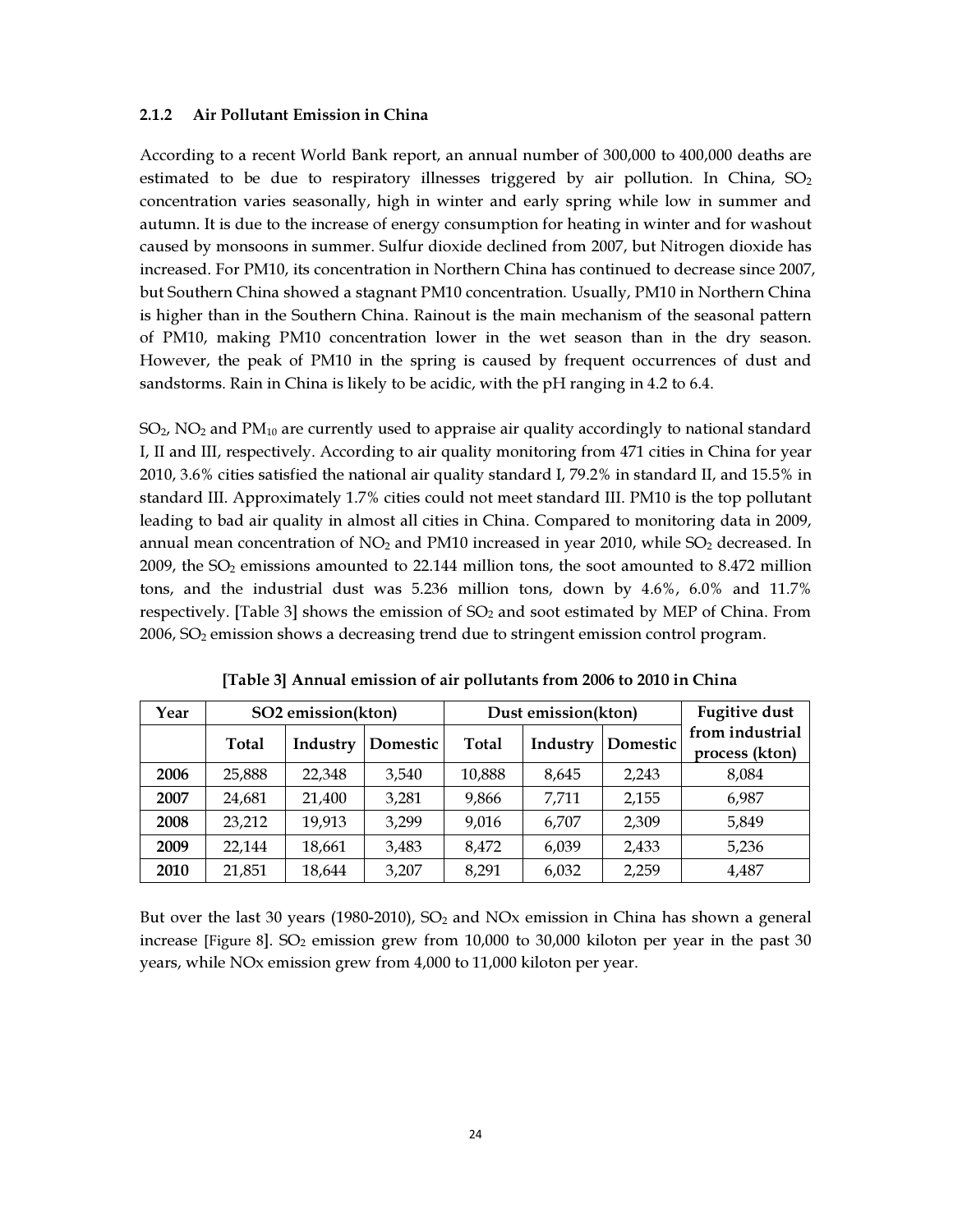

[Figure 8] SO2 and NOx emission in China from 1980 to 2020

#### *Vehicle emission in China*

The transport sector is one of the gravest areas of concern, with emissions associated with motor vehicles predicted to significantly increase in major urban areas. [Figure 9] shows the trend of automobile population from 2003 to 2009 in China. A rapid increase of automobile population occurred during the 2000s, compared with a gradual increase in the 1980s. In 2009, China became the first in the world for automobile production and purchase. The production and purchase amount reached 13,791,000 and 13,655,000 respectively. *China Vehicle Emission Control Annual Report* (2010) released by Ministry of Environment Protection of China reported that vehicles accounted for over 70% CO and HC emission, and over 90% NOx and PM emission. Thus vehicle emission is arguably responsible for the total emission increase of NOx, CO and HC in China over the recent years.



[Figure 9] Vehicles per 1,000 people from 2003 to 2009 in China

Passenger cars refer to road motor vehicles that seat no more than 9 people; Motor vehicles include cars, buses, and freight vehicles.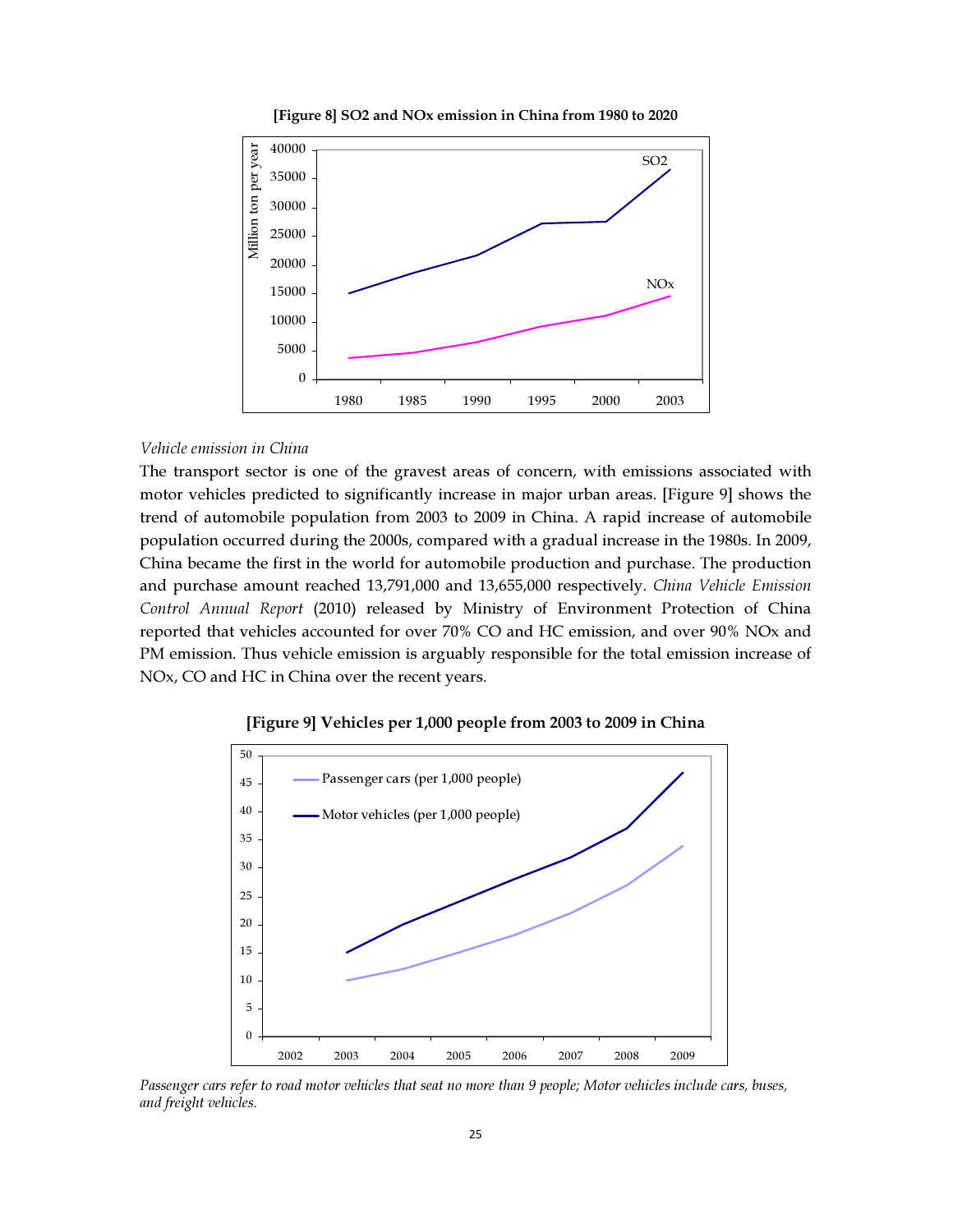*Acid rain* 

Acid rain monitoring in 494 cities in China revealed that acid rain occurred in 249 cities, which is 50.4% of all cities. There are 160 cities having frequency of acid rain occurrence above 25%, while 54 cities have the frequency above 75% [Table 4]. Also, the statistics of annual mean rainwater pH value shows that if acid rain is defined as annual mean pH less than 5.6, 35.6% cities have experienced acid rain. Cities having annual pH value lower than 4.5 make up for 8.5% of all cities.

|            | Level          | No. of Cities | Percent |
|------------|----------------|---------------|---------|
|            | 0              | 245           | 49.6    |
|            | $0 - 25%$      | 89            | 18      |
| Acid rain  | 25% - 50%      | 57            | 11.5    |
| occurrence | 50% - 75%      | 49            | 9.9     |
|            | $\geq 75\%$    | 54            | 11      |
|            | Total          | 494           | 100     |
|            | <4.5           | 42            | 8.5     |
|            | $4.5 - 5.0$    | 65            | 13.1    |
|            | $5.0 - 5.6$    | 69            | 14      |
| pH         | $5.6 \sim 7.0$ | 238           | 48.2    |
|            | $\geq 7.0$     | 80            | 16.2    |
|            | Total          | 494           | 100     |

| [Table 4] Histogram of acid rain occurrence and pH for Chinese cities in 2010 |  |  |  |  |
|-------------------------------------------------------------------------------|--|--|--|--|
|-------------------------------------------------------------------------------|--|--|--|--|

As shown in [Figure 10], acid rain was mainly distributed to the south of Yangtze River and to the east of the Qinghai-Tibet Plateau, including most areas in Zhejiang Province, Jiangxi Province, Hunan Province, Fujian Province, and Chongqing Municipality, and the Yangtze River Delta and Pearl River Delta. Acid rain covered about 1.2 million km<sup>2</sup>, including 60,000 km<sup>2</sup> suffering from serious acid rain.



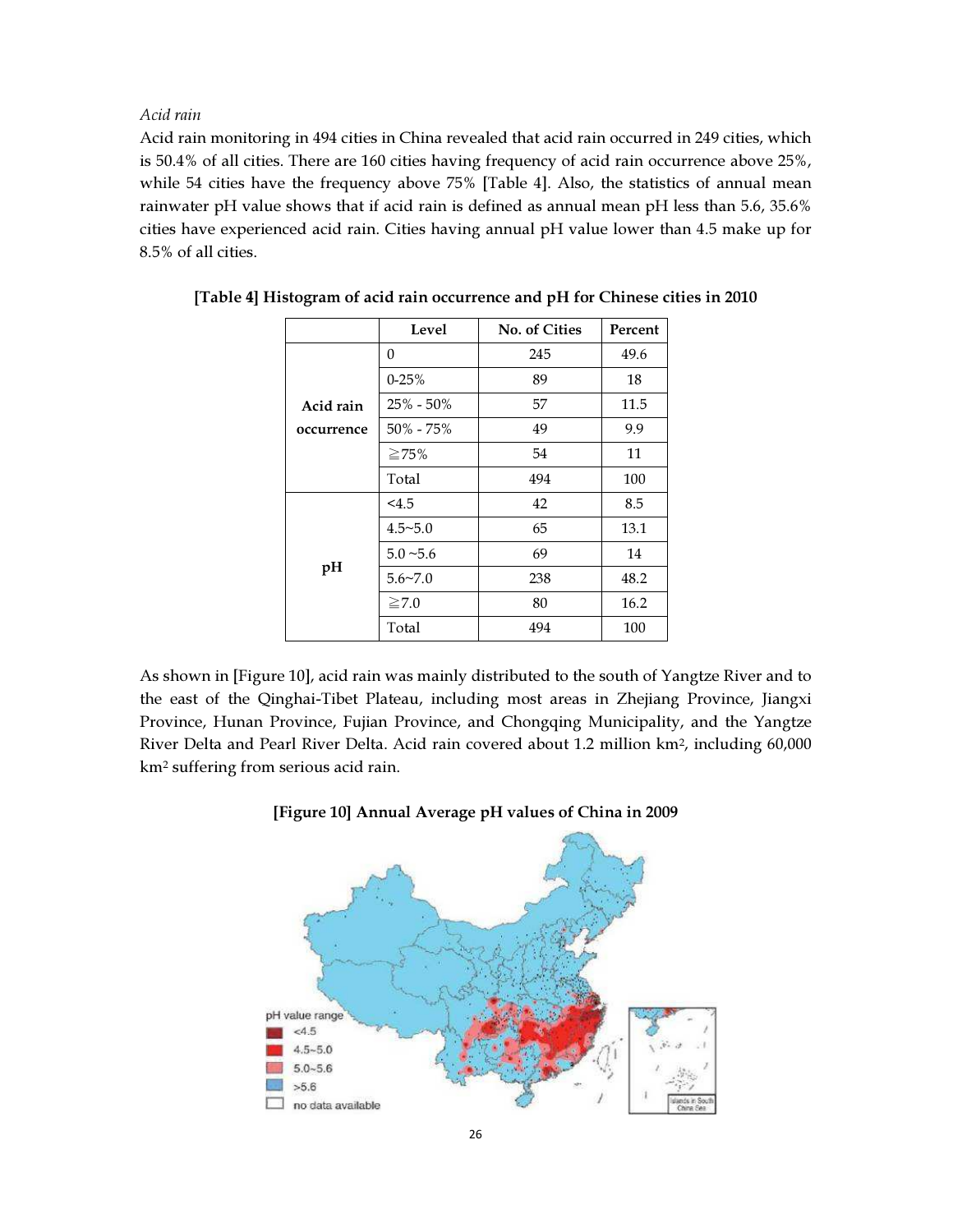#### *Dust and Sand storms*

The plumes of huge sand storm routinely travel hundreds of miles to populous cities in northeastern China, including Beijing, obscuring sunlight, reducing visibility, slowing traffic, and closing down airports. As the plume passes by, particulate in air goes up significantly high in altitude, and daily Air Pollution Index (API) exceeds the maximum value of 500 in cities along the path of the plume. The eastward plume could then go through the Korean peninsula and Japan, and even reach North America. The natural phenomenon is an important part of the bio-geochemistry cycle and has adverse effects on the quality of human life. Two regions have a high frequency of dust storms: the western Taklimakan Desert and the west Inner Mongolia Plateau. One of the two paths shown in [Figure 11] of sand storm transportation affecting East Asia is the Western path, where cold fronts related to the Siberian High sweep through the east, pushing strong winds over a wide area that includes the Tarim and Turpan basins, the Hexi Corridor, and Ordos Plateau. If conditions are right, the storms then move east or southeast into eastern China. After the fronts move through, Xinjiang and western Inner Mongolia become the center of cold high-pressure. The other one of the two paths of sand storm is the Northern path: Cold fronts from the northwest of Lake Baikal surge south through the basin of the Great Lakes in northwestern Mongolia to the central Gobi Desert, where they merge with strong winds that flow northeast towards a low pressure cyclone over eastern Mongolia. Most multi-regional storms are caused by weather systems similar to this.





The windiest areas are just west of the Hunshandake sandy lands, and northern Gansu and western Inner Mongolia. Badain Jaran Desert of western Inner Mongolia has had the greatest number of dust storms annually from 1954 to 2000. The portion of the Gobi Desert that spans the central border between China and Mongolia has experienced the greatest number of dust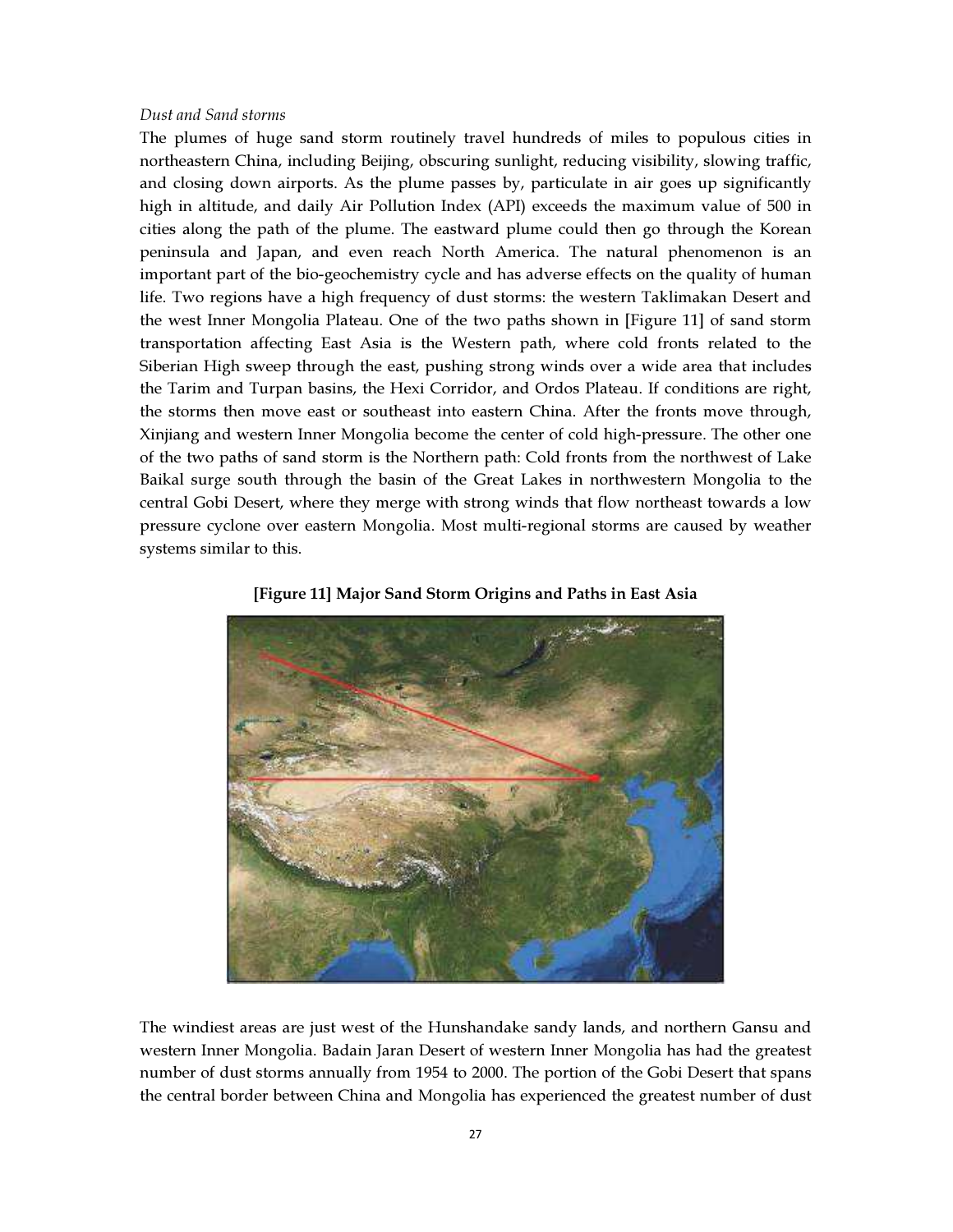storms over the last 30 years. Despite the fact that some regions are experiencing increased effects of dust storms, historic data from CMA (China Meteorological Administration) meteorology stations reveal that, nationwide, dust storms have displayed a decreasing trend over the last 50 years (1950-2000). For overall China, the highest frequency of dust storms occurred in the 1960s and 1970s. Dust storm occurrence is the result of the integrated influences of climate, geography, society and human factors. Many factors that cause the disasters are natural, but anthropogenic factors may dominate over natural factors in some circumstances.

#### 2.1.3 Chinese Participation in Major Mechanisms

In terms of long range transboundary transport of air pollutants, the pollutants from mainland China could be lifted into the free atmosphere and start long-range transport, particularly in the spring cyclone season. The impact area could extend to North America. To investigate the status and characteristics of long range trans-boundary transport of air pollutants, many scientific projects and programs have been conducted in East Asia. [Table 5] lists the major research activities related to North East Asia by Chinese institutions and universities.

| Name               |              | Participant Organization | Funding                                  | Topic                    |
|--------------------|--------------|--------------------------|------------------------------------------|--------------------------|
| <b>EANET</b>       | <b>CNEMC</b> | MEP,                     | Each Countries are responsible for the   | Acid Deposition,         |
|                    |              | <b>UNEP</b>              | monitoring activities. UNEP, RRC.AP      | Ecosystem                |
|                    |              |                          | support secretariat, the coordination of |                          |
|                    |              |                          | the activities of EANET, meetings and    |                          |
|                    |              |                          | activities of the network.               |                          |
| <b>LTP</b>         | CRAES,       | MEP (China),             | Environment Ministry of China, ROK,      | Trans-boundary           |
|                    | CNEMC,       | MOE (ROK)                | Japan response for research activities.  | Transport, Acid          |
|                    | PKU, THU     |                          | MOE ROK supported LTP secretariat        | Deposition               |
|                    |              |                          | and part of Chinese Research Activities  |                          |
| <b>ABC</b>         | CRAES,       | <b>UNEP</b>              | UNEP supported the activities of science | <b>Impact of Aerosol</b> |
|                    | PKU, IAP     |                          | team                                     | on Climate               |
| MICS-Asia          | IAP,         |                          |                                          | Model comparison         |
|                    | ACAP         |                          |                                          | meeting                  |
| <b>NOWPAC</b>      |              | <b>MEP</b>               | <b>UNEP</b>                              | Deposition of Air        |
|                    |              |                          |                                          | Pollution in to          |
|                    |              |                          |                                          | ocean                    |
| Yellow Sand CNEMC, |              | MEP (China),             |                                          | Sand storm               |
|                    | <b>CRAES</b> | MOE (Japan),             |                                          | monitoring               |
|                    |              | MOE (ROK)                |                                          |                          |
| O <sub>3</sub>     |              | MEP (China),             |                                          | O3                       |
|                    |              | MOE (Japan),             |                                          |                          |
|                    |              | MOE (ROK)                |                                          |                          |

[Table 5] Major research activities by Chinese institutions

#### *LTP Monitoring in China*

In 2000, Republic of Korea, Japan and China started joint research project (LTP). The project has been coordinated by LTP Secretariat – the National Institute for Environmental Research (NIER). From the Chinese part, the Ministry of Environmental Protection (MEP China) is in charge of the project. MEP China, Chinese Research Academy of Environmental Sciences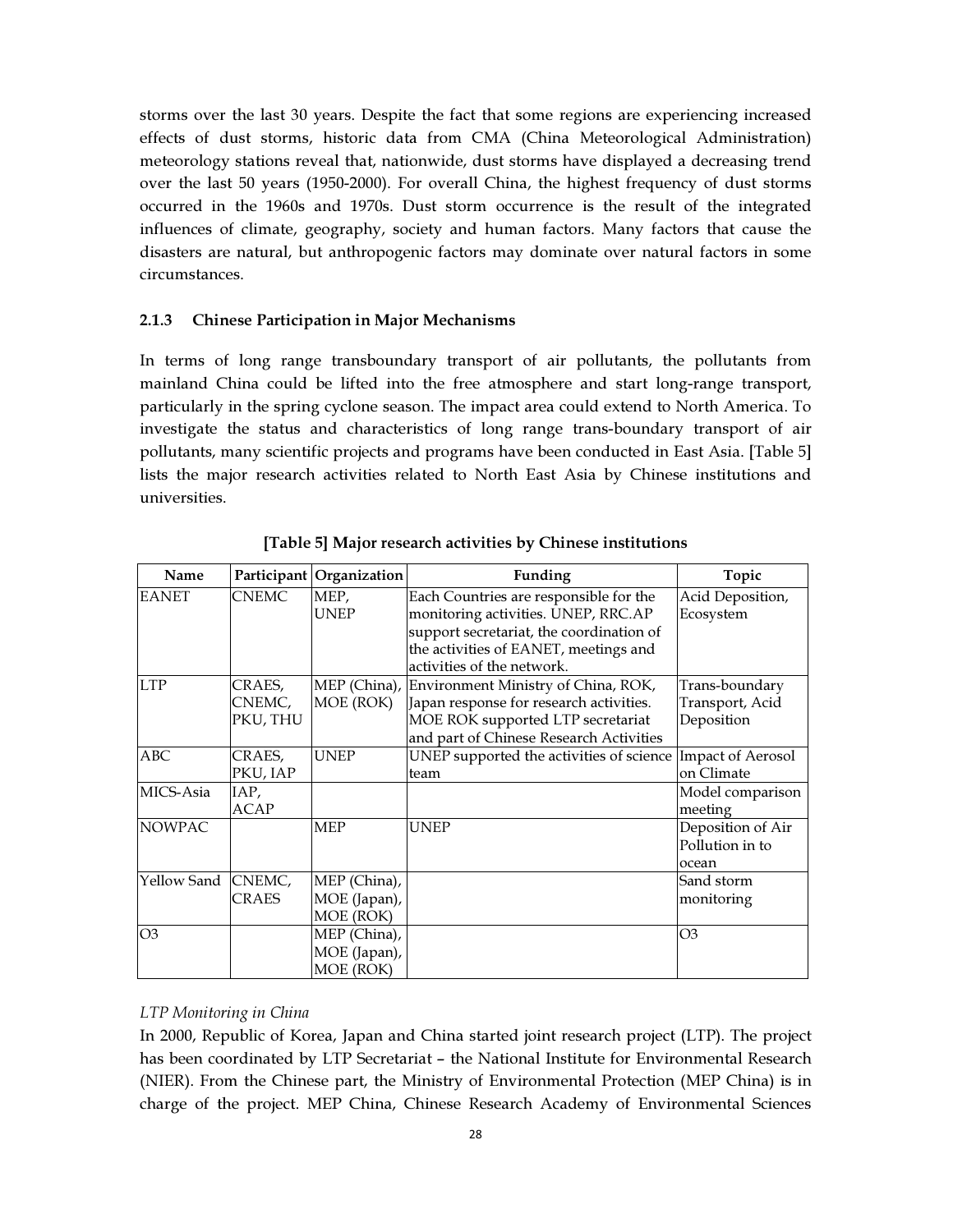(CRAES), Peking University (PKU) are members of the working group. Experts from Chinese National Environmental Monitoring Center (CNEMC) and CRAES are members of monitoring sub-working group, and experts from CRAES, PKU and Tsinghua University are members of modeling sub-working group project. Gaseous pollutants, airborne particulate matter and precipitation were monitored continuously in Dalian and Xiamen from 2002. Starting in 2003, 10-day intensive monitoring was performed in Dalian (Fujiazhuang) and Xiamen (Xidong) for the spring and autumn periods. During these intensive monitoring periods, PM2.5 and PM10 were collected simultaneously and analyzed for water soluble ions.

#### *Atmospheric Brown Cloud (ABC) Project of UNEP.*

An important characteristic of ABC forcing in Asia is that it introduces large north-south asymmetries in the forcing and large land-sea contrasts, affecting the monsoonal climate. ABC-induced atmospheric solar heating and surface dimming are also significant issues especially for India and China. As part of the ABC Project, thirteen mega-city ABC hotspots in Asia have been identified, where the Chinese cities of Beijing, Shanghai, and Shenzhen are included. Towards this end, the ABC project uses satellite data and regional assimilation models to investigate the chemical composition of aerosols in ABCs and how their chemistry contributes to the AOD.

#### 2.1.4 China's National Strategy to Abate PM2.5 Pollution

Aside from the participation in major mechanisms, China also puts great significance on abatement of PM2.5 pollution. The concentration of PM2.5 in most Chinese cities is higher than the safe levels called for by air quality guidelines published by the World Health Organization. In recent years, haze or "gray sky" phenomenon caused by PM2.5 is an increasing public concern. While PM2.5 predominately exist in urban areas posing a serious health risk to Chinese residents, it is not yet a routinely monitored air pollutant in most Chinese cities.

#### *PM2.5 pollution control strategy in China*

In 2011, the Chinese government decided to monitor PM2.5 in four municipalities, 27 provincial capitals, as well as three key regions: the eastern Yangtze River Delta, the southern Pearl River Delta, and the northern Beijing-Tianjin-Hebei area. It will be extended to 113 more cities on the state environment protection list in 2013 and to all cities in 2015. The Chinese Academy for Environmental Planning has already drafted a plan to reduce PM2.5 concentrations by 10 percent in 12 key city clusters by 2015. The 12 key zones comprise large industrial regions and city clusters that cover 12 percent of China's territory and 42 percent of its population. Together they account for 67 percent of the country's GDP, and about half of pollution emissions. The power plants, iron and steel factories and cement plants in these areas will have to follow more stringent emission standards, and the areas will also have to upgrade fuel quality for vehicles to reduce pollution emissions. According to the ministry's new environmental standard, which is to be adopted nationwide by 2016, the average yearly ceiling for PM2.5 is set at 35 micrograms per cubic meter, while the daily limit is at 75. Along with the new standards, the existing Air Pollution Index will also be upgraded to Air Quality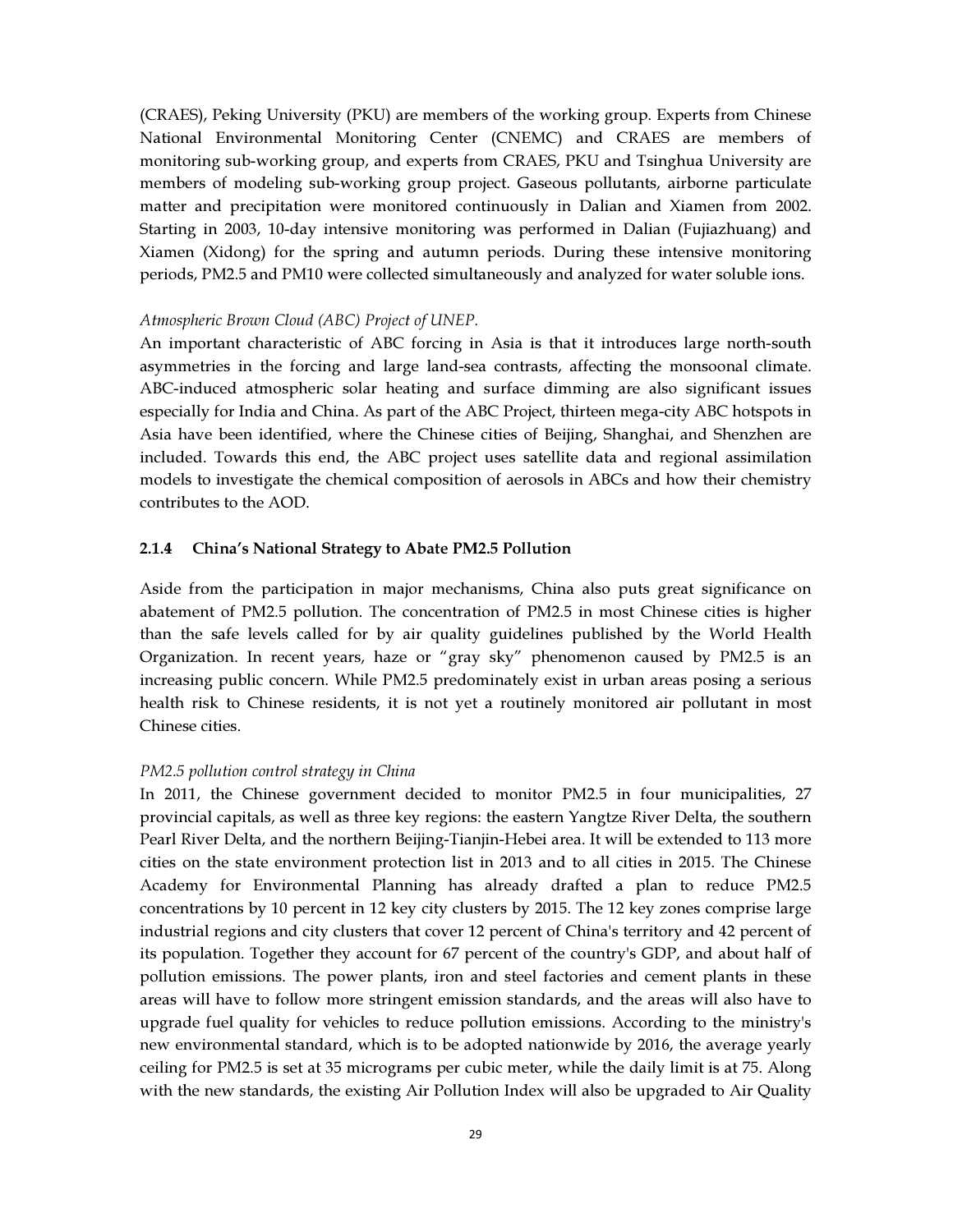Index. Currently, PM2.5 is not included in normal air quality-monitoring system yet.

#### 2.1.5 Other Research Projects

In order to detect the extent and the mechanism of air pollutant long-range transportation, several international projects were conducted over East Asia and Northwest Pacific, such as TRACE-P and INTEX-B. In these projects, large field campaign, including ground observation, flight, satellite and cruise measurement, were launched to study the evolution of air pollutant during the transportation and the 3-D distribution of pollutants. The TRACE-P study showed that cold fronts sweeping across East Asia and the associated warm conveyor belts (WCBs) are the dominant pathway for Asian outflow to the Pacific in spring. INTEX-B research found that the pollutant transport over the central Pacific occurring between 20 $\rm N$  and 50 $\rm N$  in the 2 to 6 km altitude range.

# 2.2 Japan

#### 2.2.1 Present Situation and Agendas Regarding Air Pollution

Although the trend of air pollution in Japan has been improving as a whole owing to implementation of various measures, there are still many challenges. In some urban areas, the national environmental standard of  $NO<sub>2</sub>$  has still not been satisfied yet, and attainment ratio of the national environmental standard of photochemical oxidants is less than 1%. Regarding PM2.5 for which the national environmental standard was established in 2009, some monitoring data suggested that the current nationwide levels would exceed the national environmental standard. In addition, more events of dust and sandstorms (DSS) flying to Japan has been observed, and risks of toxic substances adhered to the DSS particles were also pointed out.

#### *Air pollution in large cities*

Air pollution caused by NO<sub>2</sub> and Suspended Particulate Matters (SPM) has been improving as a whole and the national environmental standard has been almost attained. However, there are some areas where the national environmental standard for  $NO<sub>2</sub>$  has not been attained. In the case of SPM, it is still necessary to continuously check if the national environmental standard has been satisfied. Taking into account the recent decreasing trend of the number of total automobiles and total driving distance, as well as the future constraints of energy and the trend of population and aging, it is necessary to consider the way to ensure an environmentally friendly transportation system.

#### *Photochemical oxidants*

Although the emissions of VOC would be reduced, as expected, by more than 30% in the year 2010 compared with the total amount in 2000, the concentration of photochemical oxidants has not shown outstanding improvement, and attainment ratio of the national environmental standard is still less than 1%. It is therefore necessary to implement in-detail survey and accumulation of new scientific findings on the trend of air concentration of oxidants and mechanism of their formation. Also, the efforts to develop emission inventory on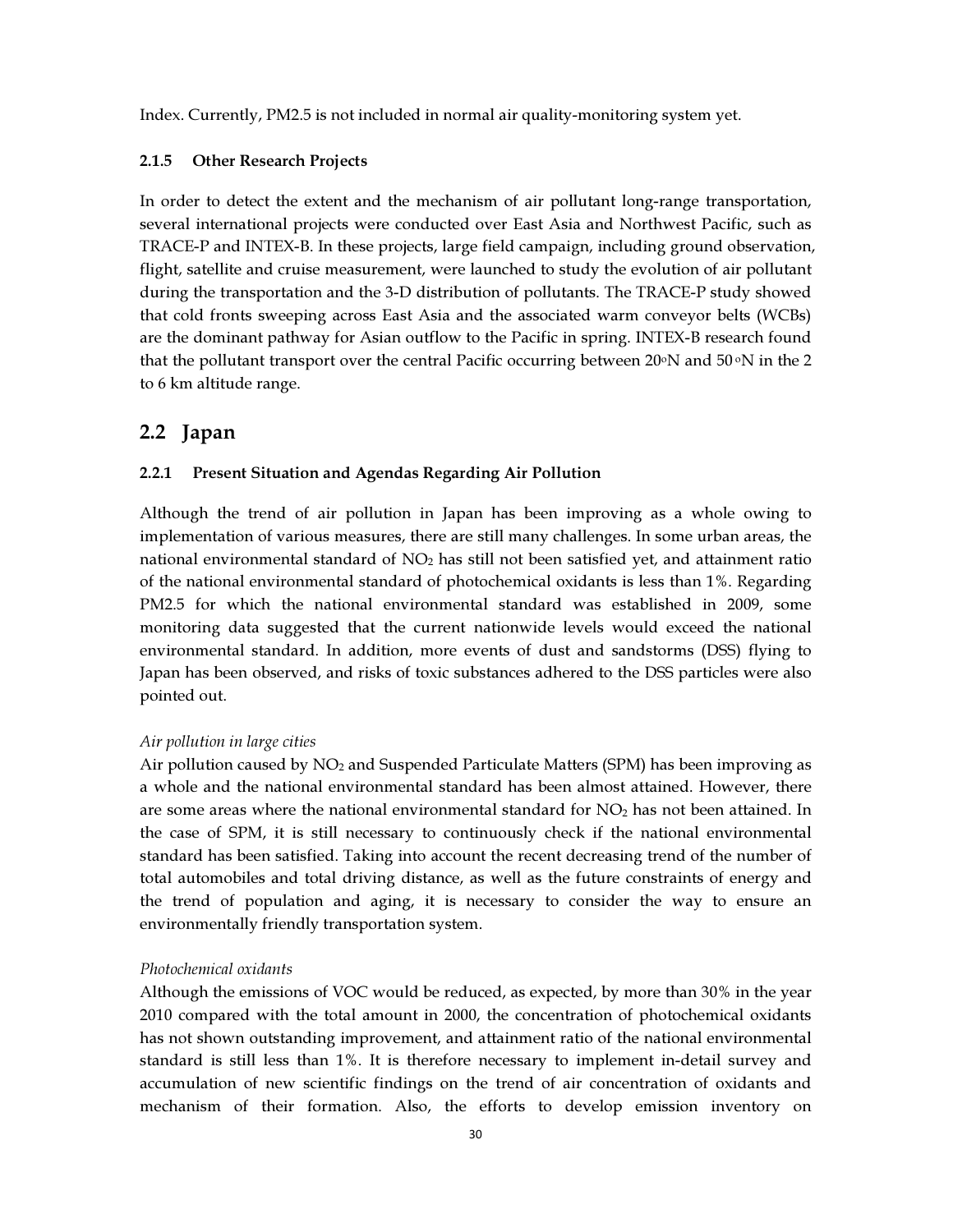photochemical oxidants and the causative substances should be strengthened, as well as endeavors on simulation models. Appropriate countermeasures against photochemical oxidant should be then elaborated based on the outcome of these efforts, taking into account the influence of regional air pollution from East Asian region.

#### *PM2.5*

It is necessary to promote the establishment of a continuous monitoring system on concentrations of PM2.5 and its components. In addition, similar to photochemical oxidants, it is necessary to implement a comprehensive survey on the trend of PM2.5 concentration. Studies on the mechanism of their formation, PM2.5 emission inventory, and simulation models are also priorities.

#### *Regional air pollution*

So far, the government has strived toward accumulating scientific knowledge and international cooperation through the initiatives of EANET and TEMM. In order to address regional air pollution in East Asia, international cooperation should be further promoted. As for acid deposition, photochemical oxidants, PM2.5 and DSS – it is necessary to enhance national and international monitoring system including improvement of monitoring technology, and to accumulate scientific information through determination of the mechanism of emission, transportation and deposition, and physical and chemical properties. Furthermore, it is important to extend the administrative efforts towards the management of regional atmospheric environment in East Asia.

#### 2.2.2 Long-term Targets and the Basic Direction of National Policies

Regarding air pollution, the national environmental standards should be attained and maintained, and further effort should be made to improve atmospheric environment. The measures should also contribute to the prevention of global warming. In order to realize a low carbon society, efforts should be made to develop an environmentally sustainable city transportation system, promote sustainable lifestyles and economic activities. Considering that present atmospheric environment has an improving trend, Japan is promoting not only regulatory measures but also economic measures and voluntary activities through provision of relevant information. Japan's national plans for addressing air pollution have been disclosed as part of the *Basic Environmental Plan* of Japan. Following the three plans developed in 1994, 2000 and 2006, the 4th Basic Environmental Plan was adopted by Japanese Government in April 2012.

*Environmentally sustainable city/transportation system and review of lifestyle and economic activities* Since acceleration of population decrease and ageing is expected, development of a compact city is needed as well as an environmentally sustainable city/transportation system that mitigates air pollution. In this regard, it is important to aim at economic growth through the technological innovation in the environmental field. In similar light, the government will appeal for less fuel-consuming transportation modes including low pollution vehicles, eco-drive practices, refraining from non-urgent use of cars, public transportation and bicycles,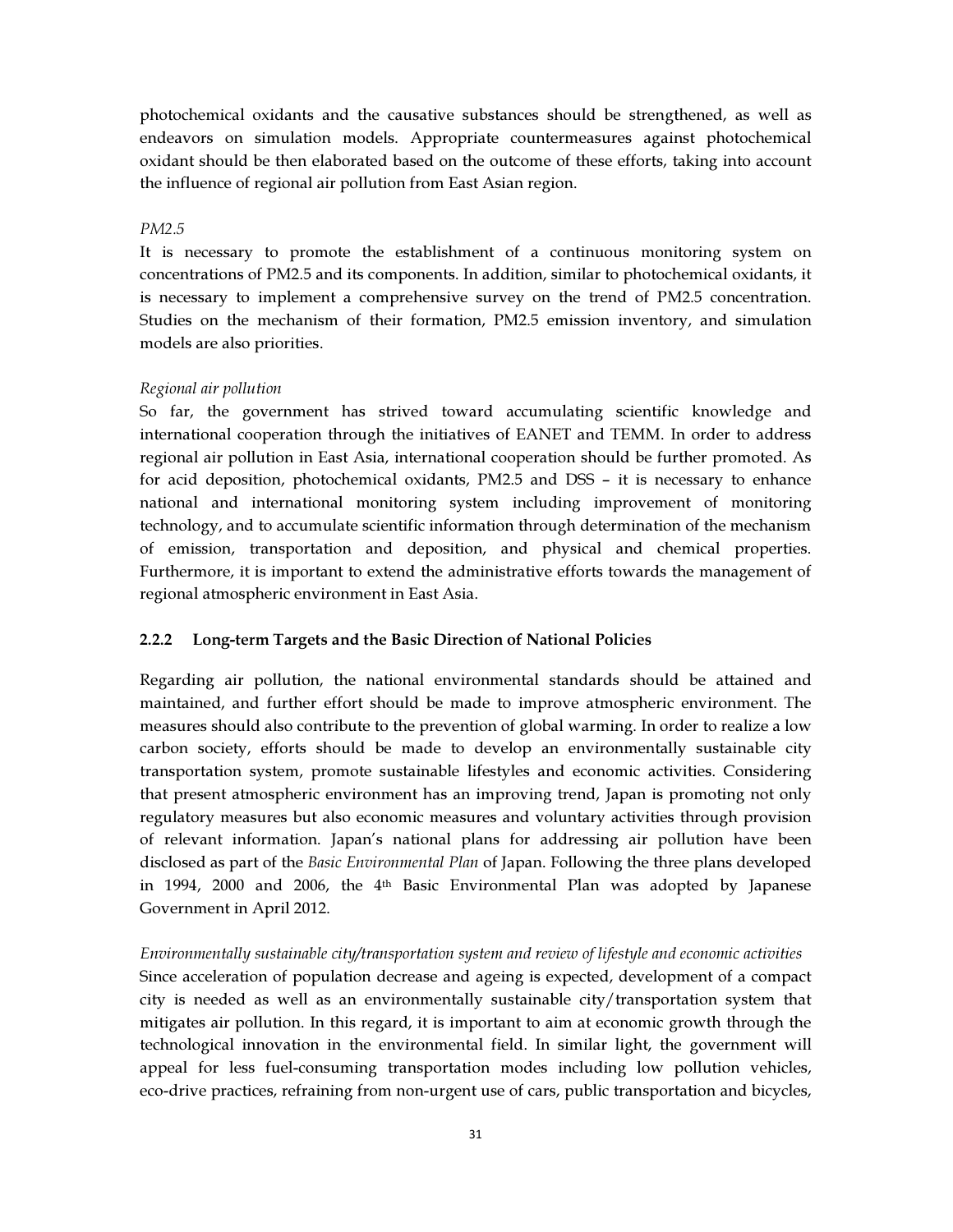at occasions of business activities and daily life. The government will promote the deployment of automobiles with superior environmental performance. It will review the regulatory measures of individual vehicles and consider the enhancement of allowable limit values, based on development of technical measures to control exhausted gas, and actual situation of driving and application.

#### *Promotion of investigation of actual situation and accumulation of scientific findings*

In order to understand the nationwide situation of PM2.5 concentrations, the government will further establish a continuous monitoring system (for concentrations of PM2.5 and its components). For determining the behavior of photochemical oxidants and PM2.5 in the atmosphere, the government plans to promote the development and analysis of national emission inventories and the improvement of accuracy of simulation models, together with the improvement of monitoring data quality. Also, the government seeks to expand its knowledge base on health and ecosystem impacts of air pollutants, including exposure impacts and regional air pollution, in order to help the establishment and amendment of environmental standards and guidance values.

#### *Promotion of cooperation in East Asia*

Based on the existing international initiatives such as bilateral cooperation as well as EANET and TEMM, the government will advance its international cooperation toward regional atmospheric environment management in East Asia. As for photochemical oxidants and PM2.5, the government will apply advanced regional air pollution simulation models to capture the trend of concentration of air pollutants and investigate the formation mechanism, develop and improve emission inventories, develop a continuous monitoring system with improved quality of the monitoring data. The government will consider and establish effective countermeasures, taking into consideration the influences of regional air pollution.

#### 2.2.3 Linkage with Subregional and Regional Activities

In order to strengthen the basis of regional cooperation for atmospheric environment management in East Asia, Japan has long seen the EANET as the platform. At the same time, Japan is reconsidering its strategy to improve regional cooperation. The Ministry of the Environment, Japan, has provided financial support to research regional air pollution and possible options for developing and/or strengthening a regional framework, which is named as *Scientific Analysis of Regional Air Pollution and Promotion of Air Pollution Management in East Asia Considering Co-benefits*.

## 2.3 Republic of Korea

#### 2.3.1 Overview of the Current Status

 $SO<sub>2</sub>$  and CO concentration in Republic of Korea dramatically decreased owing to clean fuel replacement policy since middle of 1980's. On the other hand,  $NO<sub>2</sub>$ , PM and Ozone concentrations have not been improved. Ozone level is increasing rapidly in the large cities due to abundance of ozone precursors, NOx and VOC, emitted from road traffics. PM2.5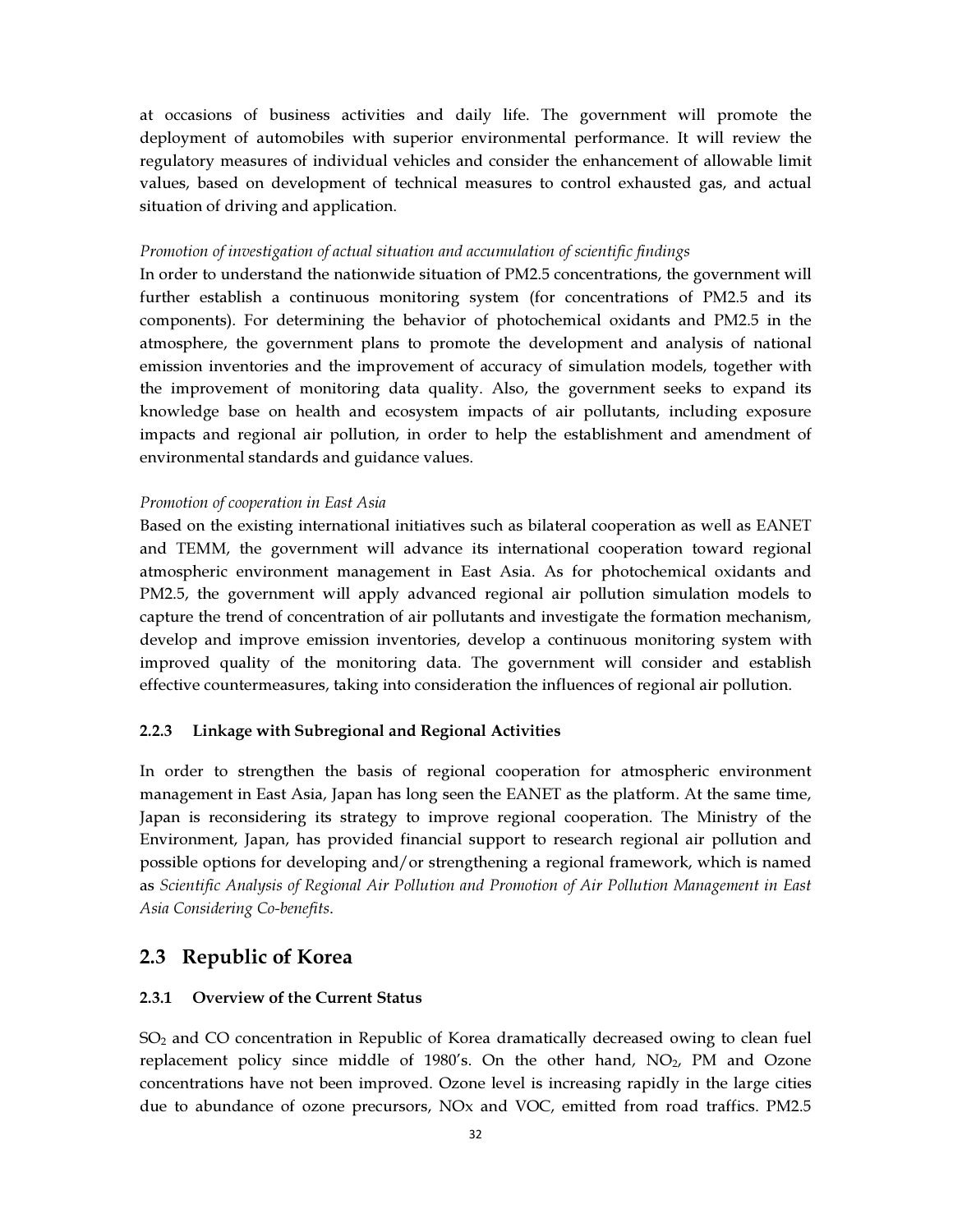pollutants in Republic of Korea are mainly sulfate, organic carbon, and ammonium. The major composition varies seasonally: sulfate in summer and organic carbon in winter. This is caused by the fact that sulfate is formed by photochemical reaction under high temperature and high humidity. About 30% of PM2.5 cannot be explained, but has likely originated from soil or organic matters. The composition of PM2.5 varies according to mass concentration: in low mass concentration organic carbon is dominant, but in high mass concentration sulfate becomes dominant. As PM2.5 increases, the fraction of organic carbon and elemental carbon declines. The source of PM2.5 in North-East Asia may be complex, both anthropogenic and natural. The chemical status of sulfates varies by latitude: acidity increases with increasing northern latitudes. In terms of PM10, three regions of ROK (western, central, and eastern) shows temporal variation in concentration. The dominant region of PM10 changes from central to western region. This implicates that local pollution has weakened, while pollution caused by long-range transport has become stronger in effect [Table 6].

|      |                     | Spring | Summer | Fall              | Winter |
|------|---------------------|--------|--------|-------------------|--------|
|      |                     |        |        | ug/m <sup>3</sup> |        |
|      | Sector1             | 63.2   | 50.8   | 52.4              | 48.3   |
| 2005 | Sector <sub>2</sub> | 77.3   | 42.9   | 48.7              | 58.7   |
|      | Sector3             | 63.9   | 44.6   | 46                | 52.7   |
|      | Sector1             | 68.3   | 38.4   | 42.6              |        |
| 2006 | Sector <sub>2</sub> | 89.1   | 54.4   | 55.7              | 66.6   |
|      | Sector3             | 76.1   | 45     | 55.3              | 72.3   |
|      | Sector1             | 73.3   | 40.6   | 47.8              | 65.5   |
| 2007 | Sector <sub>2</sub> | 74.6   | 39.5   | 41.2              |        |
|      | Sector3             | 71.5   | 59     | 46.2              | 44.2   |
|      | Sector1             | 61.4   | 48.5   | 46.7              | 48.5   |
| 2008 | Sector <sub>2</sub> | 69.2   | 37.9   | 40.3              | 50.5   |
|      | Sector3             | 61.9   | 36.5   | 33.3              |        |

[Table 6] Summary of seasonal variation of PM10 concentration in ROK during 2005-2008

#### 2.3.2 Government Strategies in Tackling Air Pollution

According to the Special Law article 8, *Air Quality Research Board (AQRB)* was established in National Institute of Environmental Research (NIER) on February 3, 2005. The major function of AQRB is to offer technical support such as scientific analysis and prediction modeling and carry the research programs. Eighteen experts/professors were recommended for AQRB member by related organizations. AQRB is carrying out 24 subjects on 4 main sectors selected for 10 year long-term intensive research plan.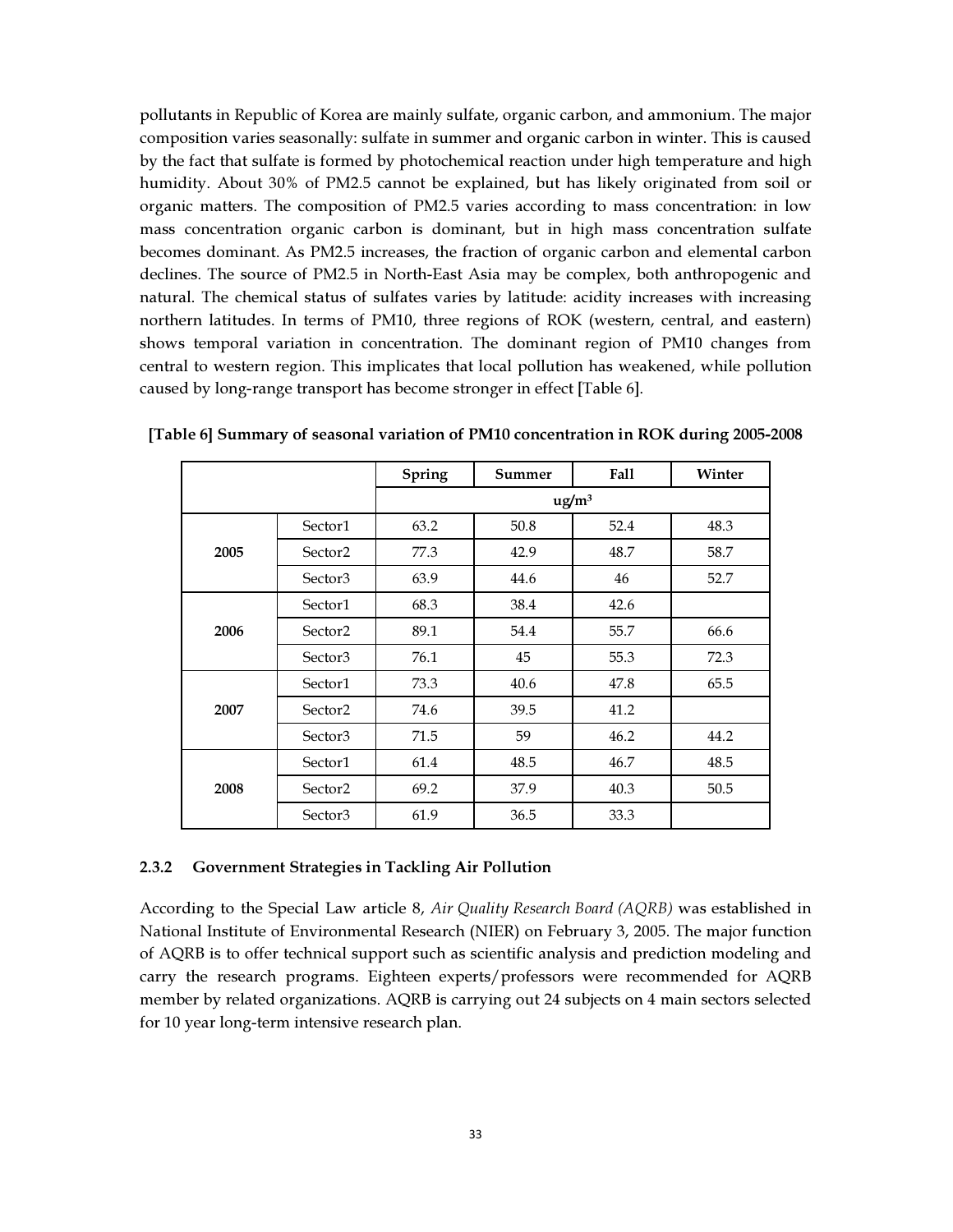

[Figure 12] Amount of emission reduced (tons) in ROK 2005-2009

Following various measures, Republic of Korea saw emission reduction of 499,520 tons during between 2005 and 2009 [Figure 12]. It corresponded to 70% of the plan (709,691 tons): PM10 emission reduced by 19,000 tons, NOx by 190,000 tons, SOx by 81,000 tons and VOCs by 210,000 tons. The emission of PM10 and NOx reduced greatly in mobile sources,  $SO<sub>2</sub>$  in point sources, and VOCs in area sources. The emission reduction resulted in the decrease in ambient concentration. [Figure 13] reveals that PM10 concentration has been on a decline. However NO2 did not change during the last 5 years, which may be due to increase in automobiles, population, and fuel use.



[Figure 13] Ambient concentration and target level for NO<sub>2</sub> and PM10 in ROK

Dotted line represents the target level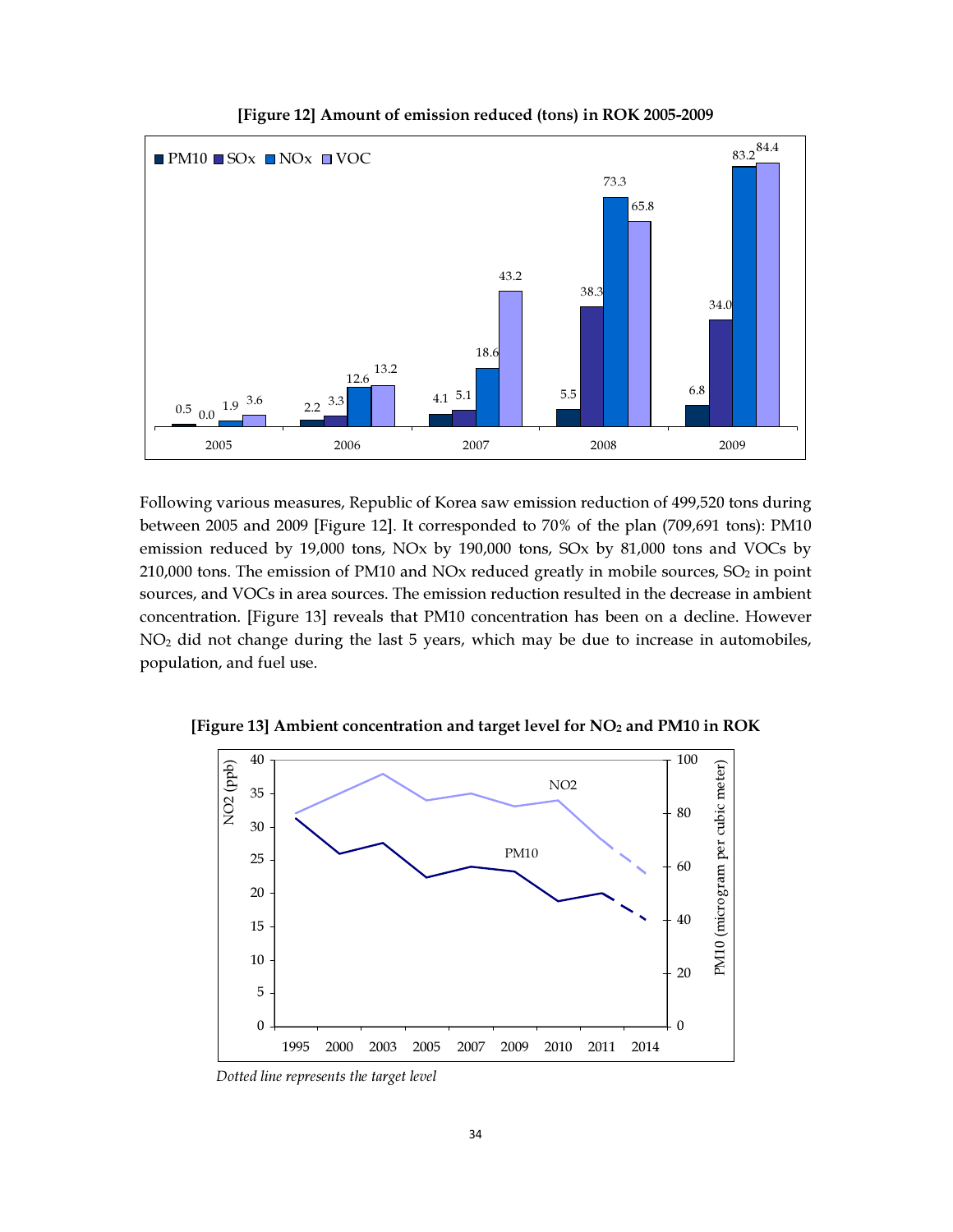#### *Target Air Quality and TAPL Management System*

To achieve the levels of developed countries, the concentration of PM10 and  $NO<sub>2</sub>$  needs to improve by 40 micrograms per cubic meter and 22 parts per billion, by 2014.  $SO<sub>2</sub>$  and VOC should also be reduced in terms of emissions as 'subjected air pollutants'. By recognizing these needs, the MOE has committed to invest 5.4 billion USD for special measures in 2014. The Total Air Pollution Load (TAPL) management system entails a calculation of the atmospheric Environmental Critical Loads, and a policy to 'cap' the amount of pollution emitted in the region. With the adoption of this system, the central government (MOE) allocates the maximum allowable emission load for each pollutant and manages industrial activities accordingly.

Until recently, ROK's environmental regulations such as the emission standards system have monitored the pollution level by each emitter (e.g. smoke stacks) on the basis of pollutant concentration. Although this system was effective in controlling the pollution level of each emitter, it was unsuccessful in constraining the total amount of pollutant within the target level because it lacked control over the increasing number of emission sources collectively. For this reason, MOE introduced the TAPL management system to allocate a total volume of allowable emission for each industrial site (e.g. industrial plants) with cap and trade concept. Also, emission trading is being adopted to create a market for emission credit, which will in turn benefit those who have kept the amount of emission discharge below the allowable level.



[Figure 14] Cooperation and Responsibility scheme for MAQM in ROK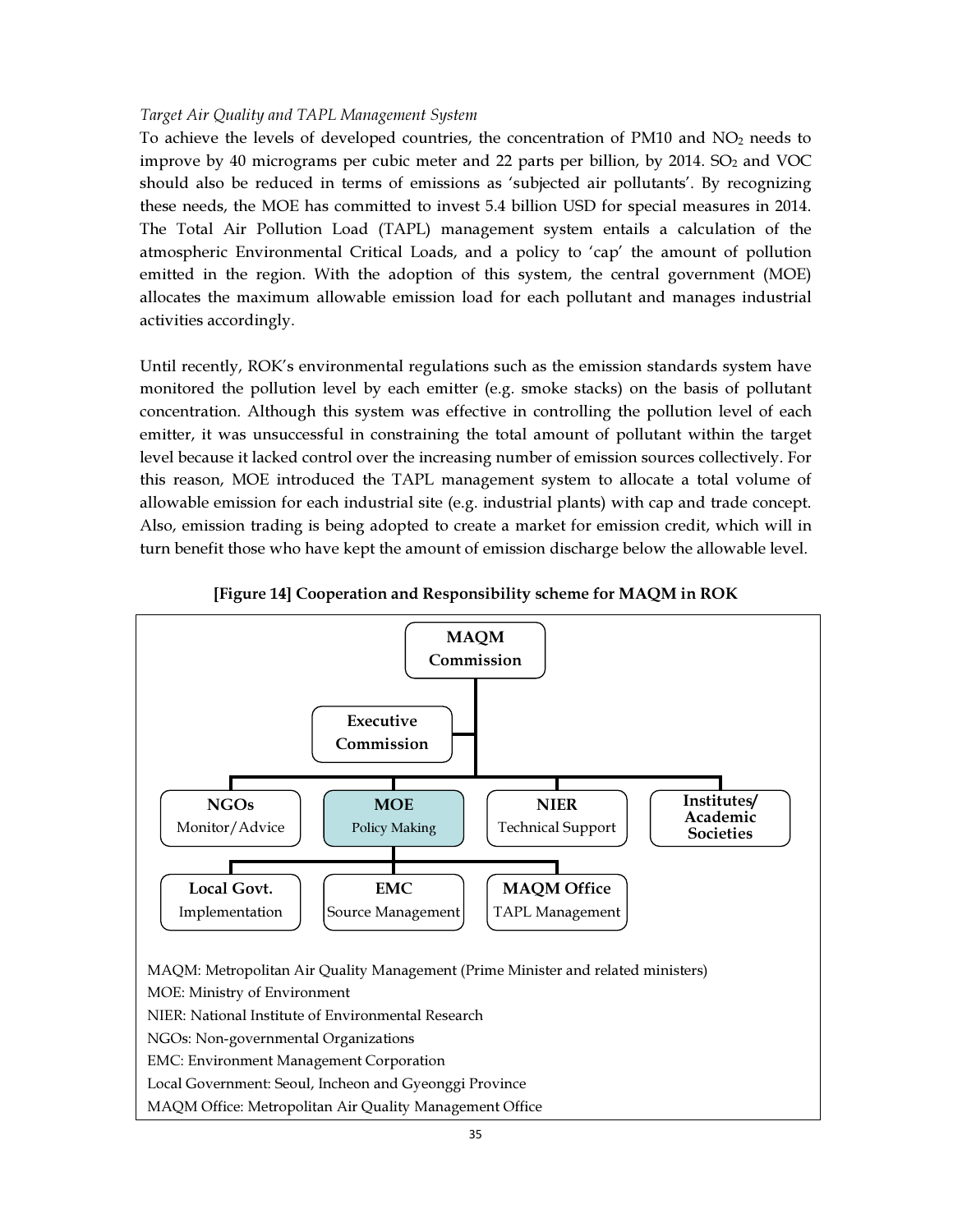Such sophisticated program as total emission load regulation and emission trading will only be effective if the proper institutional arrangements are in place to adequately enforce the program. Hence the Korean government has established a competent organization for this purpose, the Metropolitan Air Quality Management Office [Figure 14]. This institution has responsibility for overseeing the emission trading, managing emission data collected from emission sources, and tracking allowance transactions to make sure the program on right track. MOE is engaged with partners in local governments to enhance their capacities to manage the program. In fact, a special division within MOE is set up to administer the programs and make specific rules. Pilot projects will also help local governments adjust themselves to new policies. During 2008 and 2012, 118 workplaces entered the TAPL program and 3,405 small incinerators were shutdown. Furthermore, 1,771 low-NOx burners have been installed with the financial support from government resulting in the decrease in  $NOx$ emission.

#### *Control on Vehicle Emission Pollution and VOCs*

Ideally, the supply of low emission vehicles (LEV) or zero emission vehicles (ZEV) should be at the forefront of reducing vehicle pollution. Hence the government is working with automakers who sell more than 3,000 vehicles per year in the metropolitan region to supply LEV and ZEVs. In terms of emission standards for newly manufactured vehicles, the standards for CO, HC, NOx and soot for motor vehicles were first introduced on June 1978 and revised several times thereafter. In 2000, the emission standards for newly manufactured automobiles were dramatically changed. For gasoline engine vehicles, the US federal standards for Low Emission Vehicle (LEV) were adopted starting July 2002. EURO III standards were adopted for small-medium and large diesel-powered vehicles in 3 phases starting in July 2002. The standard is continuing to be further strengthened. Also, government bodies and public institutions with at least 10 vehicles in the metropolitan area are required to purchase a certain portion of newly purchased vehicles with LEVs.

For in-use vehicles, the standards have become stricter over time. Diesel vehicles cause especially more serious air pollution with emission of fine particles. In fact, diesel vehicle exhaust emissions account for 100% of PM and 75% of NOx discharged by vehicles. For this reason, MOE strengthened the emission standards for in use diesel vehicles to reduce the PM emission from old diesel vehicles. Also, those who fail the emissions testing will be required to install Diesel Particulate Filters (DPF) or Diesel Oxidation Catalysts (DOC), or to retrofit with cleaner engines. Necessary subsidies will be provided to encourage these activities. Through such efforts, the reduction devices such as DPF have been attached to diesel cars from 2004 contributing. It reached up to 272,671 fleets. 77,172 fleets underwent early disposal. The supply of low emission cars such as clean diesel, hybrid and electric cars was expanded. The permitted emission standard was reinforced, adopting EURO IV in 2006, EURO V in 2009 and EURO VI to be adopted in 2014.

Furthermore, in order to coordinate an environmentally sound energy pricing system, the Korean government has revised the tax rate on diesel vehicles with higher emission exhaust levels. Based on the *Polluter Pays Principle*, MOE has planned to amend its regulation to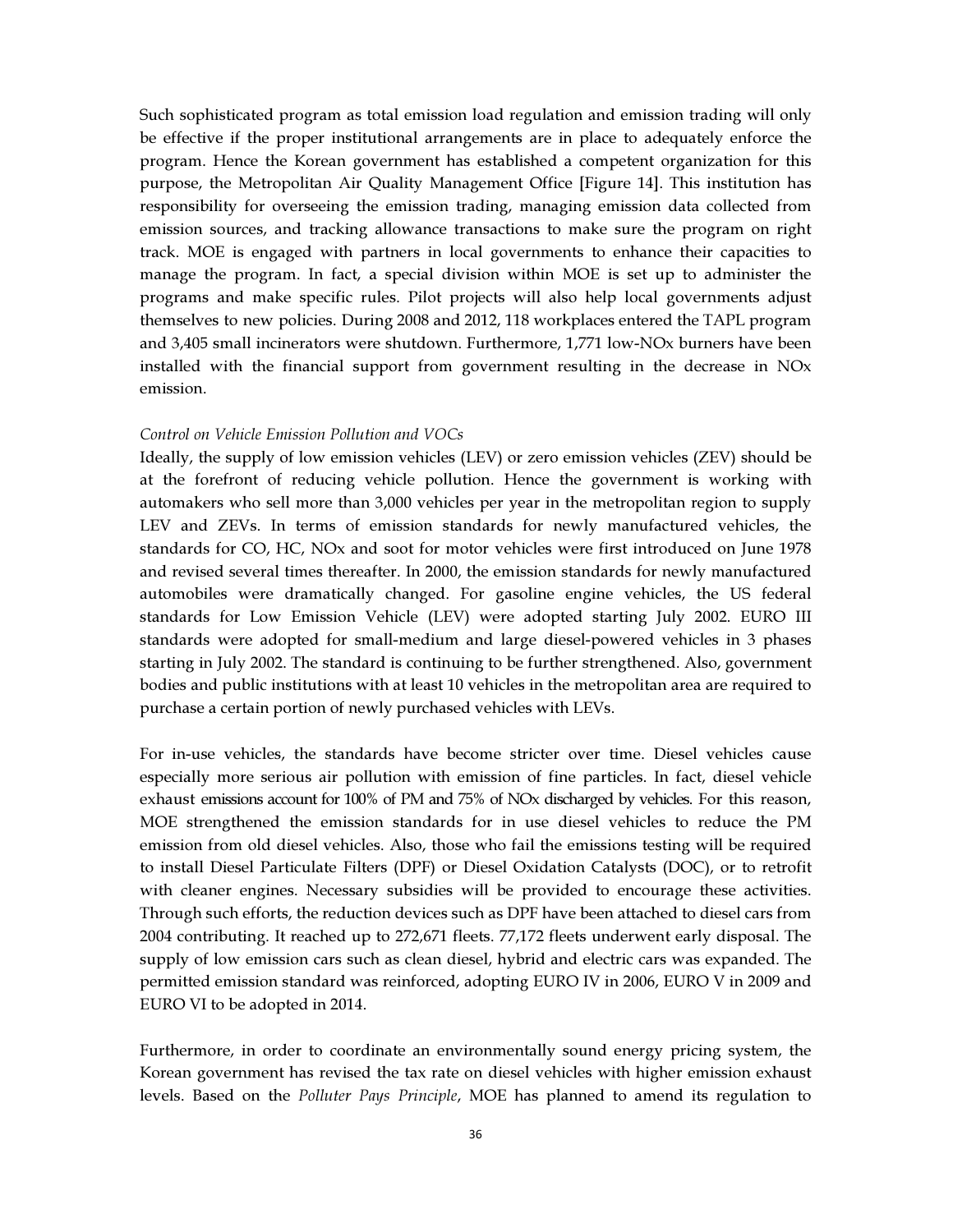impose *Environment Improvement Charge* on diesel itself, instead of imposing charges on the diesel vehicles. Other approaches include consideration of introducing *Environmental Zone* or *Low Emission Zone* to reduce the air pollution caused by the diesel vehicles. This approach designates a zone which only allows vehicles with DPF and is learnt from the practices in London and Stockholm. An approach towards accelerating the phase-out of old vehicles, the old vehicle scrapping program has been introduced. The government encourages the old vehicle owners to scrap their cars by providing economic incentive. Yet another initiative of the government was to replace all diesel intra-city buses and garbage trucks with CNG vehicles in the metropolitan area.

In terms of VOCs, MOE has regulated emission sources in the Metropolitan area. Thus, gas station, oil refinery and painting facilities are required to install VOCs control equipments. Furthermore, MOE mandated paint manufacturers to decrease the rate of organic solvent content in paints. In the long term, MOE will reduce the solvent content in paints by 30% on weight basis. In addition, the Ministry encourages painting business to use water-based paint.

# 2.4 Russian Federation

Until the 1970s, challenges of environmental protection in USSR were mainly considered as a sanitary problem, not ecological. It means that pollution regulation included measures concerning interests of industrial inspection and human health. The main attention of natural resources legislation was focused on controlling of land, water and forests use. Industrialization as a priority for USSR development led to growing emissions and pollution.

In mid 1960s, the Soviet Ministry adopted a number of resolutions regulating trade and regional aspects of water protection and defining long-term programs of nature conservancy activity. The fundamentals of land and human health legislation of USSR were adopted in 1968 and 1969, respectively. All these documents founded the unique system of principles of socialistic nature management. They later became the basis for further development of environmental legislation. The National Service for Observation and Control of Environmental State was created in 1970s. And in the realm of international environmental activities, USSR was a participant of international interactions intended to abate harmful impact on ecosystems. USSR was one of the first to ratify CLRTAP and adopt Protocols.

#### 2.4.1 Domestic activities

Elaboration on standards for content of chemicals in the air of enclosed work space began in 1922, and the first value of maximum allowable concentration (MAC) for sulfur-containing gas was introduced. The number of established MAC was 181 in 1960 and is now 2,426. USSR played a pioneering role in creating the air emissions rationing system and in establishing standards for MAC. Currently Roshydromet (Federal service for hydrometeorology and environmental monitoring) is the main environmental federal executive authority of the Russian Federation. Roshydromet carries out functions on management of the state property and rendering of state services in the field of hydrometeorology, environmental monitoring, and supervision on meteorological and other geophysical processes.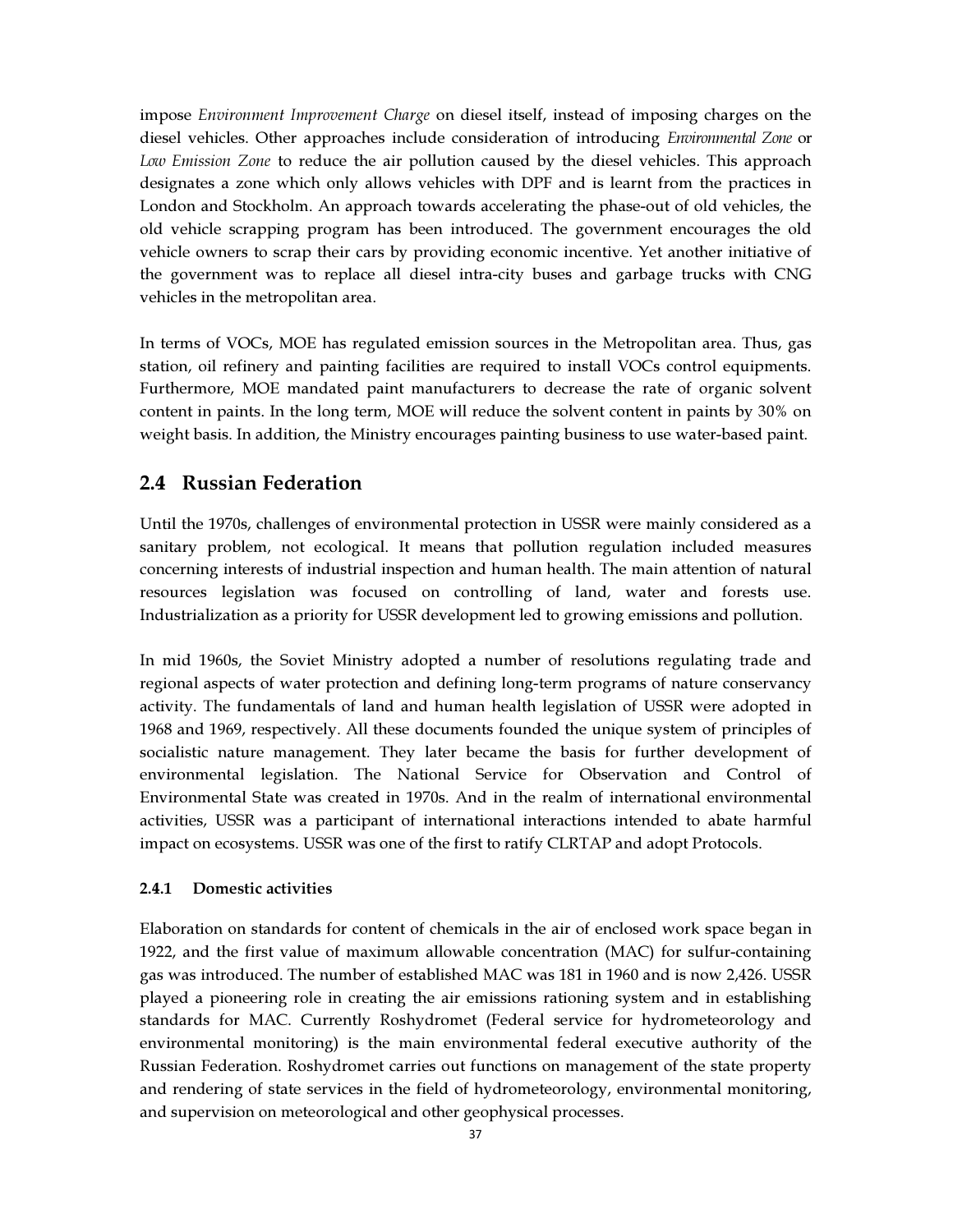With an increased role of the department of Hydrometeorological service led to creation of many more services including control services of pollution of the atmosphere and water objects, pollution monitoring called the National Service for Observation and Control of Environmental State (NSOCES), and research in monitoring. Besides NSOCES, environmental monitoring is carried out by a number of other government bodies, leading to duplication of efforts, reducing efficiency of all system of monitoring, and complicating access to necessary information both for citizens, and for the state organizations. Hence in 1995, Uniform State System of Environmental Monitoring (USSEM) was created. The main objectives of system are formation of specialized databases, assessment and forecast of anthropogenic impacts, development of operating decisions on a sustainable development of the environmental protection. The main components of USSEM are subsystems of monitoring of sources of anthropogenic influence, via abiotic and biotic components. The structural organization of USSEM is presented by [Figure 15].



[Figure 15] Federal system of ecological monitoring in the Russian Federation

Ecological information system also plays a key role. With legislation of the 1980 law *Protection of Atmospheric Air,* the relations on environmental protection from physical and biological impacts were included in the sphere of legal regulation. The law necessitates each point of emission to seek permission given out by a competent state authority. Towards this end, inventory of emissions sources data gathering is undertaken.

In 1986 the design procedure of concentration in atmospheric air of the harmful substances containing in enterprises emissions called OND-86 was developed. This methodology established the requirements regarding calculation of atmospheric concentration of harmful substances. OND-86 contains non-Gaussian standard model of pollutant distribution from the multiple sources. OND-86 is applied at the point of registration for a permit to emit. The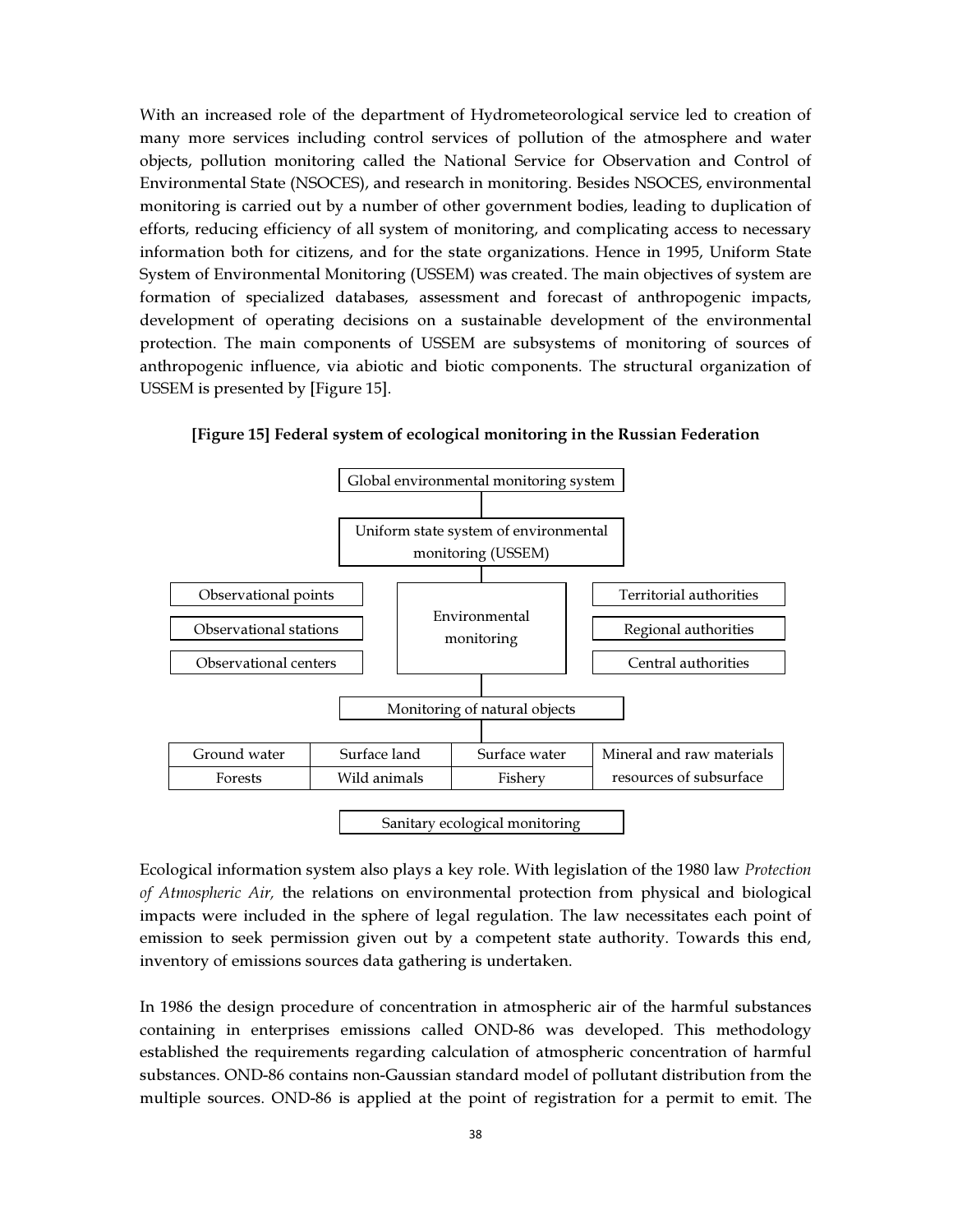results of modeling experiments are also used for designating sanitary protective zones (SPZ).

In 1989 the Russian government started the experiment of emissions fee in a number of regions. In 1991, around the time of USSR breakup, *Environmental Protection Act* legalized the system of pollution fees for stationary and mobile air pollution sources, water pollution, and solid waste disposal. This decision opened the possibility of reducing some regional fees due to environmental and economic conditions by negotiating among authorities and adapting to local conditions. It made a special provision to include environmental protection costs in their calculations. Thus, the primary purpose of pollution fees was to generate funds for state-owned enterprises to invest in pollution abatement equipment.

Supplements to the law include rates of fixed fees, where fees for above-limit emissions are five times greater than for below-limit emissions. Furthermore, the Act requires all polluters to have licenses, where a licensee has to sign a legally-binding agreement that fixes fees.

*Environmental Protection Act* and the law *Protection of Atmospheric Air* have been the basis for whole ecological legislation in the Russian Federation for a decade. During the early 1990s the Ministry of Environmental Natural Protection was created. Nowadays the Ministry of Natural Resources and Environment (MNRE) has a status of federal executive authority performing functions of public policy making and implementing statutory regulation. The MNRE of the coordinates and supervises the activities the Federal Service for Hydrometeorology and Environmental Monitoring, Federal Service for Supervision of Natural Resource Management, Federal Agency for Water Resources, and Federal Agency for Subsoil Management. Each year the MNRE publishes a Review of environmental state and pollution in territory of Russian Federation which contains the relevant describing information according to the supervision carrying out by the regional territorial Departments of Federal service on hydrometeorology and environment monitoring.

In 2010, air pollution monitoring was implemented in 249 cities, at 685 stations. The level of pollution is estimated as comparison of the actual concentration with MAC. Network of stations of supervision transboundary atmospheric pollution includes 4 stations in the European territory of the Russian Federation via EMEP program and 4 stations on Asian Territory of the Russian Federation via EANET. EMEP program analyzes atmospheric precipitation, atmospheric aerosols and gases. EANET performs sampling of atmospheric air and precipitation and the analysis of the main acid-forming substances.

There is a well-developed governmental system of data collection, with an appropriate legal system under the Committee on Statistics. Emissions data received from territorial departments of Rosprirodnadzod are represented in [Figure 16].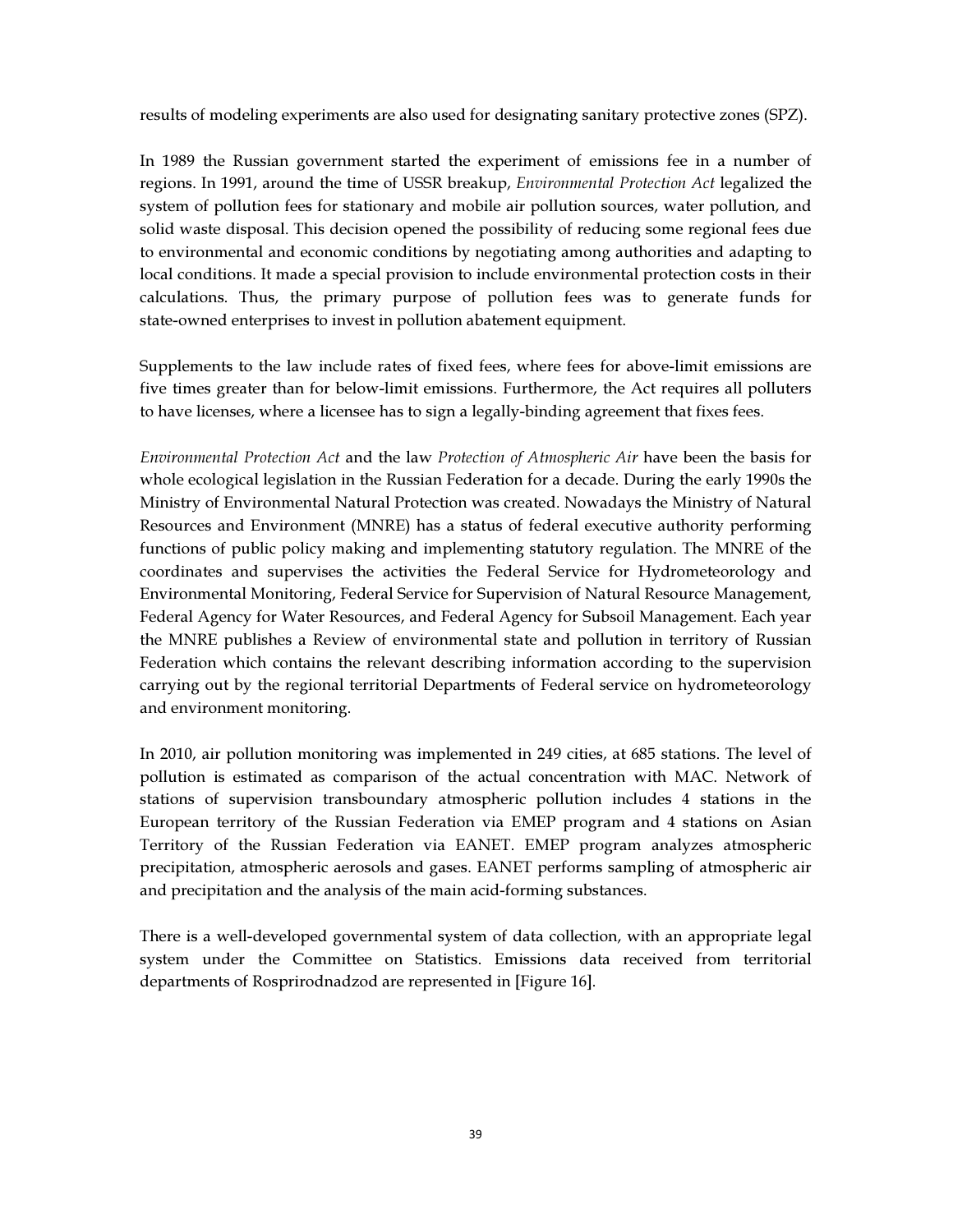



Total emissions decreased by 42% during the period 1990 to 2010. In 2010, emissions from stationary sources and motor transport were lower than the 1990 level by 45% and 37% respectively. Three disparate phases can be identified:

- 1990 to 1998: emissions from stationary sources reduced by 46% and from motor transport by 27%. Such decrease is caused by considerable recession of industrial production in all branches of a national economy and disintegration of the USSR.
- 1999 to 2005: value of emissions from stationary sources increased by 9% and from motor transport by 12%. During this period, there was growth of industrial output and increase in motor transport.
- 2006 to 2010: value of emissions decreased from stationary sources by 7% and from motor transport by 25%. For stationary sources, the decrease is due to a world economic crisis which promoted reduction of industrial production. Decrease in emissions from motor transport is connected with change of design procedures of emissions.

#### 2.4.2 International activities

#### *CLRTAP*

USSR ratified CLRTAP in 1980. The Russian Federation is participant of only three of eight Protocols - Protocol of 1985 on sulfur, Protocol of 1988 on oxides of nitrogen, and EMEP Protocol of 1988. All obligations on reduction of emissions apply only to the European territory of the Russian Federation (ETR). The Russian Federation initiated the creation of a coordinating group on promotion of actions towards implementation of the CLRTAP in Eastern Europe, Caucasus and Central Asia (EECCA Coordinating Group). The Group has the objectives of developing approaches to atmospheric air quality regulation on national and transboundary level applying the CLRTAP mechanisms, providing assistance to the countries of the region concerning the accounting of air pollutant releases, implementing impact assessment on environmental systems and application of critical loads, analyzing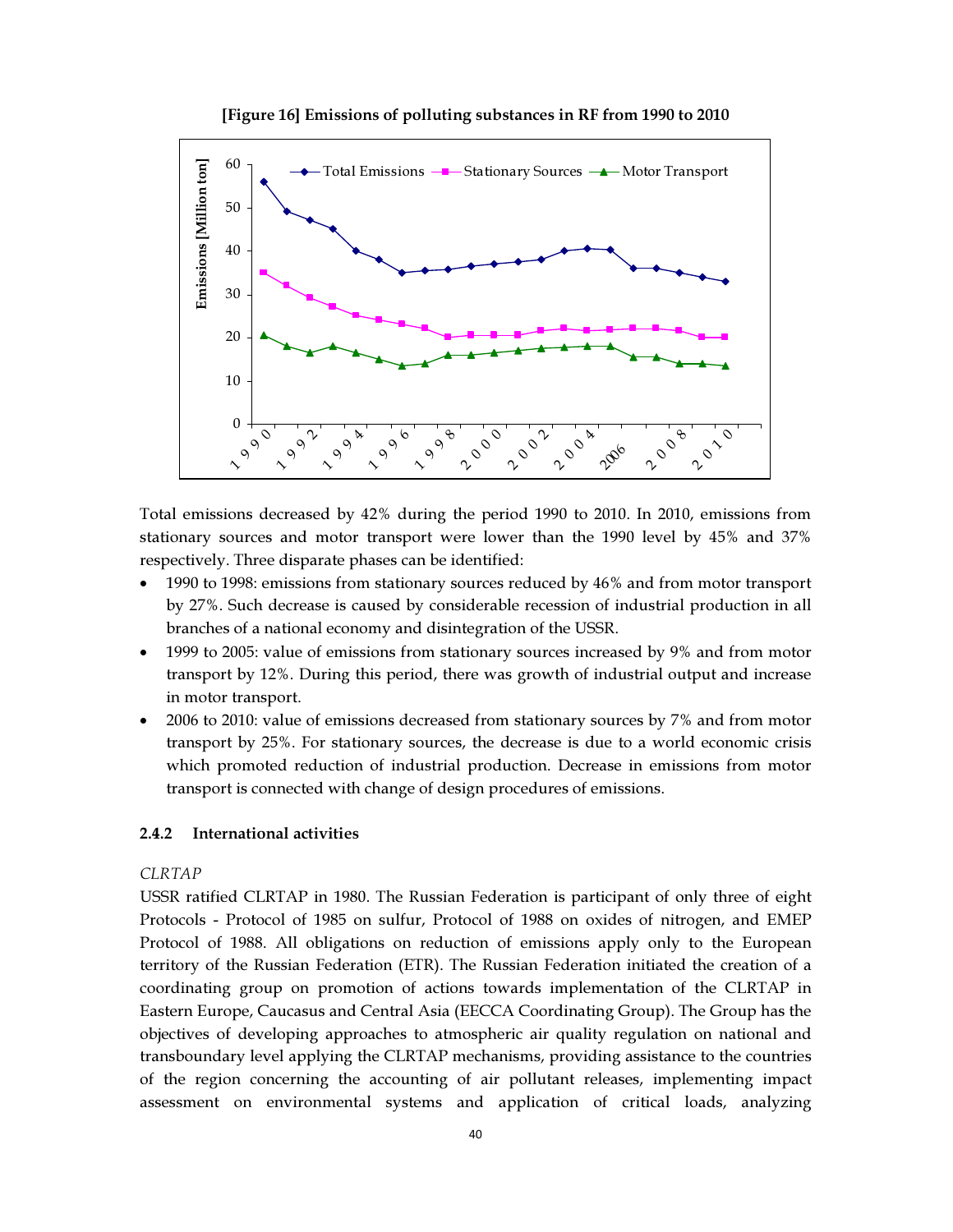corresponding techno-economic factors, and enhancing regional and international cooperation in the area of transboundary air pollution abatement.

#### *EANET*

The Russian Federation is also a participant of the EANET as it partially covers the Russian territory: Siberian and Far East regions. South-Eastern part of Asian Russia was equipped by appropriate instruments for performing measurements with accordance with EANET program. Four stations are currently in operation.

# 3 Identified Gaps and Recommendations for Subregional Cooperation in North-East Asia

# 3.1 Common Challenges and Institutional Gaps

Technical aspects such as the tools for monitoring, modeling, and assessment emerged as areas for abundant possibilities of cooperation. China and Republic of Korea explicitly expressed the need for improvement in such technologies. Also acknowledged in common by China and Japan was the challenge posed by the hemispheric and transboundary transport of air pollution. Because the transboundary phenomenon is a problem that transcends political boundaries, the challenge is particularly difficult and requires collaborated measures.

At the top of any country's priority is to heighten their efficiency in tackling a given set of problems. In this regard, the air pollution problems can be linked to the global issue of climate change. The 2011 UNEP/WMO report on the *Integrated Assessment of Black Carbon and Tropospheric Ozone - Summary for Decision Makers* and the UNEP report on the *Near-term Climate Protection and Clean Air Benefits: Actions for Controlling Short-Lived Climate Forcers (SLCFs)* both emphasized the need for integrated approach on climate and air pollution. Especially stressed were the need for co-benefits and co-control approaches for short-lived climate forcers such as tropospheric ozone and black carbon. In similar light, the Fifteenth World Clean Air Congress in September 2010 also highlighted the co-benefit approach linking air pollution and climate change in the Vancouver Declaration.

The Task Force on Hemispheric Transport of Air Pollution (TF-HTAP) within the framework of the Convention on Long-range Transboundary Air Pollution also issued the report *Hemispheric Transport of Air Pollution 2010* (UN Publication Air Pollution Studies No. 20), highlighting the benefits to integrating multiple management strategies for handling the air pollution challenges. In the report, integrated air quality management was described to include monitoring, modeling, creating emission inventories, devising mitigation measures, and assessing the impacts on public health and environmental quality. The TF-HTAP also emphasized the need to consider inter-continental (hemispheric) transport of air pollution.

China recognized major uncertainties related to long-term regional air pollution trends and predictions, air-pollution-climate change interaction, emission inventories (e.g. VOCs) and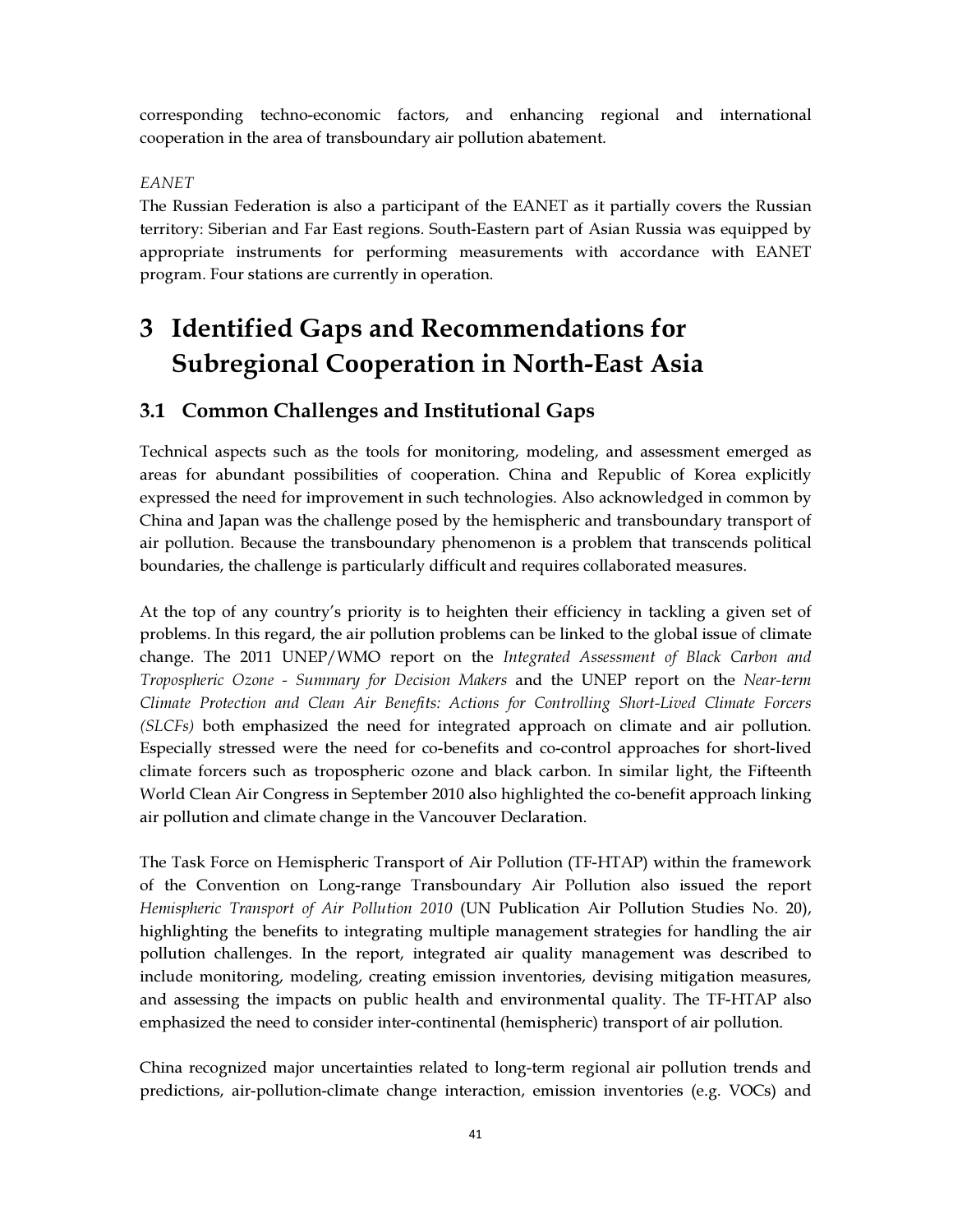photochemistry mechanism that are specific to the certain areas of the country as well as across the subregion.

Japan highlighted the need for parallel consideration of local, transboundary and hemispheric air pollution and related climate change aspects, including tropospheric ozone and black carbon, to achieve co-benefits and use co-control approaches. Also recognized was the need for integrated air quality management covering air quality monitoring, emission inventories, dispersion modeling, impacts on public health and environmental quality and emission mitigation measures. Finally, the lack of a comprehensive regional framework covering air quality monitoring, emission inventories, dispersion modeling, impacts assessment, and emission mitigation measures in North-East Asia was put forward as a gap to be filled.

Sharing the concern with Japan, the Republic of Korea recognized the lack of a comprehensive regional framework to tackle transboundary air pollution in North-East Asia. On another note, strong links were thought to be missing between science (research) and policy issues related to air pollution assessment and mitigation. In terms of technical necessities – quantitative impact indicators for acidic gases, ozone and PM, and application of critical load and critical levels were suggested to need further development.

As an extension of the concerns expressed by all others, the Russian Federation identified the lack of a comprehensive approach to regional air quality monitoring and management in its Far East region of the country. This is because CLRTAP regime only covers the European territory for the Russian Federation. Better understanding is desired of transboundary air pollution transport and related effects on the territory of the Russian Federation lying in the North-East Asian subregion. The Russian Federation also recognized as a gap its limited participation in cooperation on transboundary air pollution issues in North-East Asia.

# 3.2 Formulating Options and Recommendations

Although various aspects of transboundary air pollution monitoring and assessment are addressed through numerous mechanisms, currently there is no subregional framework in East and North-East Asia that provides holistic approach covering all components of transboundary air pollution management, including science-to-policy mechanisms. Based on the Expert Consultation Meeting held in St. Petersburg 9-10 July 2012, the Russian Federation elaborated on the common points of recommendations that were identified among different countries.

- Develop a regional strategy addressing transboundary air pollution in North-East Asia;
- Develop a regional mechanism (framework) for cooperation that would take into account the identified gaps, building on experience and capacity of existing mechanisms;
- Address the air pollution-climate interaction while tackling short-lived climate forcers (SLCFs);
- Implement a holistic program of transboundary air pollution regulation including control of all main pollutants, air quality monitoring and emissions data gathering, atmospheric modeling, impact assessment on health and ecosystems, and an effective emissions abatement strategy;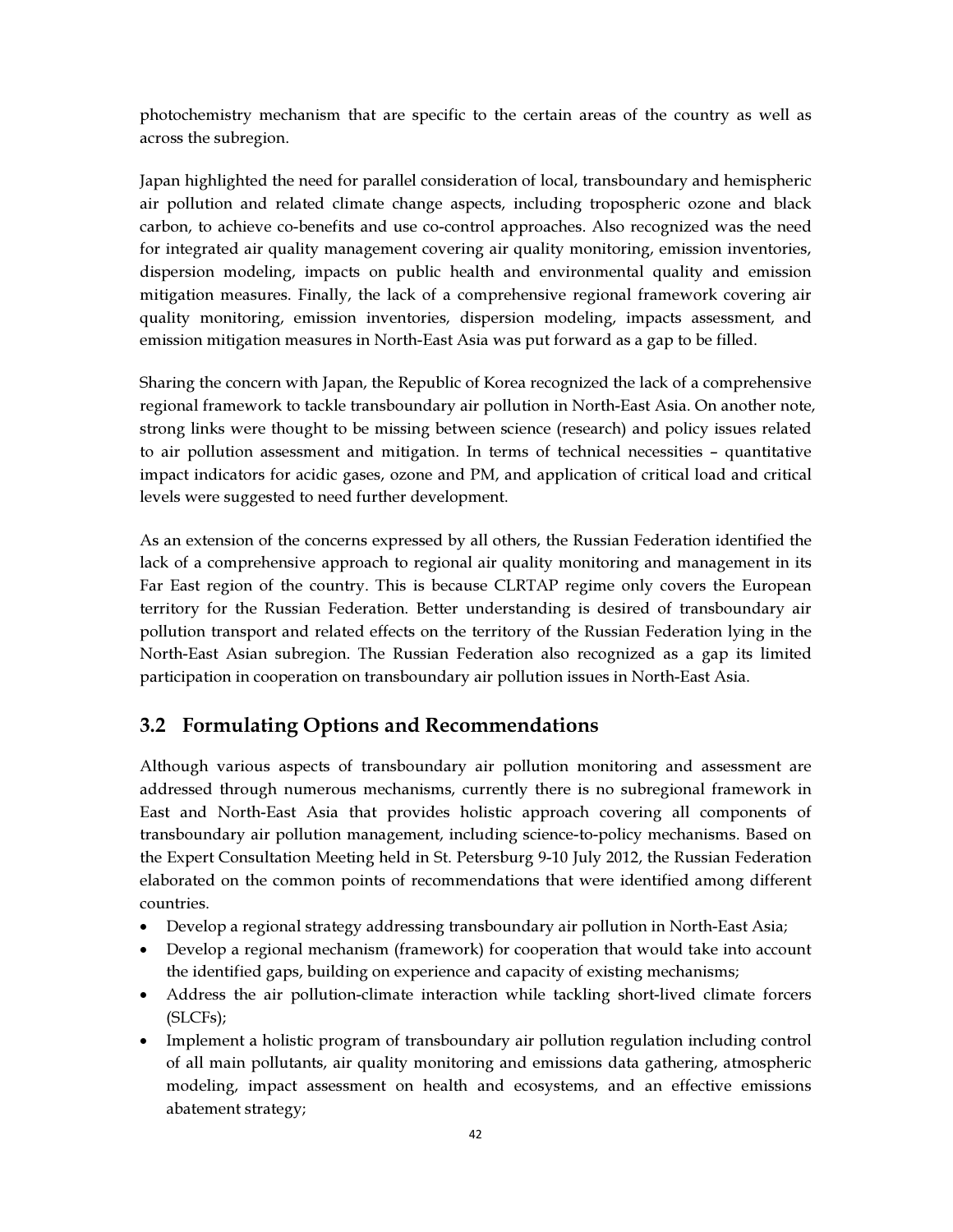- Strengthen connection between research and policy, using CLRTAP and its EMEP as a model; and
- Provide a channel for open and effective exchange of knowledge and data among members.

Building on the outcomes of the *Review of existing and required capacities for addressing adverse environmental impact of transboundary air pollution in North-East Asia* project activities and country reports submitted by national consultants, the Russian Federation put forward a proposal as shown in [Table 7]. In addition to the below proposal, another suggestion is establishment of an Expert Working Group under NEASPEC to make further recommendations on TAP areas of NEASPEC's work for the benefit of the whole subregion.

# [Table 7] Key Points of the Russian Federation Proposal

The following key points are proposed as next steps that would promote cooperation and sustain the momentum created through the implementation of the *Review of existing and required capacities for addressing adverse environmental impact of transboundary air pollution in North-East Asia* project:

- Create a subregional programme for monitoring and assessing transboundary air pollution in North-East Asia with participation of the NEASPEC member countries, similar to the EMEP programme within the framework of the UNECE Convention on Long-range Transboundary Air Pollution;
- Set priorities for the programme in terms of assessment, modeling and monitoring of air pollution, e.g. focusing on anthropogenic emissions and the related transboundary air pollution or emissions from natural sources and/or others;
- Decide on the spectrum of pollutant emissions that are subject to evaluation, monitoring, and modeling, e.g. particulate matter (PM), ozone, soot, nitrogen oxides, VOCs, methane, etc., as well as on the directions of impact assessment; and
- Develop and adopt an institutional structure of the programme, which could include national topical centers of the NEASPEC member countries (e.g. center for monitoring air quality pollution, center for modeling transport and deposition of air pollutants, center for emission inventories, center for assessment of transboundary air pollution impacts, center for analysis of economic aspects of transboundary air pollution, etc.).

# *Strategic Approach*

Implementation of the conceptual approach may be feasible to start with bi- and multilateral consultations among the NEASPEC member countries in order to form an overall strategy aimed at promoting regional cooperation on issues of assessment and ways of reducing transboundary air pollution in North-East Asia. Following the agreed framework, a priority should be given to development of the organizational structure of regional initiatives, work plans, investment plans, etc. Topical interaction between UN ESCAP SRO-ENEA (NEASPEC Secretariat), UNECE, Asian Development Bank and other international organizations should also be promoted.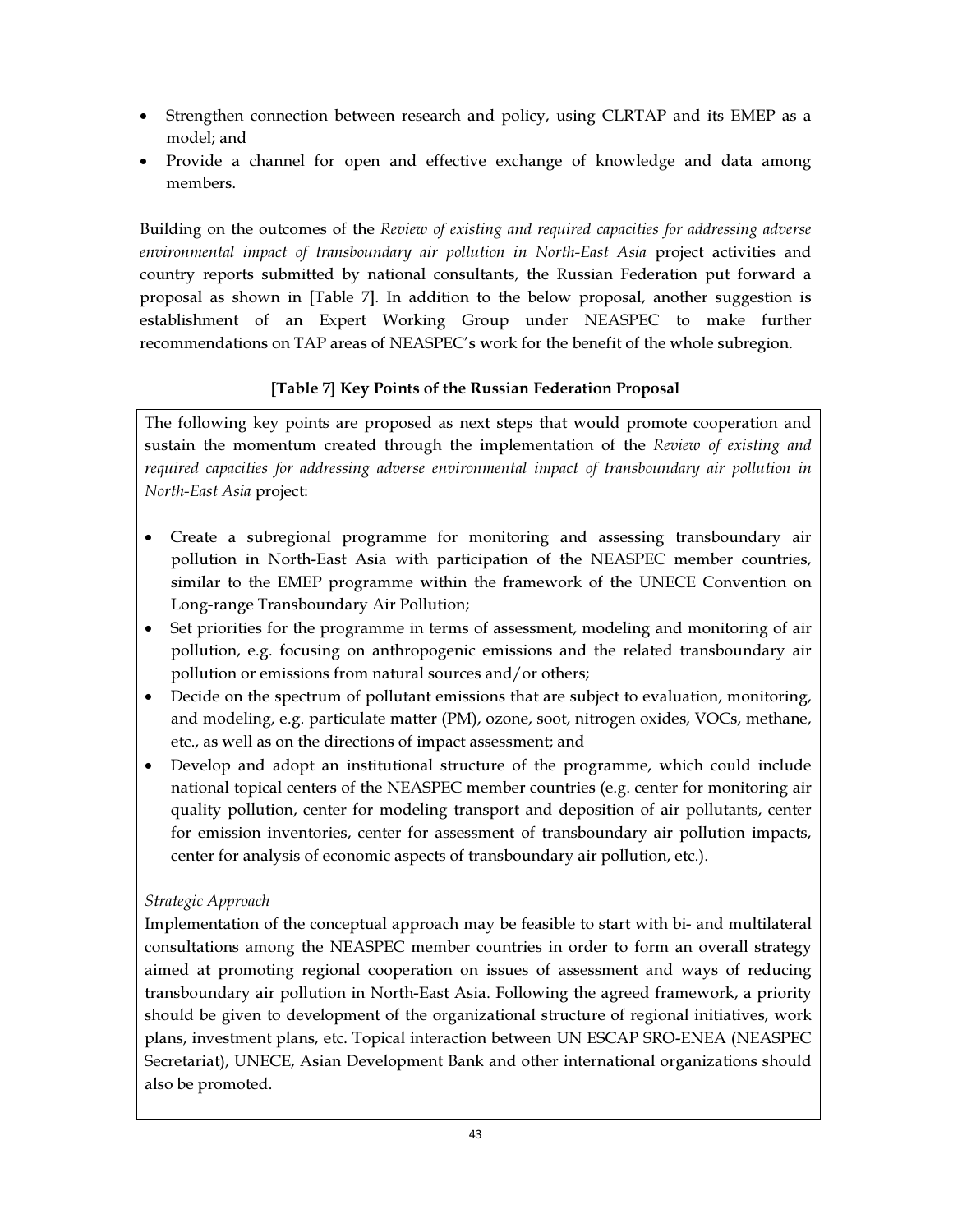## *Technical Approach*

The technical aspect of the proposal may include preparation, approval and launch of a joint pilot project to assess the transboundary transport and deposition of air pollution in North-East Asia (e.g. covering partial or full territory of NEASPEC member States) using a single universal model (e.g.,  $CMAQ$ ) and on the basis of necessary data provided by countries in the subregion. Such an exercise can be based on the modeling work previously completed by LTP project and make use of the monitoring data from EANET and other national monitoring sites. In addition, the results of other relevant subregional, regional, and global programmes can be utilized during the pilot project, e.g. ABC, GAINS-Asia, CLRTAP Task Force on Hemispheric Transport, etc.

In 2009, Republic of Korea had also put forward a recommendation to create synergies among existing mechanisms, by integrating LTP into EANET. Although the two programmes opted to maintain their own identity, integration of LTP into EANET would have maintained the common principles of LTP and EANET through an all-inclusive participation as shown in [Table 8].

# [Table 8] East Asia Program on Long-range Transboundary Air Pollutants (EAPLTP)

Vision

• Exchange information and make long-term collaboration to improve atmospheric environment in East Asia.

## Principles

- Explore measures for mutual development, respecting conventional air quality endeavors as well as considering collaboration among existing mechanisms.
- Countries in East Asia shall participate in this effort voluntarily according to each nation's capability and condition.
- Explore a phased approach towards a legally-binding regional agreement. *First Phase*: accumulate scientific achievements via expansion of research scope and capacity building through technology transfer and awareness-raising. *Second Phase*: secure political support based on the achievements of the First Phase; make regional agreement through regional or UN-based organizations.
- Include sources of acid rain, photochemical pollutants, hazardous air pollutants, and climate change triggering pollutants in the long-range transboundary air pollutants.
- Give support in developing policy and strategies through research, monitoring, advising and information exchange.

Japan suggests that one network may not need to cover all the desirable functions. For instance, subregional frameworks may complement each other and serve as subsets that constitute a broader framework. As one suggestion, the Joint Forum may serve as a platform to discuss the actions taken by subregional frameworks, acting as the counterpart to European and North American networks. In this regard, it is suggested that subregional network(s) can provide adequate input to a regional forum to conduct inter-continental dialogues. Under any circumstances, carefully considering the roles of subregional frameworks in regional and